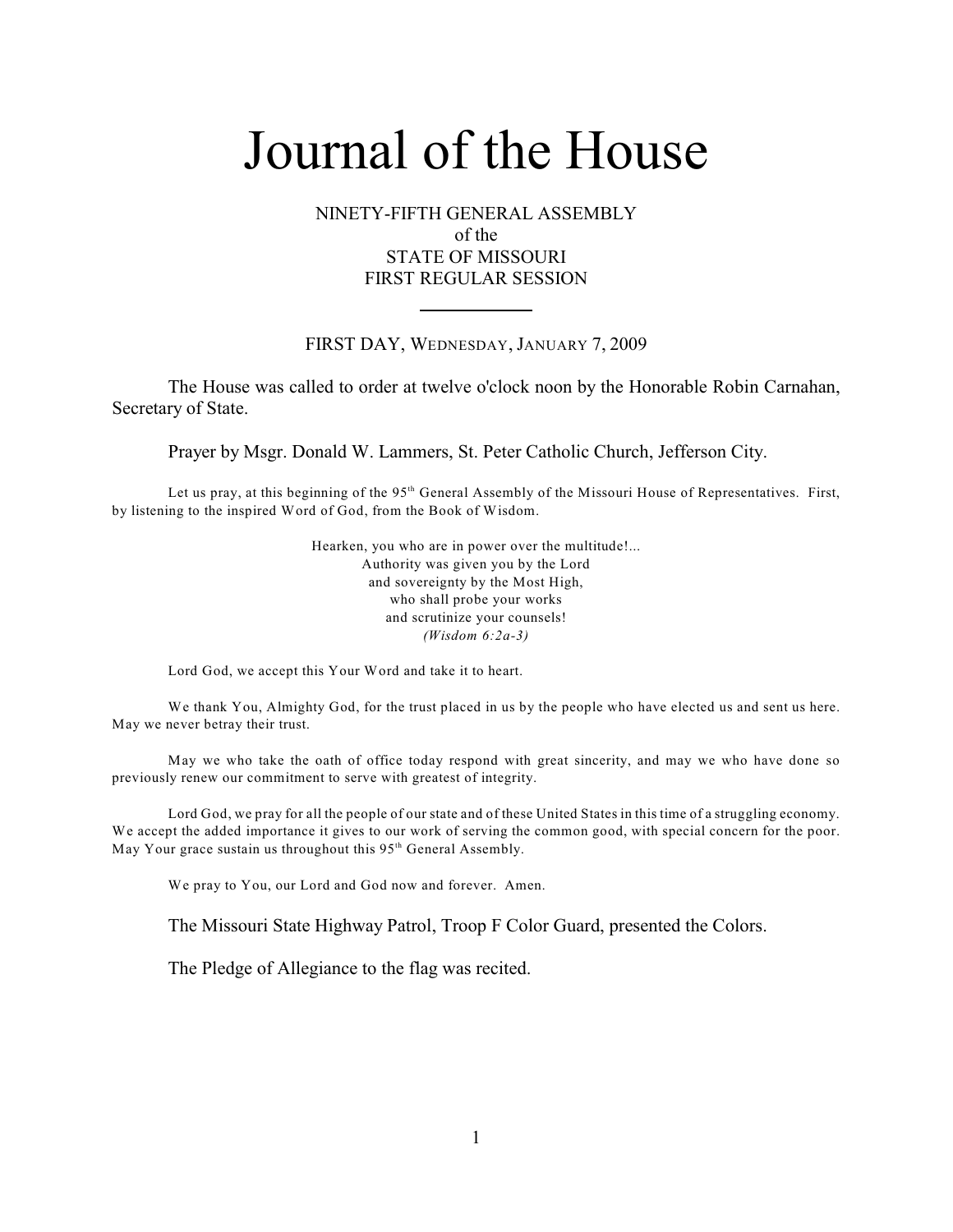## **ADDRESS BY SECRETARY OF STATE ROBIN CARNAHAN**

Good Afternoon. Today marks the opening of the  $95<sup>th</sup>$  Regular Session of the Missouri General Assembly.

Welcome to all of you: those who return to this Chamber to continue serving our state, as well as to the 45 newly elected members joining us for the first time.

For any who might be thinking back to your high school civics class and wondering why I, as a member of the executive branch, stand before you today, let me explain.

By law, the Secretary of State presides over the opening of each legislative session until a Temporary Speaker is chosen.

That vote will take place shortly.

But in the meantime, tradition has it that the presiding officer should speak, albeit briefly, and I'll attempt to do just that.

Like most of you, I'm just catching my breath after a busy election year. And I am grateful that Missourians have entrusted me to continue serving as Secretary of State. I am eager to get on with providing the best service possible to all who need help from our office.

And though we may serve in different branches of government, and have different titles and job descriptions, and we may even be from different political parties – our obligation to Missourians, the people we serve, is the same.

It is our job to make government work.

Hear those words: make government work. And we're expected to do that in real, responsible and commonsense ways. Ways that improve people's lives.

That sounds like a worthy and reasonable goal, doesn't it?

But it depends on who you talk to.

There are folks who say that the problems facing our state and our communities are just too big and too complex, that nothing government does can make much difference.

And besides, they say, how can anyone expect things to get done when we've got divided government – with one party controlling the legislature and another controlling the Governor's office.

If you listen to these cynics, you might think that doing nothing is really the best option. After all, the challenges are great and odds of success are long, so maybe you'd be tempted to just keep your head down and hope your political opponents get blamed during the next election.

But I don't think that's why any of you are here.

I'm convinced that each of you in this Chamber genuinely wants to make government work, to make it more efficient and more effective and truly improve the lives of the people you serve.

You have chosen to take time out from your families and jobs – not to mention the countless hours spent listening to constituents, drafting laws, and attending hearings.

You are here because down deep in your hearts, you believe you can make a difference.

But the question raised by the cynics remains: Can we make government work at this time in our history when the problems are so big and our politics so divided?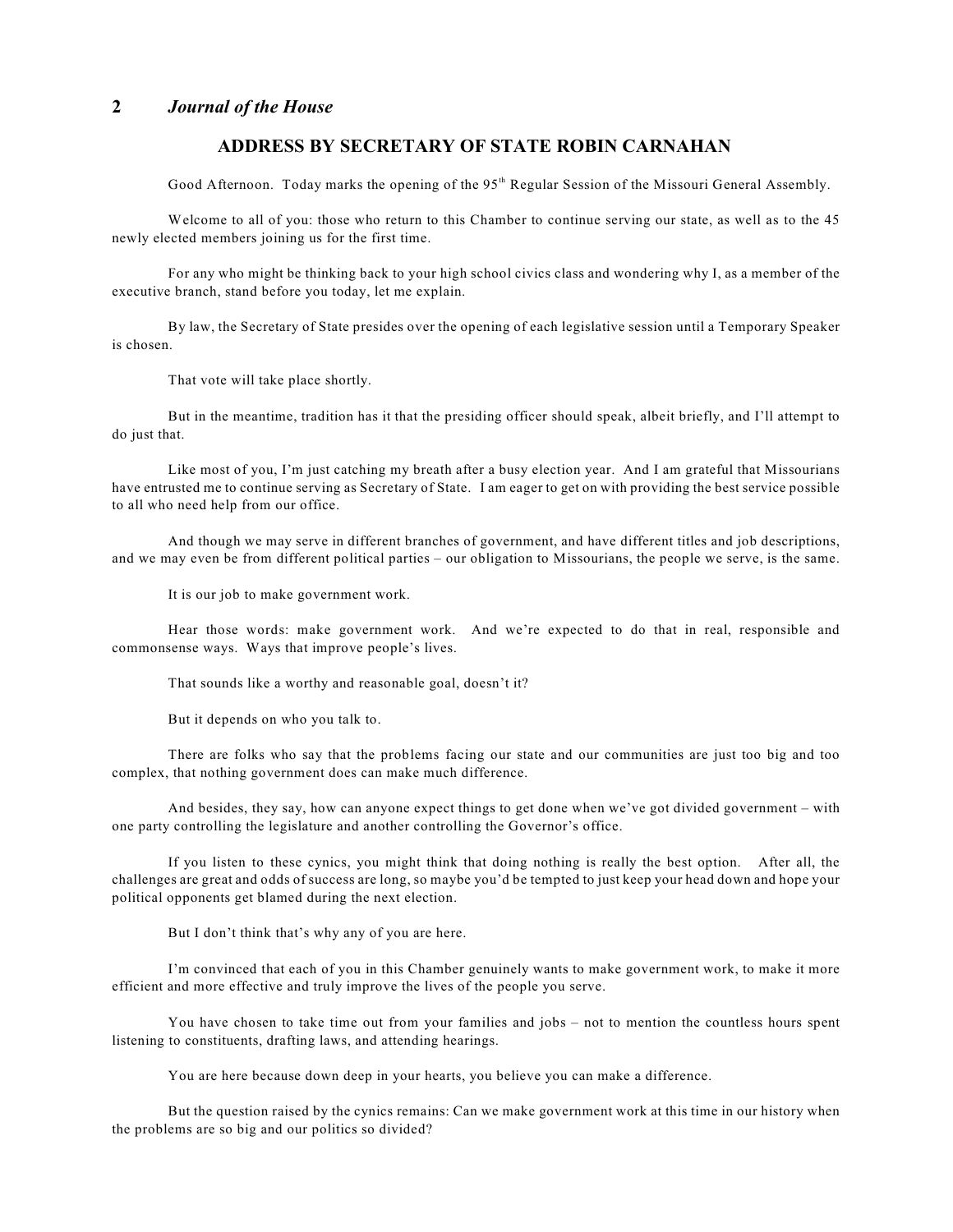#### *First Day–Wednesday, January 7, 2009* 3

History says, we can. We've done it before.

Time and again, at critical points in our state and nation's development, public officials have set aside political differences to do the people's business.

 How did they do it? They did it by looking not for the areas of conflict, but instead for areas of common ground, the common purpose that binds us together.

A good example of that kind of cooperation occurred in 1919, when Missourians were transitioning from the horse and buggy to automobiles. The Democratic Governor and the Republicans who controlled the House didn't agree on everything, but both knew something had to be done to fix the dismal state of our roads. And they came together to literally "get Missouri out of the mud" by establishing the State Highway Department and creating a network of "farm to market" roads. It was that effort that laid the groundwork for a new era of economic growth and job creation in our state.

So today, what are the areas of common purpose that bind us together? There are many:

- Helping small businesses and laid-off workers suffering from a reeling economy.
- Helping families stay in their homes and afford the costs of utility bills and decent healthcare.
- Helping Missouri seniors live with the dignity and retirement security they deserve.
- Helping young people build a strong foundation for their future by having access to world class schools and affordable college education right here in Missouri.

That is our common purpose today.

Missourians have bestowed upon you and I a profound honor by electing us to serve our state. Now it's our duty to make government work for them.

So, I believe I can speak for all Missourians when I make this simple request:

During the next five months, I'm asking that each of you, Republicans and Democrats alike:

- . . . look for opportunities to rise above your political differences.
- . . . search for the common ground; and
- . . . do all you can to make government work for our people.

Years ago, Barbara Jordan, who was one of the first African American women to serve in Congress, laid out what we should expect from our public servants. She said the following:

> If we promise, we must deliver; If we propose, we must produce; If we call for sacrifice, we must be the first to give; If we make mistakes, we should admit them, we have to do that. We have to strike a balance between the belief that government should do everything and the idea that government ought to do nothing. Strike a balance.

That is your challenge: striking that balance in a way that makes government work.

May God bless you and our state as you carry out this important duty.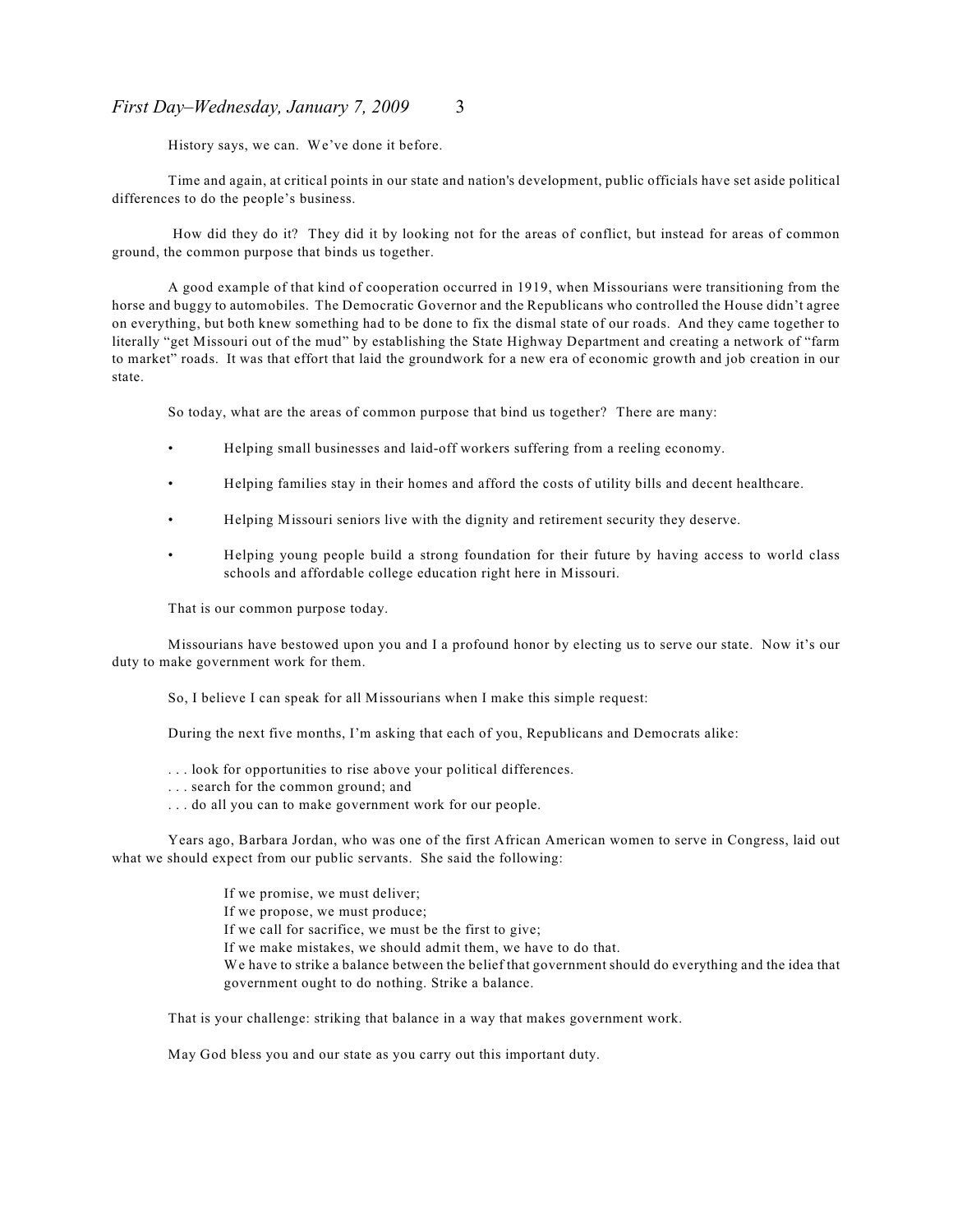## **COMMUNICATION FROM THE SECRETARY OF STATE**

To the Honorable House of Representatives of the 95th General Assembly, First Regular Session, of the State of Missouri:

In compliance with Section 115.525, Revised Statutes of Missouri, I have the honor to lay before you herewith a list of the names of the members of the House of Representatives for the 95th General Assembly (First Regular Session) of the State of Missouri, elected at the General Election held on November 4, 2008.

IN TESTIMONY WHEREOF, I hereunto set my hand and affix the official seal of my office this 7th day of January, 2009.

> /s/ Robin Carnahan Secretary of State

#### MISSOURI HOUSE OF REPRESENTATIVES 95th General Assembly, First Regular Session \_\_\_\_\_\_\_\_\_\_\_\_\_\_\_\_\_\_\_\_\_\_\_\_\_\_\_\_\_\_\_\_\_\_\_\_\_\_\_

| District         | Name                 |
|------------------|----------------------|
| 1st              | Brian Munzlinger     |
| 2nd              | Rebecca McClanahan   |
| 3rd              | Casey Guernsey       |
| 4th              | Mike Thomson         |
| 5th              | Jim Guest            |
| 6th              | Rachel Bringer       |
| 7th              | Mike Lair            |
| 8th              | Tom Shively          |
| 9th.             | Paul Quinn           |
| 10th             | Terry L. Witte       |
| 11 th            | Ed Schieffer         |
| 12th             | Doug Funderburk      |
| 13th             | Chuck Gatschenberger |
| 14th             | Joe Smith            |
| 15th             | Sally A. Faith       |
| 16th             | Mark A. Parkinson    |
| 17th             | Kenny Biermann       |
| 18th             | Anne Zerr            |
| 19 <sub>th</sub> | Cynthia L. Davis     |
| 20th             | Jeanie Riddle        |
| 21st             | Steve Hobbs          |
| 22nd             | Therese A. Sander    |
| 23rd             | Stephen Webber       |
| 24th             | Chris Kelly          |
| 25th             | Mary Wynne Still     |
| 26th             | Joe Aull             |
| 27th             | Ed Wildberger        |
| 28th             | Rob Schaaf           |
| 29th             | Martin T. Rucker     |
| 30th             | Jason Brown          |
| 31st             | <b>Trent Skaggs</b>  |
| 32nd             | Jason Grill          |
| 33rd             | Jerry Nolte          |
| 34th             | Tim Flook            |
| 35th             | Doug Ervin           |
| 36th             | <b>Bob Nance</b>     |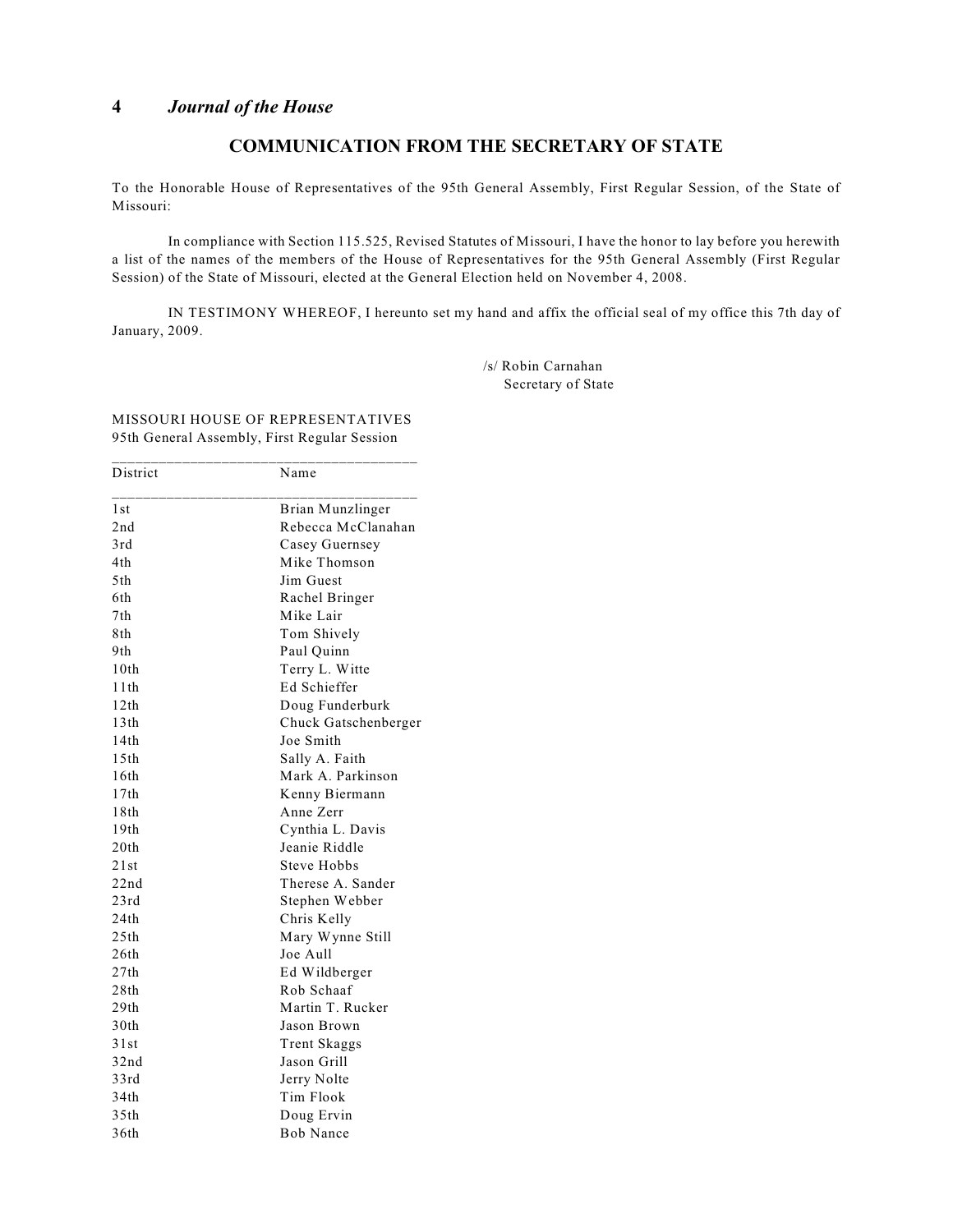# *First Day–Wednesday, January 7, 2009* 5

| 37th  | Mike Talboy               |
|-------|---------------------------|
| 38th  | Ryan Silvey               |
| 39th  | Beth Low                  |
| 40th  | John Patrick Burnett      |
| 41st  | Shalonn (Kiki) Curls      |
| 42nd  | Leonard (Jonas) Hughes IV |
| 43rd  | Roman Lee LeBlanc         |
| 44th  | Jason Kander              |
| 45th  | Jason R. Holsman          |
| 46th  | Kate Meiners              |
| 47th  | Jeff Grisamore            |
| 48th  | Will Kraus                |
| 49th  | Tom McDonald              |
| 50th  | Michael Ricardo Brown     |
| 51 st | Ray Salva                 |
| 52nd  | Paul LeVota               |
| 53rd  | <b>Curt Dougherty</b>     |
| 54th  | Gary Dusenberg            |
| 55th  | <b>Bryan Pratt</b>        |
| 56th  | Brian Yates               |
| 57th  | Talibdin (TD) El-Amin     |
| 58th  | James T. Morris           |
| 59th  | Jeanette Mott Oxford      |
| 60th  | Jamilah Nasheed           |
| 61st  | Chris Carter              |
| 62nd  | Dennis F. Wood            |
| 63rd  | Tishaura O. Jones         |
| 64th  | Rachel Storch             |
| 65th  | Michele Kratky            |
| 66th  | Michael Vogt              |
| 67th  | Mike Colona               |
| 68th  | David Sater               |
| 69th  | Gina M. Walsh             |
| 70th  | Sharon L. Pace            |
| 71 st | Don Calloway              |
| 72nd  | Maria N. Chappelle-Nadal  |
| 73rd  | Steve Brown               |
| 74th  | Steve Webb                |
| 75th  | Bert Atkins               |
| 76th  | Michael J. Spreng         |
| 77th  | Michael George Corcoran   |
| 78th  | Margo McNeil              |
| 79th  | Albert (Al) Liese         |
| 80th  | Theodore (Ted) Hoskins    |
| 81st  | Rochelle Walton Gray      |
| 82nd  | Jill Schupp               |
| 83rd  | Jake Zimmerman            |
| 84th  | Allen Icet                |
| 85th  | Vicki Lorenz Englund      |
| 86th  | Cole McNary               |
| 87th  | John J. Diehl, Jr.        |
| 88th  | Andrew Koenig             |
| 89th  | Timothy W. Jones          |
| 90th  | Sam Komo                  |
| 91st  | Jeanne Kirkton            |
| 92nd  | Sue Allen                 |
|       |                           |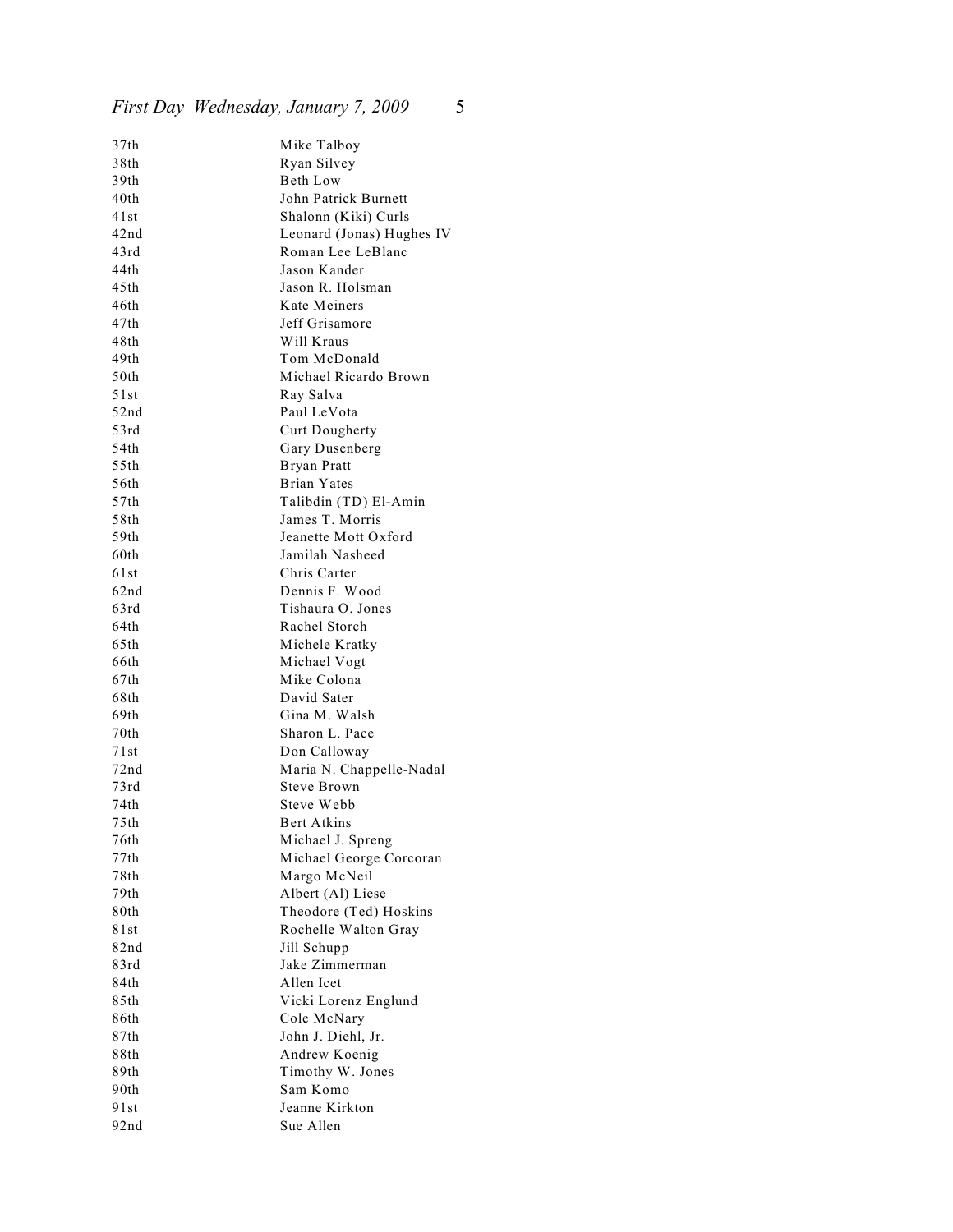| 93rd  | Dwight Scharnhorst           |
|-------|------------------------------|
| 94th  | Rick Stream                  |
| 95th  | Mike Leara                   |
| 96th  | Patricia (Pat) Yaeger        |
| 97th  | Walt Bivins                  |
| 98th  | <b>Brian Nieves</b>          |
| 99th  | Mike Sutherland              |
| 100th | Sue Schoemehl                |
| 101st | Timothy G. (Tim) Meadows     |
| 102nd | Jeff Roorda                  |
| 103rd | Ron Casey                    |
| 104th | Joseph Fallert, Jr.          |
| 105th | Michael Frame                |
| 106th | <b>Steven Tilley</b>         |
| 107th | Linda R. Fischer             |
| 108th | Jacob Hummel                 |
| 109th | Scott D. Dieckhaus           |
| 110th | Belinda Harris               |
| 111th | Charlie W. Schlottach        |
| 112th | Tom Loehner                  |
| 113th | Mark J. Bruns                |
| 114th | <b>Bill Deeken</b>           |
| 115th | Rodney Schad                 |
| 116th | Tom Self                     |
| 117th | Kenny Jones                  |
| 118th | <b>Stanley Cox</b>           |
| 119th | Larry D. Wilson              |
| 120th | Scott N. Largent             |
| 121st | Denny L. Hoskins             |
| 122nd | Mike McGhee                  |
| 123rd | Chris Molendorp              |
| 124th | Luke Scavuzzo                |
| 125th | <b>Barney Fisher</b>         |
| 126th | Ed Emery                     |
| 127th | Tom Flanigan                 |
| 128th | Bryan Preston Stevenson      |
| 129th | Ron Richard                  |
| 130th | Kevin Wilson                 |
| 131st | Marilyn Ruestman             |
| 132nd | Don Ruzicka                  |
| 133rd | Mike Parson                  |
| 134th | Jim Viebrock                 |
| 135th | Charles W. (Charlie) Denison |
| 136th | Eric Burlison                |
| 137th | Charlie Norr                 |
| 138th | Sara Lampe                   |
| 139th | Shane Schoeller              |
| 140th | Bob Dixon                    |
| 141st | Jay Wasson                   |
| 142nd | Raymond (Ray) Weter          |
| 143rd | Maynard Wallace              |
| 144th | Tony Dugger                  |
| 145th | Mike Cunningham              |
| 146th | Darrell Pollock              |
| 147th | Don Wells                    |
| 148th | David Day                    |
|       |                              |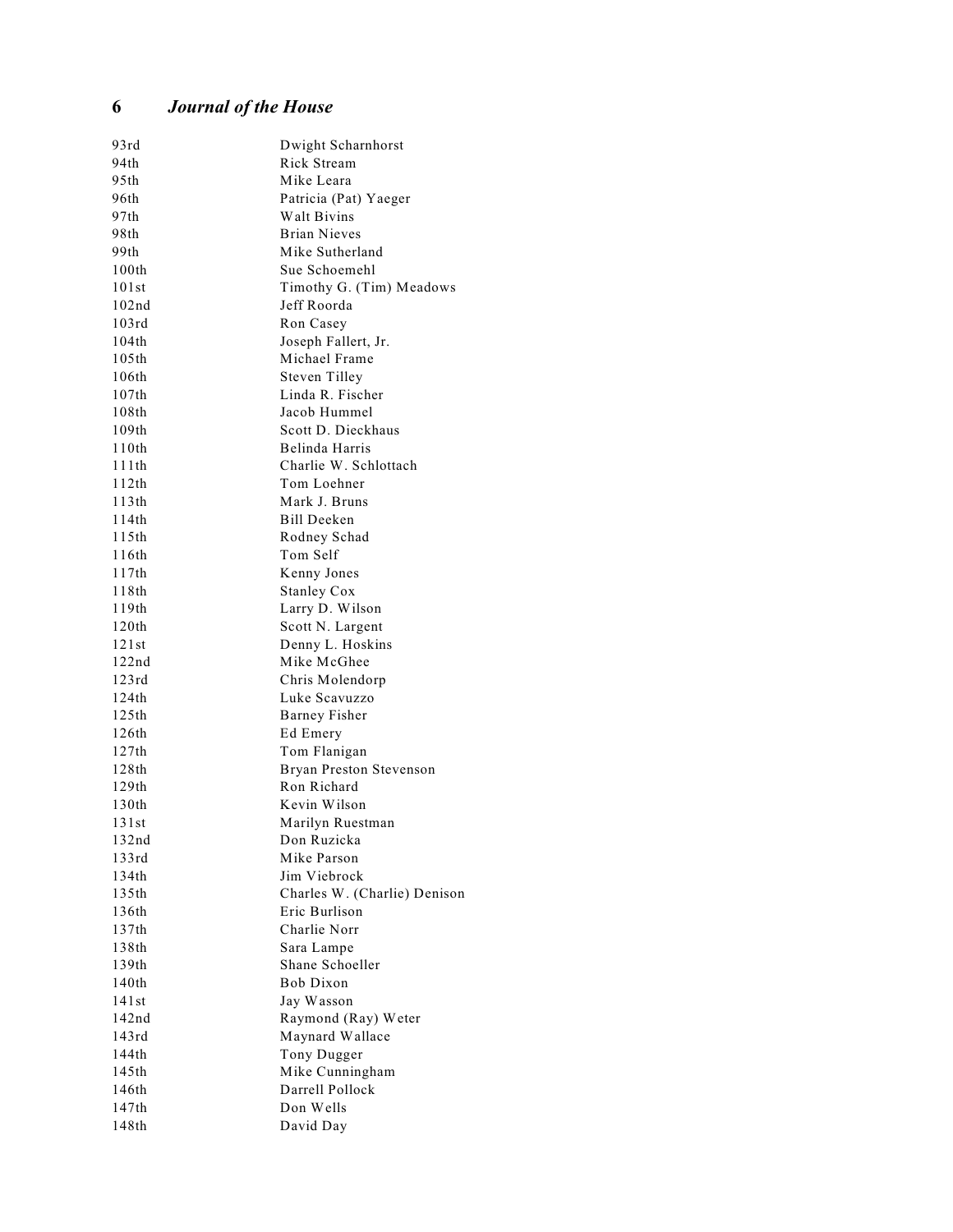# *First Day–Wednesday, January 7, 2009* 7

| 149 <sub>th</sub> | Dan W. Brown           |
|-------------------|------------------------|
| 150 <sub>th</sub> | Jason T. Smith         |
| 151st             | Ward Franz             |
| 152nd             | J.C. Kuessner          |
| 153rd             | Mike Dethrow           |
| 154th             | Gayle Kingery          |
| 155th             | Wayne Cooper           |
| 156th             | Shelley (White) Keeney |
| 157th             | Scott A. Lipke         |
| 158th             | Clint Tracy            |
| 159th             | Billy Pat Wright       |
| 160th             | Ellen Brandom          |
| 161st             | Steve Hodges           |
| 162nd             | Terry Swinger          |
| 163rd             | Tom Todd               |
|                   |                        |

# The following roll call indicated a majority of the Representatives present:

#### AYES: 162

| Allen          | Atkins       | $A$ ull         | Biermann       | <b>Bivins</b> |
|----------------|--------------|-----------------|----------------|---------------|
| <b>Brandom</b> | Bringer      | Brown 30        | Brown 50       | Brown 73      |
| Brown 149      | <b>Bruns</b> | Burlison        | Burnett        | Calloway      |
| Carter         | Casey        | Chappelle-Nadal | Colona         | Cooper        |
| Corcoran       | Cox          | Cunningham      | Curls          | Davis         |
| Day            | Deeken       | Denison         | Dethrow        | Dieckhaus     |
| Diehl          | Dixon        | Dougherty       | Dugger         | Dusenberg     |
| $E1-Amin$      | Emery        | Englund         | Ervin          | Faith         |
| Fallert        | Fischer 107  | Fisher 125      | Flanigan       | Flook         |
| Frame          | Franz        | Funderburk      | Gatschenberger | Grill         |
| Grisamore      | Guernsey     | Guest           | Harris         | Hobbs         |
| Hodges         | Holsman      | Hoskins 80      | Hoskins 121    | Hughes        |
| Hummel         | Icet         | Jones 63        | Jones 89       | Jones 117     |
| Kander         | Keeney       | Kelly           | Kingery        | Kirkton       |
| Koenig         | Komo         | Kratky          | Kraus          | Kuessner      |
| Lair           | Lampe        | Largent         | Leara          | LeBlanc       |
| LeVota         | Liese        | Lipke           | Loehner        | Low           |
| McClanahan     | McDonald     | McGhee          | McNary         | McNeil        |
| Meadows        | Meiners      | Molendorp       | Morris         | Munzlinger    |
| Nance          | Nasheed      | <b>Nieves</b>   | Nolte          | Norr          |
| $Ox$ ford      | Pace         | Parkinson       | Parson         | Pollock       |
| Pratt          | Ouinn        | Richard         | Riddle         | Roorda        |
| Rucker         | Ruestman     | Ruzicka         | Sander         | Sater         |
| Scavuzzo       | Schaaf       | Schad           | Scharnhorst    | Schieffer     |
| Schlottach     | Schoeller    | Schoemehl       | Schupp         | Self          |
| Shively        | Silvey       | Skaggs          | Smith 14       | Smith 150     |
| Spreng         | Stevenson    | Still           | Storch         | Stream        |
| Sutherland     | Swinger      | Talboy          | Thomson        | Tilley        |
| Todd           | Tracy        | Viebrock        | Vogt           | Wallace       |
| Walsh          | Walton Gray  | Wasson          | Webb           | Webber        |
| W ells         | Weter        | Wildberger      | Wilson 119     | Wilson 130    |
| W itte         | Wood         | Wright          | Yaeger         | Yates         |
| Zerr           | Zimmerman    |                 |                |               |

NOES: 000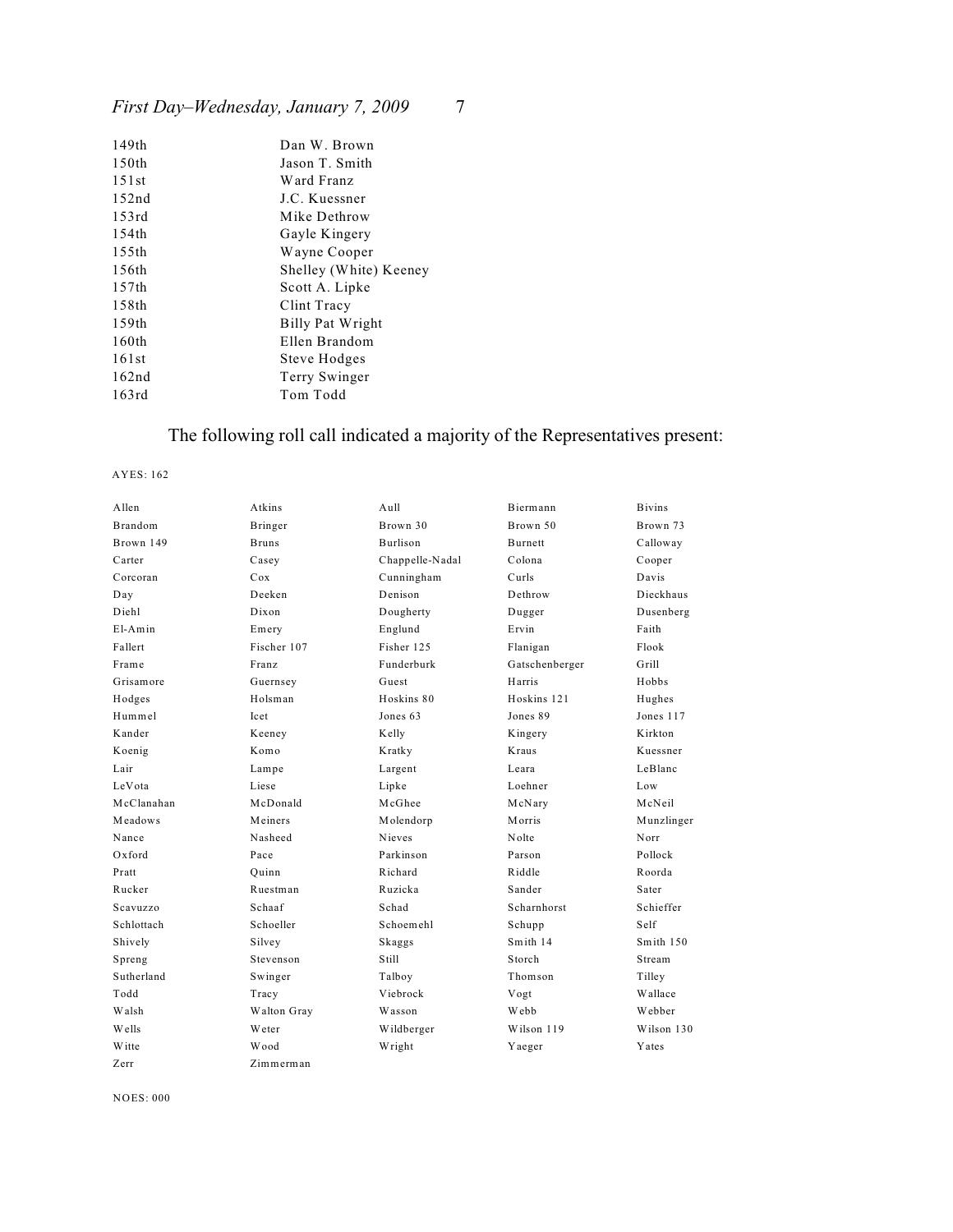PRESENT: 000

```
ABSENT WITH LEAVE : 001
```
Salva

The following Representatives advanced to the bar and subscribed to the oath of office, which was administered by the Honorable Laura Denvir Stith, Chief Justice of the Supreme Court of Missouri.

| Allen          | Atkins       | A <sub>11</sub> 11 | Biermann       | <b>Bivins</b> |
|----------------|--------------|--------------------|----------------|---------------|
| <b>Brandom</b> | Bringer      | Brown 30           | Brown 50       | Brown 73      |
| Brown 149      | <b>Bruns</b> | <b>Burlison</b>    | <b>Burnett</b> | Calloway      |
| Carter         | Casey        | Chappelle-Nadal    | Colona         | Cooper        |
| Corcoran       | Cox          | Cunningham         | Curls          | Davis         |
| Day            | Deeken       | Denison            | Dethrow        | Dieckhaus     |
| Diehl          | Dixon        | Dougherty          | Dugger         | Dusenberg     |
| $E1-Amin$      | Emery        | Englund            | Ervin          | Faith         |
| Fallert        | Fischer 107  | Fisher 125         | Flanigan       | Flook         |
| Frame          | Franz        | Funderburk         | Gatschenberger | Grill         |
| Grisamore      | Guernsey     | Guest              | Harris         | Hobbs         |
| Hodges         | Holsman      | Hoskins 80         | Hoskins 121    | Hughes        |
| Hummel         | <b>Icet</b>  | Jones 63           | Jones 89       | Jones 117     |
| Kander         | Keeney       | Kelly              | Kingery        | K irkton      |
| Koenig         | Komo         | Kratky             | Kraus          | Kuessner      |
| Lair           | Lampe        | Largent            | Leara          | LeBlanc       |
| LeVota         | Liese        | Lipke              | Loehner        | Low           |
| McClanahan     | McDonald     | McGhee             | McNary         | McNeil        |
| Meadows        | Meiners      | Molendorp          | Morris         | Munzlinger    |
| Nance          | Nasheed      | <b>Nieves</b>      | Nolte          | Norr          |
| $Ox$ ford      | Pace         | Parkinson          | Parson         | Pollock       |
| Pratt          | Ouinn        | Richard            | Riddle         | Roorda        |
| Rucker         | Ruestman     | Ruzicka            | Sander         | Sater         |
| Scavuzzo       | Schaaf       | Schad              | Scharnhorst    | Schieffer     |
| Schlottach     | Schoeller    | Schoemehl          | Schupp         | Self          |
| Shively        | Silvey       | Skaggs             | Smith 14       | Smith 150     |
| Spreng         | Stevenson    | Still              | Storch         | Stream        |
| Sutherland     | Swinger      | Talboy             | Thomson        | Tilley        |
| Todd           | Tracy        | Viebrock           | Vogt           | Wallace       |
| Walsh          | Walton Gray  | Wasson             | Webb           | Webber        |
| Wells          | Weter        | Wildberger         | Wilson 119     | Wilson 130    |
| W itte         | Wood         | Wright             | Yaeger         | Yates         |
| Zerr           | Zimmerman    |                    |                |               |

Representative Ray Salva subscribed to the oath of office, which was administered by the Honorable Michael W. Manners, Jackson County Circuit Court, 16th Judicial Circuit.

## **NOMINATIONS FOR TEMPORARY SPEAKER**

Representative Schad nominated Representative Ward Franz as temporary Speaker of the House.

Representative Pollock seconded the nomination.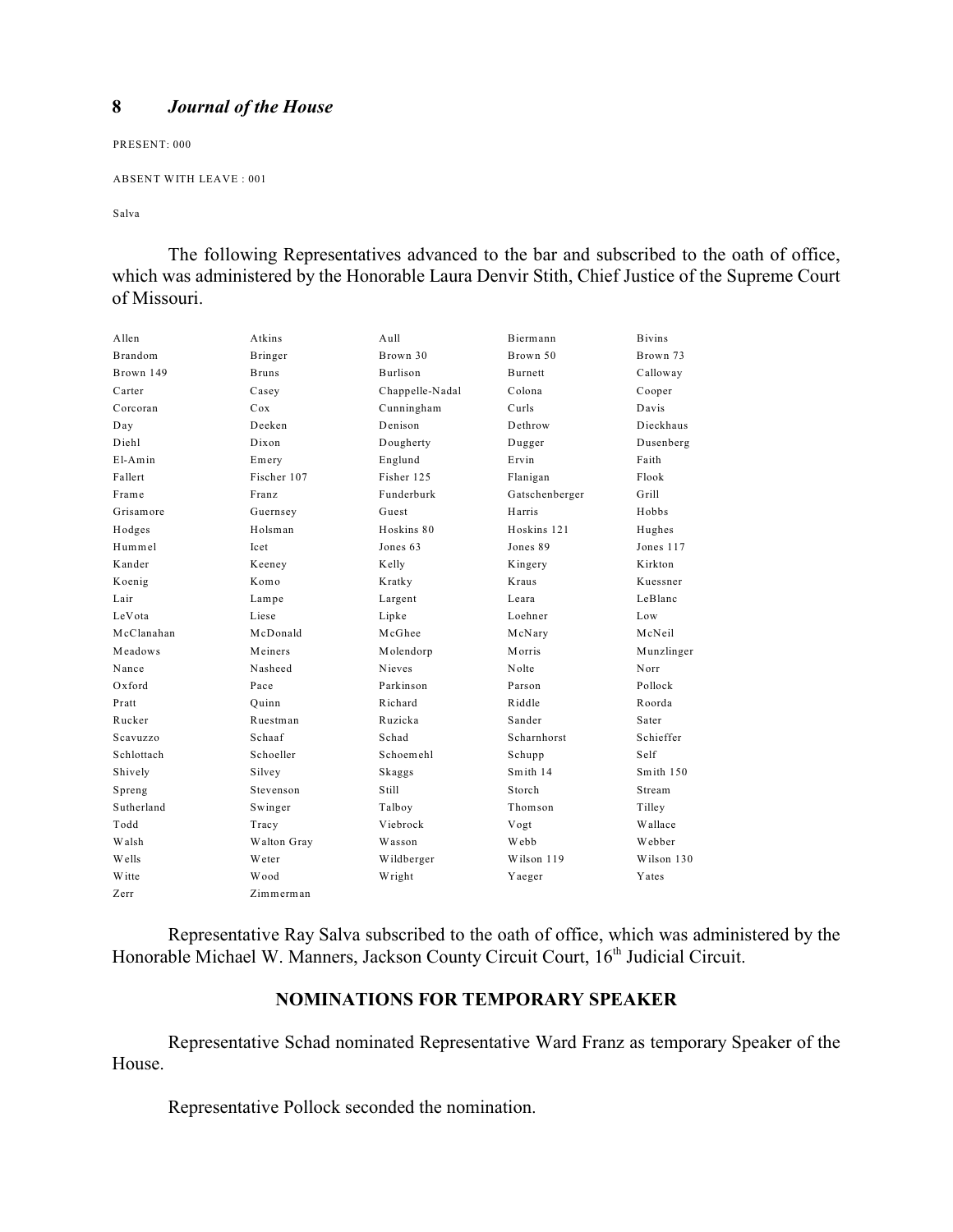*First Day–Wednesday, January 7, 2009* 9

Representative Curls nominated Representative Terry Swinger as temporary Speaker of the House.

Representative Swinger withdrew his nomination.

Representative Tilley moved that nominations cease and Representative Franz be elected by acclamation.

Which motion was adopted.

The following committee was appointed to escort Representative Franz to the dais: Representatives Wells, Denison, Wilson (130), Fisher (125), Day, Wright, Low, Meadows, Rucker and Brown (50).

Representative Franz assumed the Chair.

#### **ADDRESS BY TEMPORARY SPEAKER WARD FRANZ**

It is an honor and I am privileged to be your temporary Speaker. It feels as if it was only a few days ago we were throwing our papers in the air to celebrate the end of last session. It is hard to believe we are back so soon to begin a new session. I am sure this year will be full of challenges, challenges we must conquer to ensure a bright future for the people of our great state.

Some of our colleagues have termed out or moved on and I am proud to be the first one to welcome all the new faces that have taken their place.

It won't take long before you'll look at your fellow legislators as family. It doesn't matter on what side of the aisle you sit, when you walk away from this building you will take with you friendships that will last forever.

But, while we are here those with the toughest challenges are the loved ones we leave at home. I want to challenge each one here to not forget those that are holding down the fort at home while you go about the work of the state.

And while we are on that subject, I want to recognize my family. With me today, my wife Nancy, my son, Landon, my daughter, Lauren, and my parents, Phillip and Nancy Franz, all of West Plains. Please extend a warm welcome to them.

Since our last session ended, things have changed around our state. Currently, we are facing economic hardships we have not seen in quite some time. We have both tough and exciting times ahead and I encourage all of us to join together to make the changes needed for the citizens of this great state to prosper — not just for today but for many years to come. I pray that God's mercies and blessings will touch us all in a very special way this session. Once again I want to thank you for your confidence, and I look forward to working with each one of you.

## **NOMINATIONS FOR SPEAKER**

Representative Wasson nominated Representative Ron Richard as Speaker of the House.

Representative Cunningham seconded the motion.

Representative Skaggs nominated Representative Paul LeVota as Speaker of the House.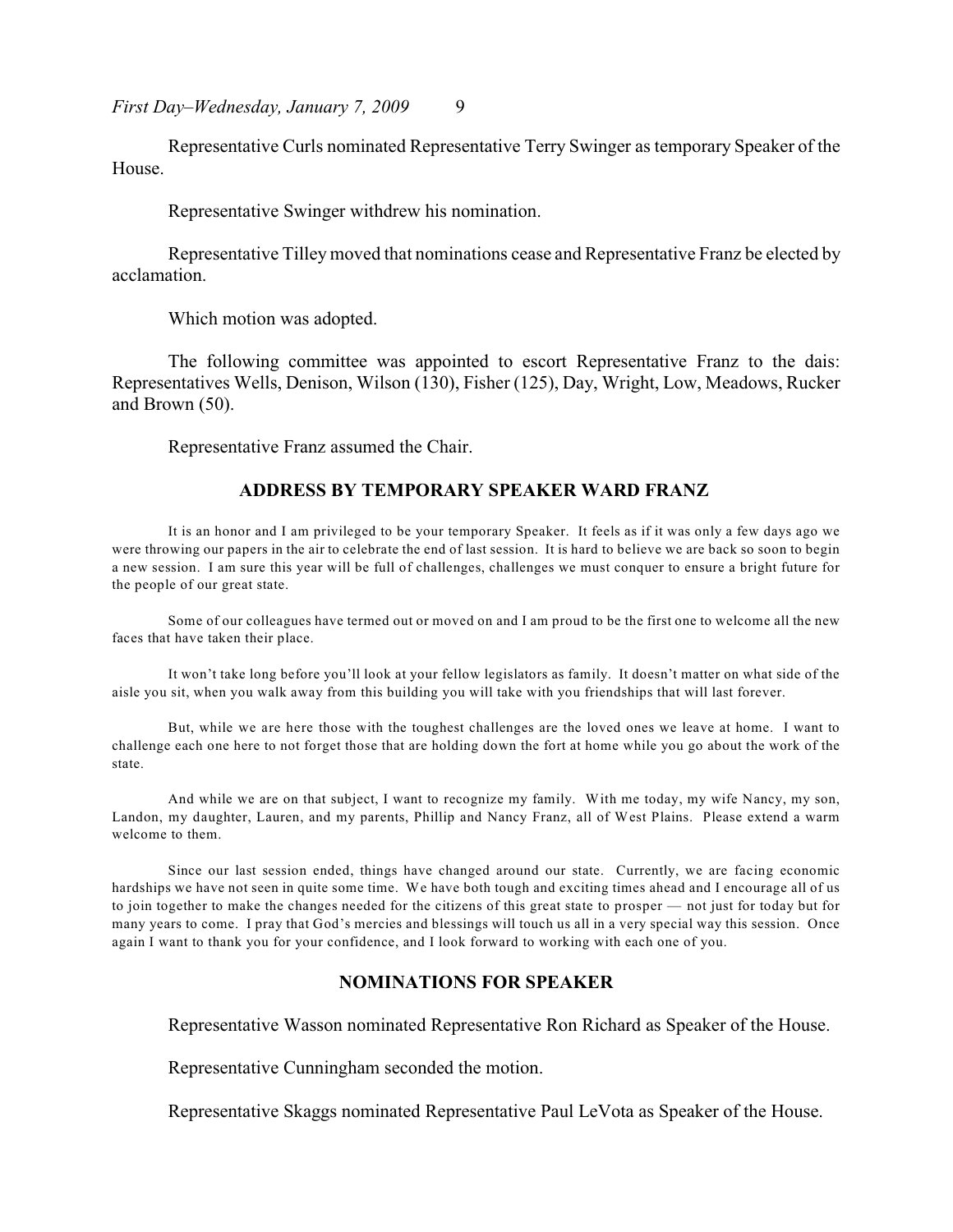Representative LeVota withdrew his nomination.

Representative Tilley moved that nominations cease and that Representative Richard be elected by acclamation.

Which motion was adopted by the following vote:

AYES: 161

| Allen          | Atkins       | A <sub>u</sub> 11 | Biermann       | <b>Bivins</b> |
|----------------|--------------|-------------------|----------------|---------------|
| <b>Brandom</b> | Bringer      | Brown 30          | Brown 50       | Brown 73      |
| Brown 149      | <b>Bruns</b> | <b>Burlison</b>   | <b>Burnett</b> | Calloway      |
| Carter         | Casey        | Chappelle-Nadal   | Colona         | Cooper        |
| Corcoran       | Cox          | Cunningham        | Curls          | Davis         |
| Day            | Deeken       | Denison           | Dethrow        | Dieckhaus     |
| Diehl          | Dixon        | Dougherty         | Dugger         | Dusenberg     |
| $E1-Amin$      | Emery        | Englund           | Ervin          | Faith         |
| Fallert        | Fischer 107  | Fisher 125        | Flanigan       | Flook         |
| Frame          | Franz        | Funderburk        | Gatschenberger | Grill         |
| Grisamore      | Guernsey     | Guest             | Harris         | Hobbs         |
| Hodges         | Holsman      | Hoskins 80        | Hoskins 121    | Hughes        |
| Hummel         | Icet         | Jones 63          | Jones 89       | Jones 117     |
| Kander         | Keeney       | Kelly             | Kingery        | Kirkton       |
| Koenig         | Komo         | Kratky            | <b>Kraus</b>   | Kuessner      |
| Lair           | Lampe        | Largent           | Leara          | LeBlanc       |
| LeVota         | Liese        | Lipke             | Loehner        | Low           |
| McClanahan     | McDonald     | McGhee            | McNary         | McNeil        |
| Meadows        | Meiners      | Molendorp         | Morris         | Munzlinger    |
| Nance          | Nasheed      | <b>Nieves</b>     | Nolte          | Norr          |
| Oxford         | Pace         | Parkinson         | Parson         | Pollock       |
| Pratt          | Ouinn        | Richard           | Riddle         | Roorda        |
| Rucker         | Ruestman     | Ruzicka           | Sander         | Sater         |
| Scavuzzo       | Schaaf       | Schad             | Scharnhorst    | Schieffer     |
| Schlottach     | Schoeller    | Schoemehl         | Schupp         | Self          |
| Shively        | Silvey       | Skaggs            | Smith 14       | Smith 150     |
| Spreng         | Stevenson    | Still             | Storch         | Stream        |
| Sutherland     | Swinger      | Talboy            | Thomson        | Tilley        |
| Todd           | Tracy        | Viebrock          | Vogt           | Wallace       |
| Walsh          | Walton Gray  | Wasson            | Webb           | Webber        |
| Wells          | Weter        | Wilson 119        | Wilson 130     | <b>Witte</b>  |
| Wood           | Wright       | Yaeger            | <b>Y</b> ates  | Zerr          |
| Zimmerman      |              |                   |                |               |

NOES: 000

PRESENT: 000

ABSENT WITH LEAVE: 002

Salva Wildberger

The following committee was appointed to escort Representative Richard to the dais: Representatives Kingery, Day, Weter, Lipke, Munzlinger, Keeney, Kratky, Dougherty, Hoskins (80) and Lampe.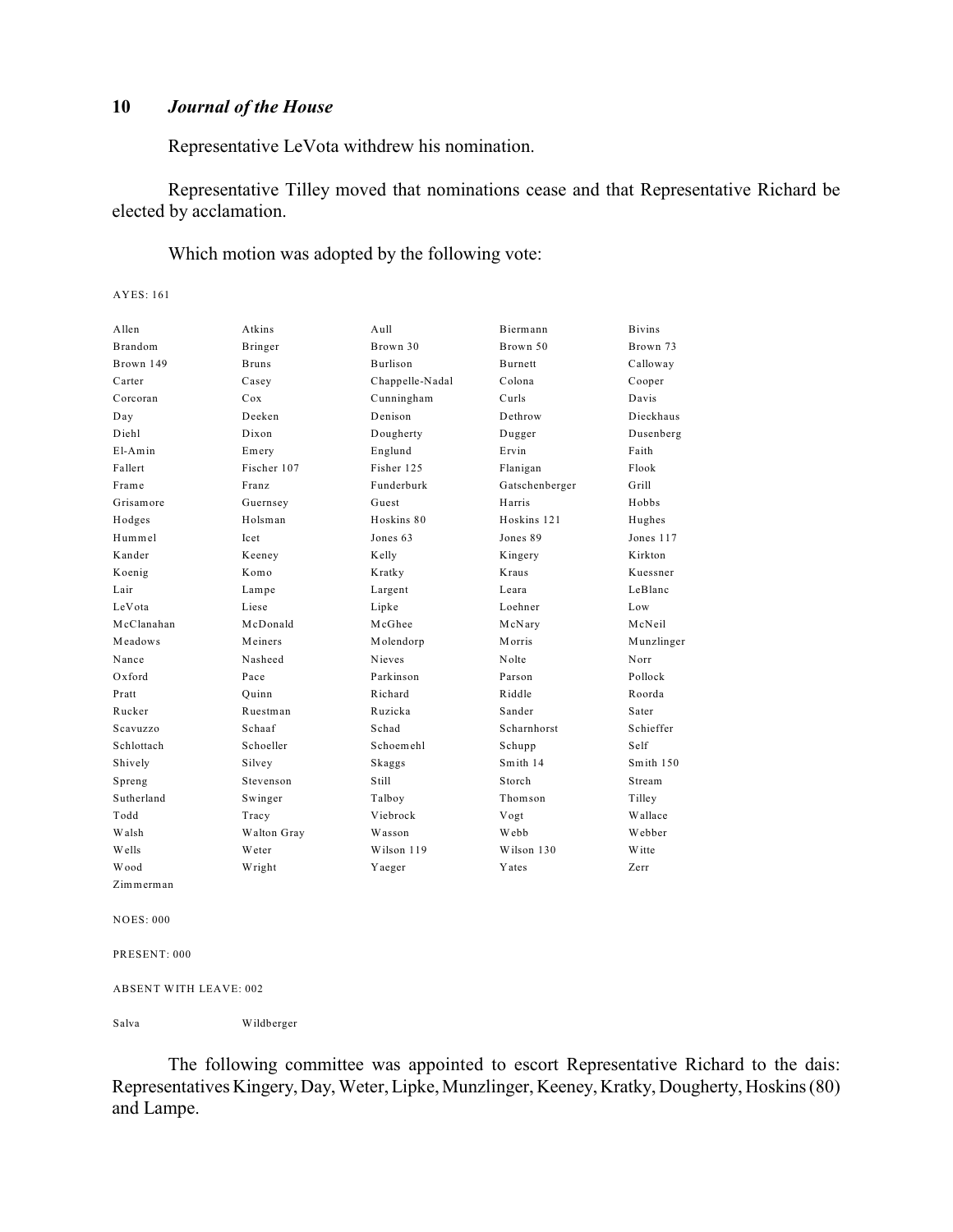Representative Richard subscribed to the oath of office which was administered by the Honorable Daniel E. Scott, Missouri Court of Appeals, Southern District.

Speaker Richard assumed the Chair.

### **ADDRESS BY SPEAKER RON RICHARD**

Representatives, ladies and gentlemen, special guests, staff, families and friends…good afternoon.

To my family and my wife, Patti, thank you for all of your support and the many sacrifices you have made along the way. I would not be here today without you.

To the members of the body, both returning and new, thank you for giving me the great honor and responsibility of serving as your Speaker for the 95th General Assembly.

As your Speaker I am committed to guiding this House in much the same way I have led my committee over the years. For those who have served with me, you know my approach means working with members from both sides of the aisle to find common ground.

For those of you who are newly-elected, you should be aware it also means that while I am willing to compromise, I will stand firm when necessary – and I will always stay true to my own conservative beliefs.

It is an approach that has served me well, and year after year it has resulted in legislation that has received overwhelming support from this body.

Under my chairmanship, the Economic Development Committee has worked together regardless of party affiliation to create innovative and productive legislation. On almost every occasion, the bills we passed received unanimous approval as a result of the work we did together. And each piece of legislation the committee has carried to the floor has received strong bipartisan support with well over 100 votes.

This success is the product of hard work and a commitment to fostering good relationships with all members of the body, and the results speak for themselves. As your Speaker, I plan to continue this approach as we work together on the issues facing our state.

As Speaker, I also ask you to commit yourselves to working harder than ever before.

All of you are here because you are dedicated to working intently to serve the people of your district and our state, and this session I ask that you exhibit that determination in every action you take.

That means showing up on time and ready for business for each committee hearing and each time the gavel drops in this chamber.

It means conducting yourself in a professional manner that befits the great honor you have been given to represent the people of your district.

It means preserving the decorum of this storied chamber in a way that pays tribute to the piece of living history that is this Capitol building.

I ask that our new members be ready to put in long hours and to make each decision with the wisdom of a veteran legislator, even though your legislative experience may be lacking.

I ask our returning members to provide the leadership that will inspire not only your fellow members, but also the people of this state whom you serve.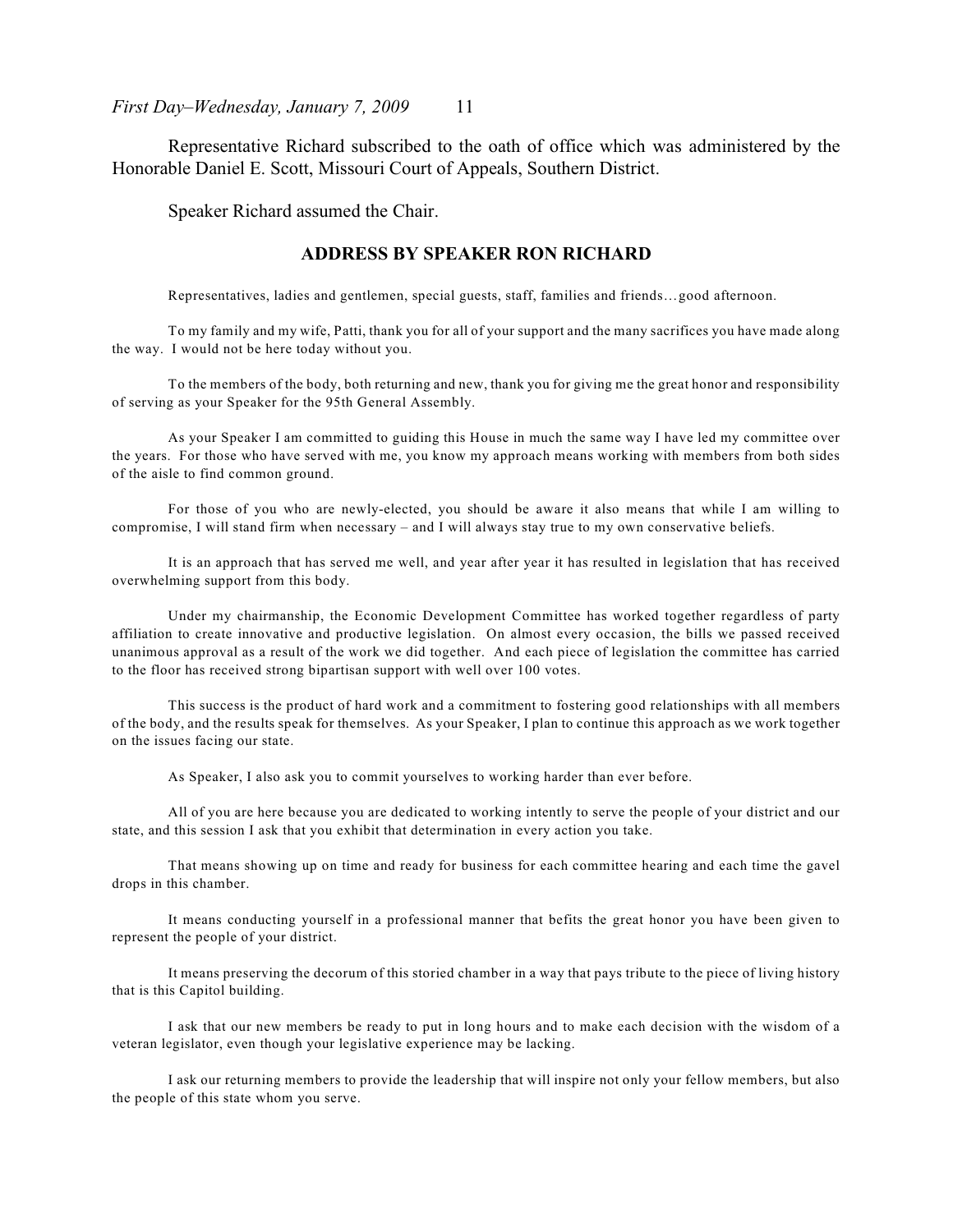To our committee chairs and vice chairs, you will be asked to do more than ever before, and to serve as the leaders you truly are as we do the work of the people.

The same can be said for our senior committee members from the other side of the aisle. Your input is both valued and needed.

This session brings with it great challenges and the only way to meet those challenges is by working together.

Just as I asked the members who have served on my committee to put aside their differences for the common good, I will ask the same of you as a legislative body.

The issues we face this session demand that kind of approach if we are to succeed in the common goal we all share, the goal of making Missouri a better place to live, raise a family and do business.

We all know that right now times are difficult for far too many Missourians. Parents are struggling to pay the bills as they work to provide for their families. Skilled and industrious Missourians find themselves out of work and unable to find the kind of jobs that will ensure a higher quality of life. And our seniors continue to face the task of enduring these tough economic times on a fixed income.

The difficulties are many and the challenges we face as a legislative body are imposing, but even as we acknowledge the obstacles we face, it's important we appreciate how much easier our task will be thanks to the work of this body in recent years.

Yes, we enter this session with a great challenge but we have only to look at some of the states around us to see how fortunate we truly are.

While we enter this session with a budget shortfall of more than 300 million dollars, our neighbors to the east in Illinois are facing a budget gap of 2.3 billion. Combined, states across this nation must find a way to make up some 32 billion dollars for the current fiscal year, and another 65 billion for the next.

Meanwhile, here in Missouri, the sound fiscal planning of the past provided us with budget surpluses when many other states struggled to deal with deficits. And even though the sharp economic downturn transformed what was projected to be a surplus into a possible budget shortfall, Missourians can rest assured the right leadership is in place to provide solutions that will mean not only a balanced budget, but a better quality of life as well.

In 2009, we will be asked to rise to the challenge of doing more with less, and again we will provide solutions that give Missourians renewed faith that we are here with their best interests at heart.

All across this state, hard-working Missourians are faced with very real problems–problems that will be addressed not by a federal government caught up in some sort of bailout extravaganza, but by us here in state government and, more specifically, here in the Missouri House.

We pride ourselves on being the House of the people.

This year we will make that much more than a convenient piece of political jargon. We will make every effort to provide the people of this state with the kind of substantive relief that will make a real difference in their lives.

This year I call on the body to join together in passing legislation resulting in a Family Recovery Plan that will provide meaningful solutions to the problems faced by Missouri families.

For Missourians struggling to find employment, we must build on our efforts to attract and create good-paying jobs with benefits. I believe if you give Missourians the opportunity to obtain good-paying jobs that so many of the other problems they face will be addressed. Someone with a quality job has a greater sense of pride and fulfillment as they are able to earn a meaningful income, put food on the table and provide for their children.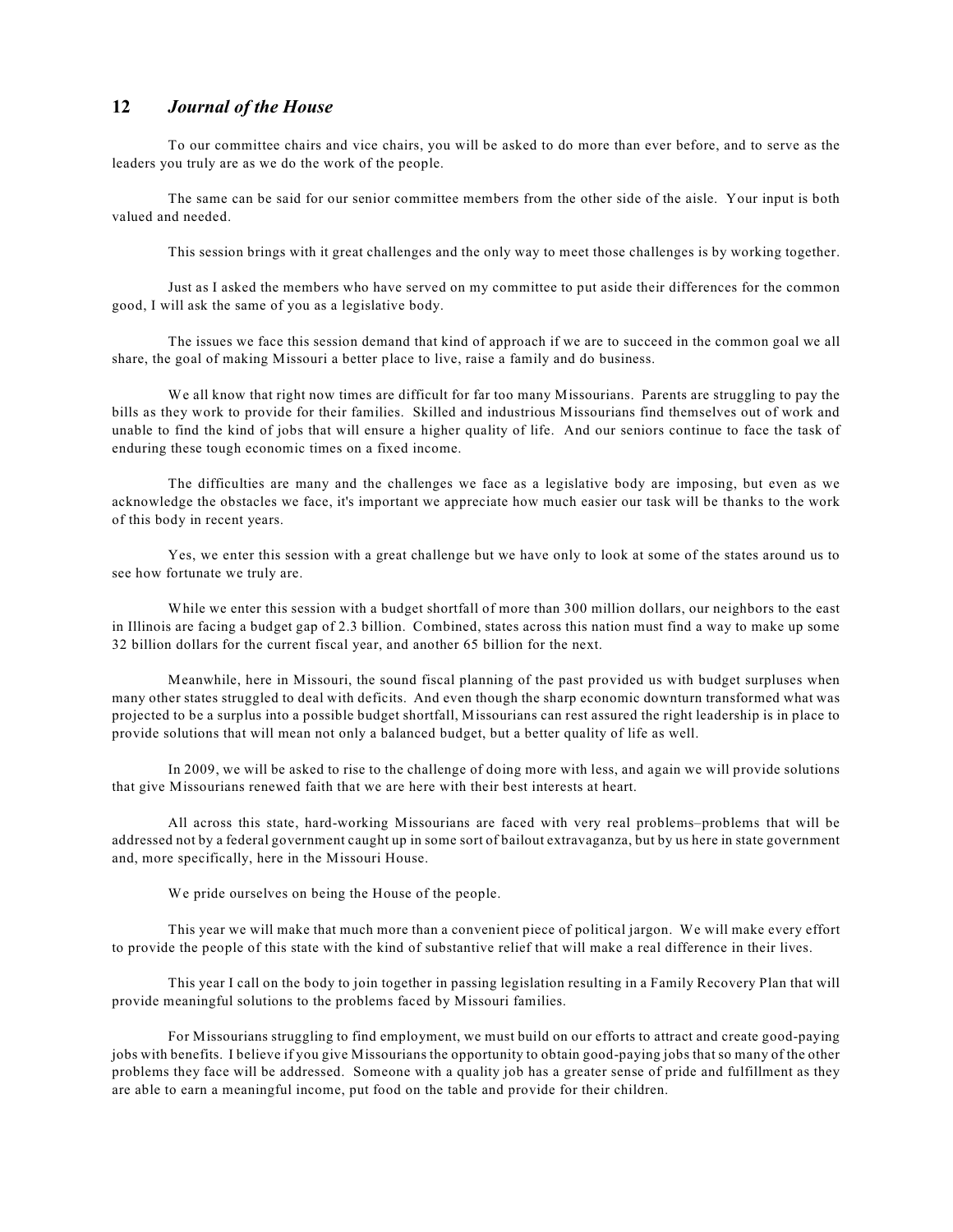#### *First Day–Wednesday, January 7, 2009* 13

In turn, working Missourians contribute to our economy and keep it growing during the roughest of economic times. It's a simple but proven approach and I firmly believe it has helped place our state in a fortunate position when compared to so many others.

As part of our Family Recovery Plan, I ask you to work again this year to expand the Quality Jobs Program. The program has become one of our state's most powerful economic development tools, and has resulted in tens of thousands of new good-paying jobs with benefits.

This year we should generate and design programs that produce even more of the jobs Missourians need to weather the current economic downturn.

We also look at every incentive and program that will make our state an attractive destination for businesses looking to relocate.

We're in a global economy so we must do everything we can to ensure Missouri is the clear choice. That means providing innovative and new ideas to create jobs and training our work force to be ready to fill the jobs they generate.

My goal is nothing less than to make Missouri the most attractive location in the world to do business, to work and to live. This session, we will make significant progress toward making that goal a reality.

While economic development and job creation can solve many of our problems, there is more we must do to help our working families. For families stretched to the limit trying to pay their bills and their taxes, we must do what we can to make the cost of living more bearable.

This year we will work to simplify our tax code and provide a modest tax cut to all Missourians. In these tough times, putting money back in the pockets of our citizens is a solid investment. Every extra dollar they have is one they can use to help make a house payment, pay for utilities or put food on the table. Those are dollars that flow back into our economy and offset any revenue we may lose as a result of a tax cut.

This year we will provide meaningful tax relief to the many Missourians currently struggling to make ends meet.

One area we all can agree is vital to Missouri families is affordable and accessible healthcare. Ensuring that Missourians have access to jobs that provide healthcare benefits is one way to address this problem, but there is more we must do if we are to create a system that is truly responsive to the needs of families.

That includes not only improvements to access and affordability, but also increasing accountability and transparency of insurance companies, healthcare providers and hospitals. Our healthcare system must be one that provides quality care to those in need, but it must do so without bankrupting our state – and we must continue to eliminate waste, fraud and abuse from the system.

With the Family Recovery Plan we must also address the often overwhelming costs of utilities and fuel. That means turning to the abundance of natural resources for which our state is known, and utilizing that untapped potential so that it becomes a reliable source of energy for Missouri. As part of the Family Recovery Plan, we must take a close look at the benefits of clean coal technology and what it can mean for the energy needs of our state. We must invest in wind farms to provide electricity to thousands of homes. We must explore the potential of the streams and rivers that flow through our state, and the power they can generate – by investing in hydroelectric technology.

And we must work to make the new nuclear plant in Callaway County a reality. The current plant has served as a safe and efficient power source for decades. It is time we build on that success by creating Callaway II, III and IV to meet the energy needs of this state for years to come.

These primary issues – job creation, tax relief, affordable healthcare, and investment in alternative energy sources – make up the core of our Family Recovery Plan. This plan is a common sense solution that will provide substantive relief to the men and women who want nothing more than to work and provide a better life for their families.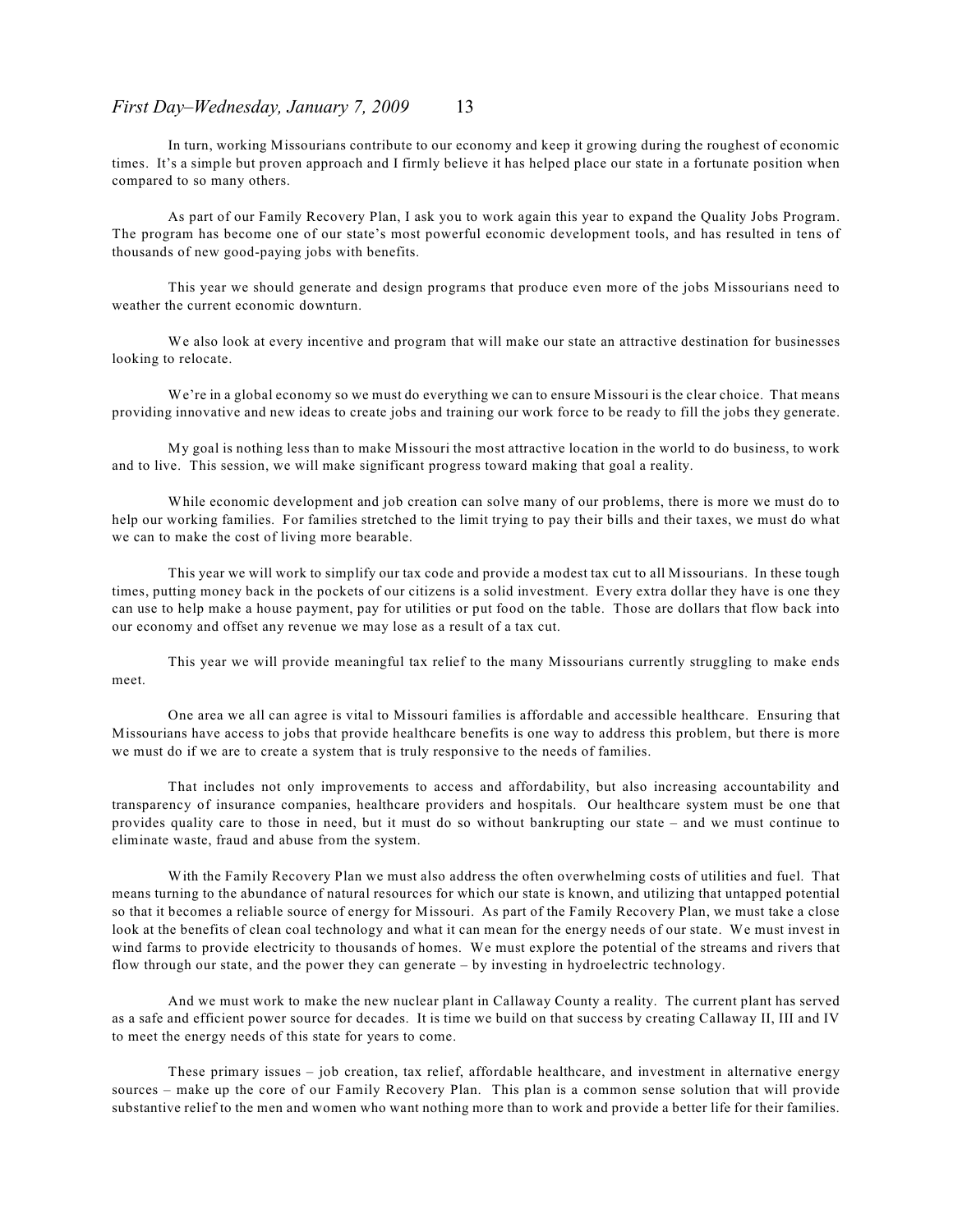As I said before, training a skilled workforce is a key component to economic success. Missouri's economic engine is its people, and it is only through efficient and strong schools that guarantee every child the right to a successful education – that our economic engine can realize its full potential.

Our universities and community colleges are a vital part of the plan that will develop our workforce and draw new business to our state. Even in a difficult budget year, we are willing and ready to work with them to ensure a quality education that results in future success.

This year we also will reaffirm our commitment to protecting the lives of the unborn. We have instituted policies that have greatly reduced the number of abortions in our state, but we must continue our efforts to ensure Missouri holds life sacred.

We also know that Missourians want a free and open society where they have the right to carry a gun – whether to hunt or to defend themselves in times of need. Regardless of how the national political landscape changes, here in Missouri we will continue to advocate gun rights and support the people's right to carry.

These issues and more will be on our agenda this session as we work to serve the interests of the people. We know the challenges are great but the need to meet those challenges is even greater. Millions of hard-working Missourians are counting on us to provide them with real answers to the problems they face.

So I ask all of us to commit to working together to achieve the goal of providing meaningful help to Missouri families.

I am ready and willing to work with all of you from both sides of the aisle to make the Family Recovery Plan a reality. And I am ready to work with our new Governor and the new leadership in the Senate to address these and other issues facing Missouri.

With your help, we can make Missouri the world leader in creating jobs.

With your help, we can modestly reduce the tax burden on our hard working families.

With your help, we can provide access to quality affordable healthcare.

And, with your help, we can craft real solutions to Missouri's growing energy needs and reduce our dependence on foreign oil.

It's time we fulfill our promise to the people of Missouri by adopting a Family Recovery Plan – so that these and other issues facing Missouri's hard-working citizens can finally be resolved.

Together, we will find solutions to the problems faced by Missouri families. And together, we will move closer to achieving our goal of making Missouri the best place to live, raise a family and do business.

Thank you.

May God bless you and may God bless the State of Missouri.

## **NOMINATIONS FOR SPEAKER PRO TEM**

Representative Kingery nominated Representative Bryan Pratt for Speaker Pro Tem of the House.

Representative Schoeller seconded the nomination.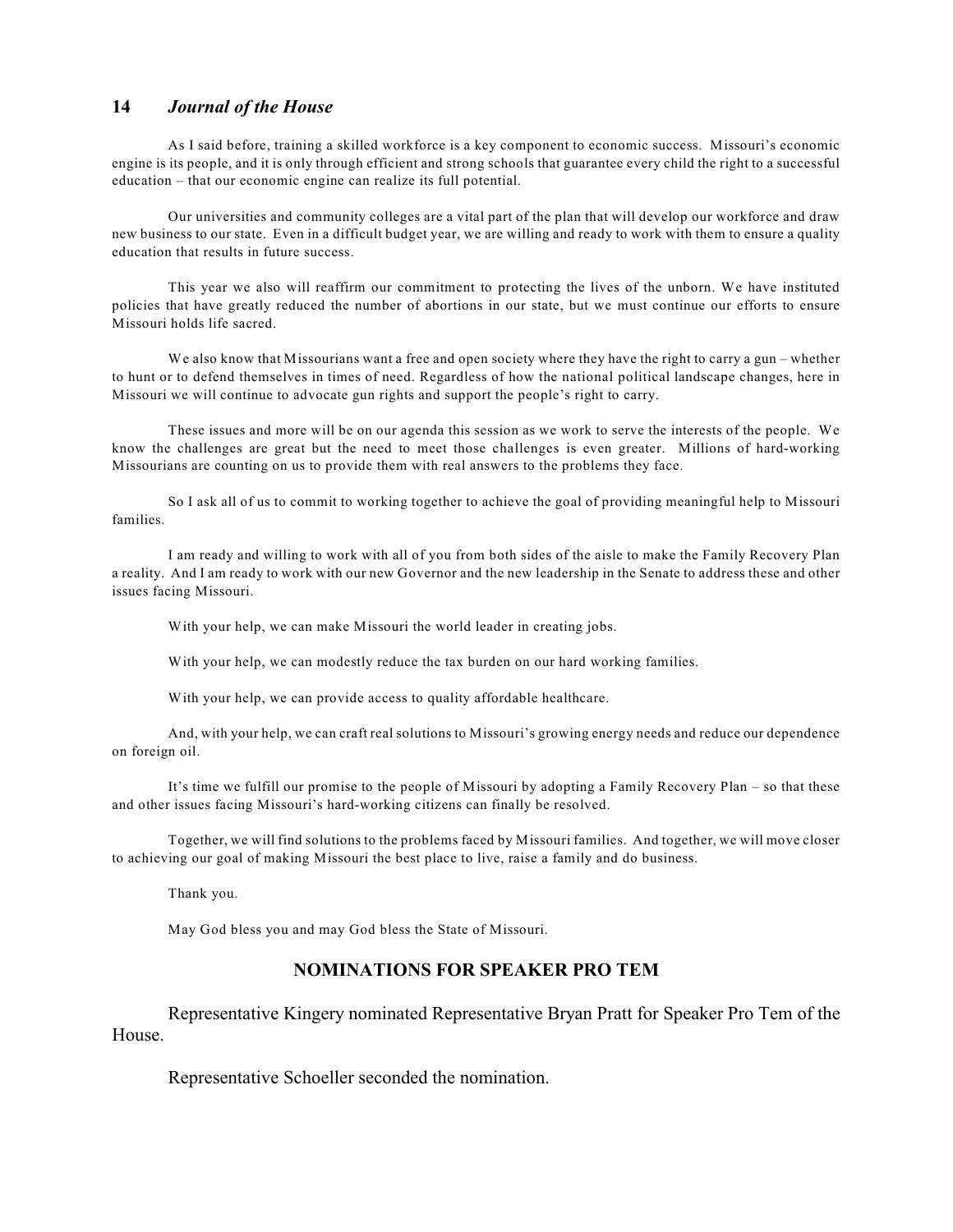Representative Bringer nominated Representative J.C. Kuessner for Speaker Pro Tem of the House.

## Representative Kuessner withdrew his nomination.

Representative Tilley moved that nominations cease and that Representative Pratt be elected by acclamation.

Which motion was adopted by the following vote:

AYES: 153

| Allen           | Atkins       | A <sub>u</sub> 11 | Biermann       | <b>Bivins</b> |
|-----------------|--------------|-------------------|----------------|---------------|
| <b>Brandom</b>  | Bringer      | Brown 30          | Brown 50       | Brown 73      |
| Brown 149       | <b>Bruns</b> | <b>Burlison</b>   | <b>Burnett</b> | Casey         |
| Chappelle-Nadal | Colona       | Cooper            | Cox            | Cunningham    |
| Curls           | Davis        | Day               | Deeken         | Denison       |
| Dethrow         | Dieckhaus    | Diehl             | Dixon          | Dougherty     |
| Dugger          | Dusenberg    | $E1-Amin$         | Emery          | Englund       |
| Ervin           | Faith        | Fallert           | Fischer 107    | Fisher 125    |
| Flanigan        | Flook        | Frame             | Franz          | Funderburk    |
| Gatschenberger  | Grill        | Grisamore         | Guernsey       | Guest         |
| Harris          | Hobbs        | Hodges            | Holsman        | Hoskins 80    |
| Hoskins 121     | Hughes       | Hummel            | Icet           | Jones 63      |
| Jones 89        | Jones 117    | Kander            | Keeney         | Kelly         |
| Kingery         | Kirkton      | Koenig            | Komo           | Kratky        |
| Kraus           | Kuessner     | Lair              | Lampe          | Largent       |
| Leara           | LeBlanc      | LeVota            | Liese          | Lipke         |
| Loehner         | Low          | McClanahan        | McDonald       | McGhee        |
| McNary          | McNeil       | Meadows           | Molendorp      | <b>Morris</b> |
| Munzlinger      | Nance        | Nasheed           | Nieves         | Nolte         |
| Norr            | Oxford       | Parkinson         | Parson         | Pollock       |
| Pratt           | Ouinn        | Riddle            | Roorda         | Rucker        |
| Ruestman        | Ruzicka      | Sander            | Sater          | Scavuzzo      |
| Schaaf          | Schad        | Scharnhorst       | Schieffer      | Schlottach    |
| Schoeller       | Schoemehl    | Schupp            | Self           | Shively       |
| Silvey          | Smith 14     | Smith 150         | Spreng         | Stevenson     |
| Still           | Storch       | Stream            | Sutherland     | Swinger       |
| Talboy          | Thomson      | Tilley            | Todd           | Tracy         |
| Viebrock        | Vogt         | Wallace           | Wasson         | Webb          |
| Webber          | Wells        | <b>W</b> eter     | Wilson 119     | Wilson 130    |
| W itte          | Wood         | Wright            | Yaeger         | Yates         |
| Zerr            | Zimmerman    | Mr Speaker        |                |               |

#### NOES: 001

Skaggs

PRESENT: 000

ABSENT WITH LEAVE: 009

| Calloway | Cart |
|----------|------|
| Salva    | W al |

ter Corcoran Meiners Pace  $W$ alton Gray Wildberger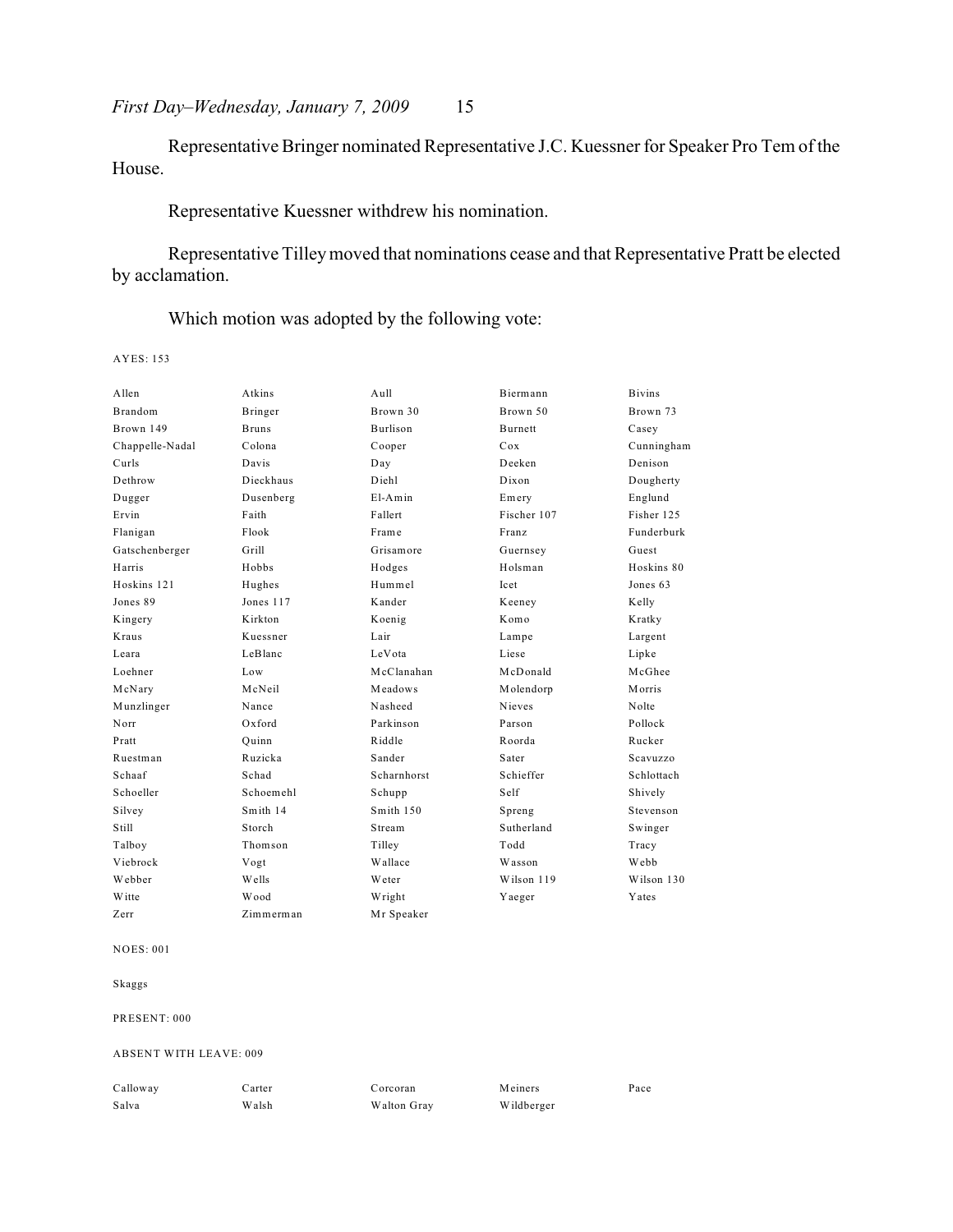The following committee was appointed to escort Representative Pratt to the dais: Representatives Smith (14), Grisamore, Schlottach, Faith, Flanigan, Gatschenberger, Silvey, Burnett, Talboy, Dougherty, Quinn and Schupp.

Representative Pratt subscribed to the oath of office which was administered by the Honorable Harold "Hal" Lowenstein, Missouri Court of Appeals, Western District.

Speaker Pro Tem Pratt assumed the Chair.

## **ADDRESS BY SPEAKER PRO TEM PRATT**

As I approach the twilight of my Missouri House career, I sometimes reflect about what I will tell my grandchildren about my time in the Missouri House.

I may tell my grandchildren about how we addressed the state budget:

Six years ago - Billion dollar budget deficits. Withholds to education.

What did we do:

• Passed a balanced budget every year without a tax increase.

What are we going to do:

• Despite a world-wide recession, and under the leadership of the gentleman from St. Louis County - Icet District, the House will pass another balanced budget without a tax increase.

I may also tell my grandchildren about how we addressed taxes:

Six years ago - Many made calls to raise about every type of tax on hard-working Missourians, including income taxes and sales taxes.

What did we do:

Instead of raising taxes, we cut taxes. We cut property taxes, and cut income taxes for our retired constituents.

What are we going to do:

We believe hard working Missourians deserve to keep more of the money they make - especially during our world-wide recession. This House will aggressively seek to cut income taxes and property taxes this session.

I may also tell my grandchildren about how we addressed education:

Six years ago - Missourians faced withholds to education.

What did we do:

We passed the largest education budgets in Missouri history.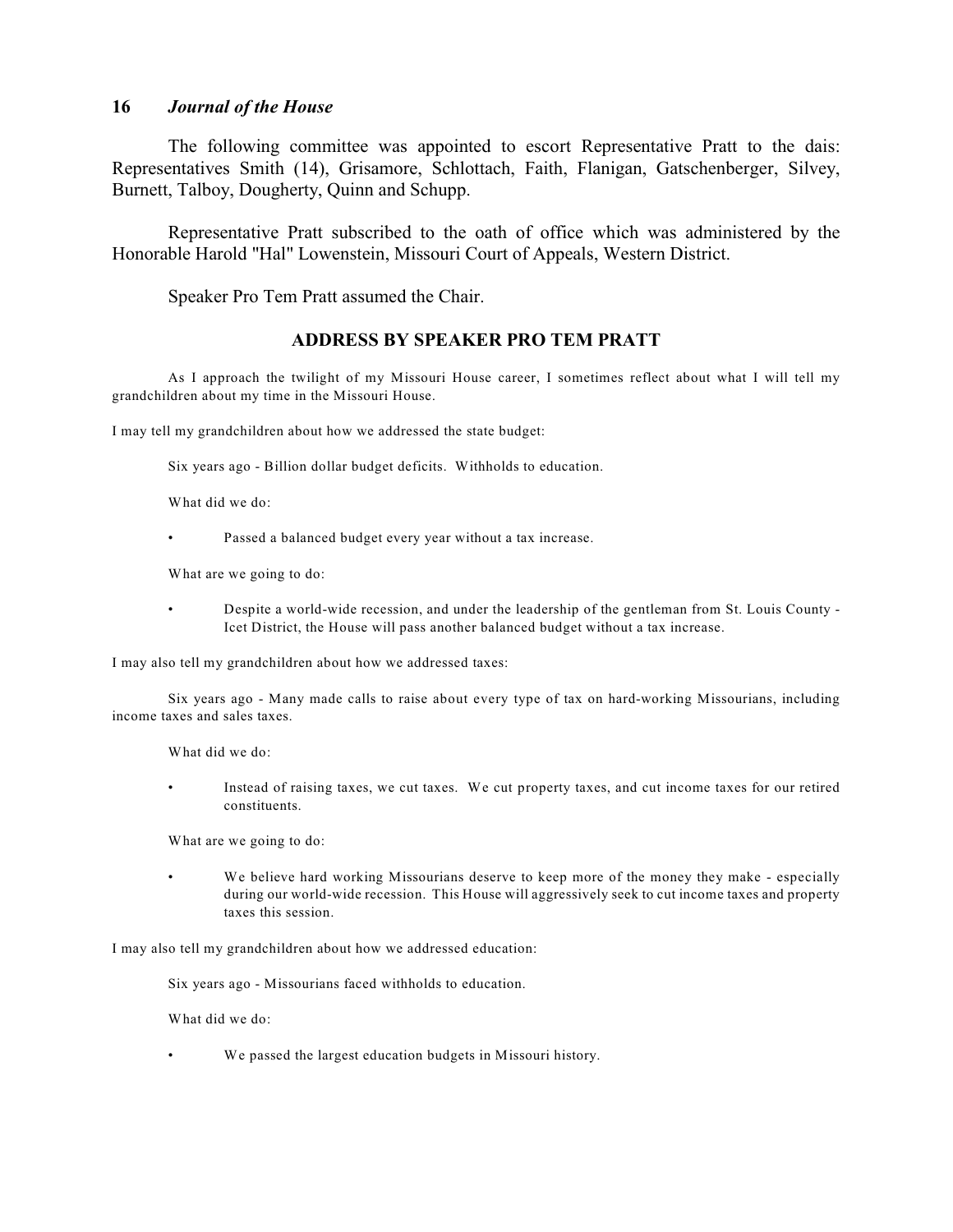#### *First Day–Wednesday, January 7, 2009* 17

What are we going to do:

Under the leadership of the gentleman from Ozark, we will pass the largest education budget in Missouri history, and ensure those dollars are spent in the classroom educating our children. We will also protect our retired teachers' pension funds.

I may also tell my grandchildren about how we brought jobs to our state:

Six years ago - Missouri was losing jobs faster than about every state in our country.

What did we do:

• We aggressively courted new businesses to our state, and fought to keep Missouri businesses in Missouri.

What are we going to do:

Under the leadership of Speaker Richard, we will continue to bring new jobs and keep jobs - with health insurance - to our constituents. If your constituents want to work – we need to make sure they can find a job right here in Missouri.

I may also tell my grandchildren about preserving the sanctity of life in Missouri:

Over the last six years, we have dramatically decreased the number of abortions in Missouri. We will continue this mission over the next two years.

I may also tell my grandchildren about respecting the Second Amendment:

Over the last six years, we have passed many bi-partisan legislative packages respecting law-abiding Missourians' gun rights - we will continue this mission over the next two years.

At this point, you and I both know my grandchildren would be sound asleep - but I want to talk about one final issue: House Decorum. I plead with each of you to honor and respect this majestic chamber - to honor its rules and traditions. To treat your time in the House with dignity and decorum, so when a retired member brings their grandchildren back to the House chamber - let's make them proud.

Some of our constituents are hurting. Our constituents expect us to get along - and they expect us to improve our great state. We've got a lot of work to do over the next two years - let's get to work.

May God Bless you, and may God Bless this great state.

Speaker Richard resumed the Chair.

Pursuant to Section 9.141, RSMo, the Bill of Rights was read by Patricia Buxton, Revisor of Statutes, Joint Committee on Legislative Research.

## **BILL OF RIGHTS**

#### **Amendment I**

Congress shall make no law respecting an establishment of religion, or prohibiting the free exercise thereof; or abridging the freedom of speech, or of the press; or the right of the people peaceably to assemble, and to petition the government for a redress of grievances.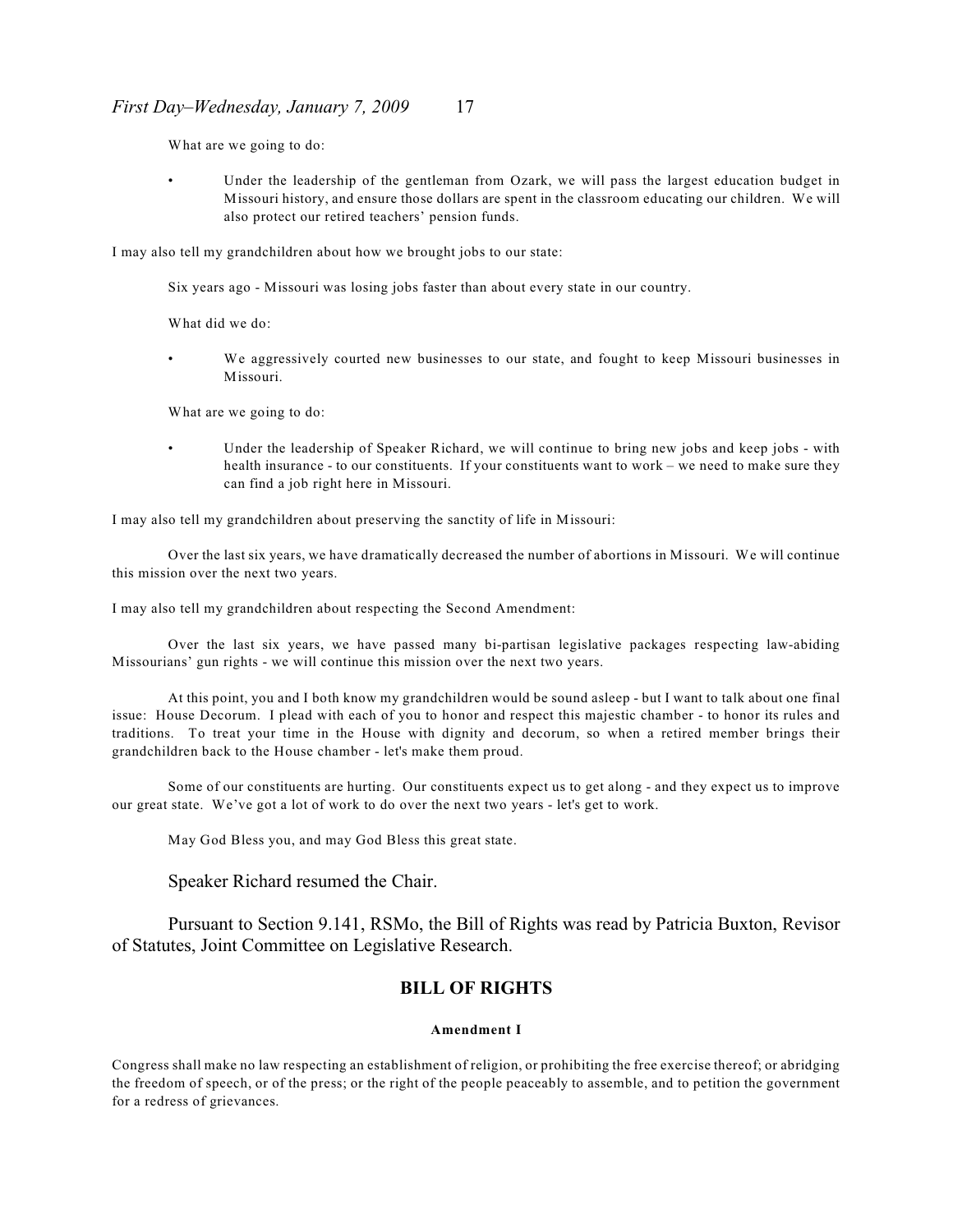#### **Amendment II**

A well regulated militia, being necessary to the security of a free state, the right of the people to keep and bear arms, shall not be infringed.

#### **Amendment III**

No soldier shall, in time of peace be quartered in any house, without the consent of the owner, nor in time of war, but in a manner to be prescribed by law.

#### **Amendment IV**

The right of the people to be secure in their persons, houses, papers, and effects, against unreasonable searches and seizures, shall not be violated, and no warrants shall issue, but upon probable cause, supported by oath or affirmation, and particularly describing the place to be searched, and the persons or things to be seized.

#### **Amendment V**

No person shall be held to answer for a capital, or otherwise infamous crime, unless on a presentment or indictment of a grand jury, except in cases arising in the land or naval forces, or in the militia, when in actual service in time of war or public danger; nor shall any person be subject for the same offense to be twice put in jeopardy of life or limb; nor shall be compelled in any criminal case to be a witness against himself, nor be deprived of life, liberty, or property, without due process of law; nor shall private property be taken for public use, without just compensation.

#### **Amendment VI**

In all criminal prosecutions, the accused shall enjoy the right to a speedy and public trial, by an impartial jury of the state and district wherein the crime shall have been committed, which district shall have been previously ascertained by law, and to be informed of the nature and cause of the accusation; to be confronted with the witnesses against him; to have compulsory process for obtaining witnesses in his favor, and to have the assistance of counsel for his defense.

#### **Amendment VII**

In suits at common law, where the value in controversy shall exceed twenty dollars, the right of trial by jury shall be preserved, and no fact tried by a jury, shall be otherwise reexamined in any court of the United States, than according to the rules of the common law.

#### **Amendment VIII**

Excessive bail shall not be required, nor excessive fines imposed, nor cruel and unusual punishments inflicted.

#### **Amendment IX**

The enumeration in the Constitution, of certain rights, shall not be construed to deny or disparage others retained by the people.

#### **Amendment X**

The powers not delegated to the United States by the Constitution, nor prohibited by it to the states, are reserved to the states respectively, or to the people.

Speaker Richard resumed the Chair.

The Speaker appointed the following to act as Honorary Pages for the Day, to serve without compensation: Luke Eugene Maxwell and Greyden Michael Spreng.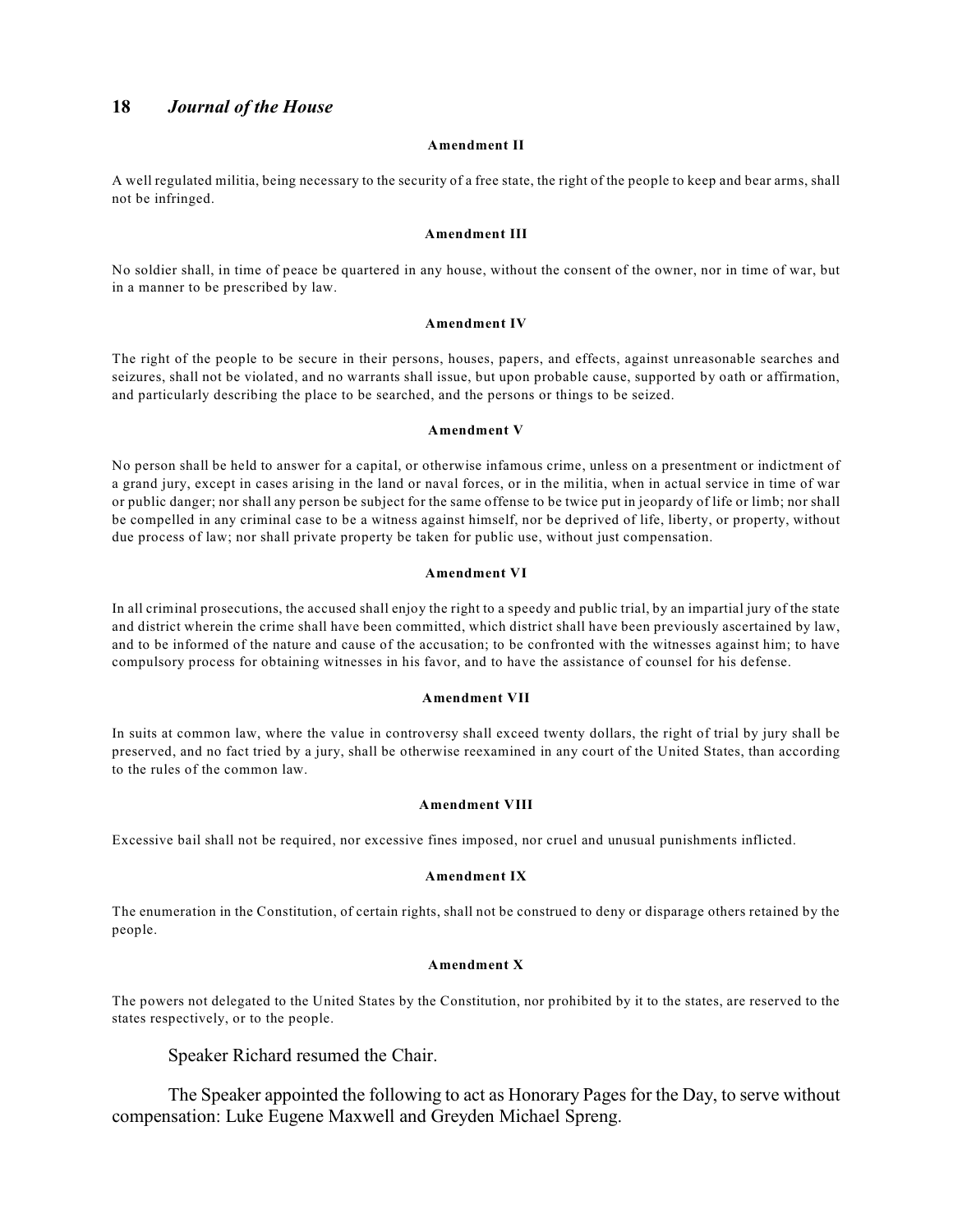## **HOUSE RESOLUTIONS**

## Representative Tilley offered **House Resolution No. 1**, which was read.

#### HOUSE RESOLUTION NO. 1

BE IT RESOLVED, that the Rules of the House of Representatives of the Ninety-fourth General Assembly, and all amendments thereto, be the temporary Rules of the House of Representatives, Ninety-fifth General Assembly, until or unless otherwise ordered.

## On motion of Representative Tilley, **House Resolution No. 1** was adopted.

## Representative Tilley offered **House Resolution No. 2**, which was read.

#### HOUSE RESOLUTION NO. 2

BE IT RESOLVED, that the following be elected permanent officers of the House of Representatives of the Ninetyfifth General Assembly.

| Chief ClerkD. Adam Crumbliss |                             |
|------------------------------|-----------------------------|
| DoorkeeperDon Knollmeyer     |                             |
|                              |                             |
|                              |                             |
|                              | Reverend James Earl Jackson |

### On motion of Representative Tilley, **House Resolution No. 2** was adopted by the following vote:

AYES: 155

| Allen           | Atkins       | Aull        | Biermann   | <b>Bivins</b>  |
|-----------------|--------------|-------------|------------|----------------|
| <b>Brandom</b>  | Bringer      | Brown 30    | Brown 50   | Brown 73       |
| Brown 149       | <b>Bruns</b> | Burlison    | Burnett    | Casey          |
| Chappelle-Nadal | Colona       | Cooper      | Cox        | Cunningham     |
| Curls           | Davis        | Day         | Deeken     | Denison        |
| Dethrow         | Dieckhaus    | Diehl       | Dixon      | Dougherty      |
| Dugger          | Dusenberg    | $E1-Amin$   | Emery      | Ervin          |
| Faith           | Fallert      | Fischer 107 | Fisher 125 | Flanigan       |
| Flook           | Frame        | Franz       | Funderburk | Gatschenberger |
| Grill           | Grisamore    | Guernsey    | Guest      | Harris         |
| Hobbs           | Hodges       | Holsman     | Hoskins 80 | Hoskins 121    |
| Hughes          | Hummel       | Icet        | Jones 63   | Jones 89       |
| Jones 117       | Kander       | Keeney      | Kelly      | Kingery        |
| Kirkton         | Koenig       | Komo        | Kratky     | Kraus          |
| Kuessner        | Lair         | Lampe       | Largent    | Leara          |
| LeBlanc         | LeVota       | Liese       | Lipke      | Loehner        |
| McClanahan      | McDonald     | McGhee      | McNary     | McNeil         |
| Meadows         | Meiners      | Molendorp   | Morris     | Munzlinger     |
| Nance           | Nasheed      | Nieves      | Nolte      | Norr           |
| Oxford          | Pace         | Parkinson   | Parson     | Pollock        |
| Pratt           | Ouinn        | Riddle      | Roorda     | Rucker         |
| Ruestman        | Ruzicka      | Sander      | Sater      | Scavuzzo       |
| Schaaf          | Schad        | Scharnhorst | Schieffer  | Schlottach     |
| Schoeller       | Schoemehl    | Schupp      | Self       | Shively        |
| Silvey          | Skaggs       | Smith 14    | Smith 150  | Spreng         |
| Stevenson       | Still        | Storch      | Stream     | Sutherland     |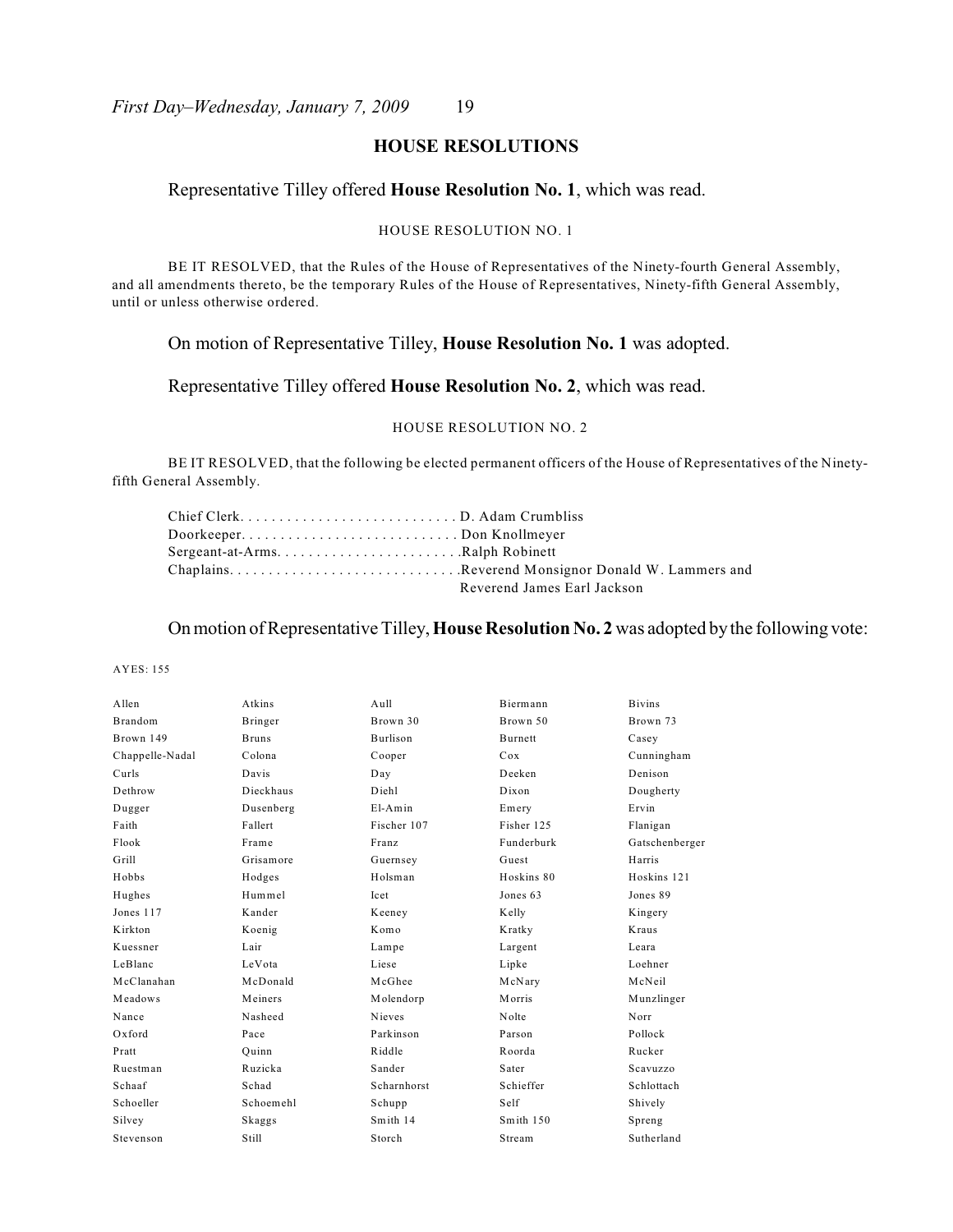| Swinger                       | Talboy     | Thomson    | Tilley       | Todd        |
|-------------------------------|------------|------------|--------------|-------------|
| Tracy                         | Viebrock   | Wallace    | Walsh        | Walton Gray |
| Wasson                        | Webb       | Webber     | <b>Wells</b> | Weter       |
| Wilson 119                    | Wilson 130 | W itte     | <b>Wood</b>  | Wright      |
| Yaeger                        | Yates      | Zerr       | Zimmerman    | Mr Speaker  |
| <b>NOES: 000</b>              |            |            |              |             |
| PRESENT: 000                  |            |            |              |             |
| <b>ABSENT WITH LEAVE: 008</b> |            |            |              |             |
| Calloway                      | Carter     | Corcoran   | Englund      | Low         |
| Salva                         | Vogt       | Wildberger |              |             |

The following officers subscribed to the oath of office which was administered by the Honorable Ron Richard, Speaker of the House.

| Reverend James Earl Jackson |
|-----------------------------|

Representative Tilley offered **House Resolution No. 3**, which was read.

#### HOUSE RESOLUTION NO. 3

BE IT RESOLVED, that the Chief Clerk of the House of Representatives of the Ninety-fifth General Assembly, First Regular Session, inform the Senate that the House is duly convened and is now in session ready for consideration of business.

BE IT FURTHER RESOLVED, that the Chief Clerk of the House of Representatives of the Ninety-fifth General Assembly is hereby instructed to inform the Senate that the House of Representatives is now duly organized with the following officers to wit:

| Chief ClerkD. Adam Crumbliss   |                             |
|--------------------------------|-----------------------------|
| DoorkeeperDon Knollmeyer       |                             |
| Sergeant-at-ArmsRalph Robinett |                             |
|                                |                             |
|                                | Reverend James Earl Jackson |

On motion of Representative Tilley, **House Resolution No. 3** was adopted.

Representative Tilley offered **House Resolution No. 4**, which was read.

#### HOUSE RESOLUTION NO. 4

BE IT RESOLVED, that a message be sent to the Governor of the State of Missouri to inform His Excellency that the House of Representatives and the Senate of the Ninety-fifth General Assembly, First Regular Session of the State of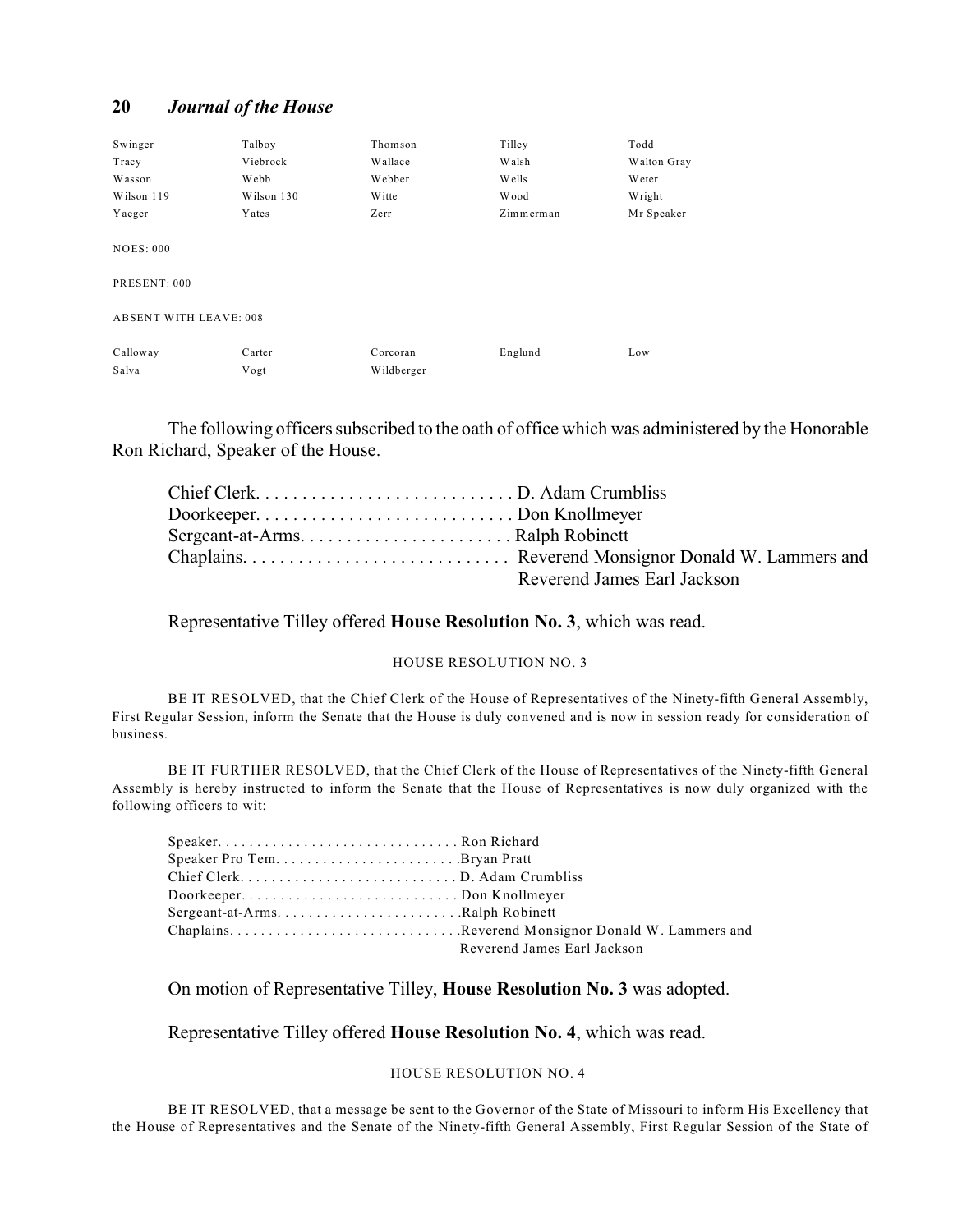Missouri, are now regularly organized and ready for business, and to receive any message or communication that His Excellency may desire to submit, and that the Chief Clerk of the House of Representatives be directed to inform the Senate of the adoption of this resolution.

#### On motion of Representative Tilley, **House Resolution No. 4** was adopted.

#### Representative Tilley offered **House Resolution No. 5**.

#### HOUSE RESOLUTION NO. 5

WHEREAS, the members of the Missouri House of Representatives take great pride in recognizing those outstanding public servants who have consistently performed their official duties with the highest degree of dedication, competence, and integrity; and

WHEREAS, the Honorable Robin Carnahan is to be praised and commended for the conscientious and effective manner in which she has performed her duty of presiding over the deliberations of the House of Representatives prior to its temporary organization, one of the numerous responsibilities of the Secretary of State under the Constitution of the Great State of Missouri; and

WHEREAS, since taking the oath of office in January 2005, the Honorable Robin Carnahan has distinguished herself through tireless commitment to each and every one of her responsibilities as Secretary of State; and

WHEREAS, prior to becoming Missouri's 38th Secretary of State, Robin Carnahan worked in central and eastern Europe to help rebuild the region's democracies and economics by drafting voting laws, training new political leaders, and monitoring elections, and has worked in six countries to promote democracy and free elections; and

WHEREAS, during her current tenure in office, Robin Carnahan has worked to protect consumers, initiated and settled a number of high profile securities cases, developed the "Investor Bill of Rights", and has been recognized as a national leader in securities law enforcement; and

WHEREAS, as Missouri's chief election official, Robin Carnahan has made it her top priority to ensure fairness in the election systems of Missouri so our citizens have confidence that their votes are counted:

NOW, THEREFORE, BE IT RESOLVED that we, the members of the Missouri House of Representatives, Ninetyfifth General Assembly, join unanimously in expressing sincere appreciation and deep gratitude to the Honorable Robin Carnahan for the proud and faithful manner in which she has served this legislative body and in wishing her only the best in her continuing endeavors to meet the needs of Missouri's citizens by providing them with the finest quality of service and information available through the Office of the Secretary of State; and

BE IT FURTHER RESOLVED that the Chief Clerk of the Missouri House of Representatives be instructed to prepare a properly inscribed copy of this resolution for the Honorable Robin Carnahan as a mark of our esteem for her.

On motion of Representative Tilley, **House Resolution No. 5** was adopted.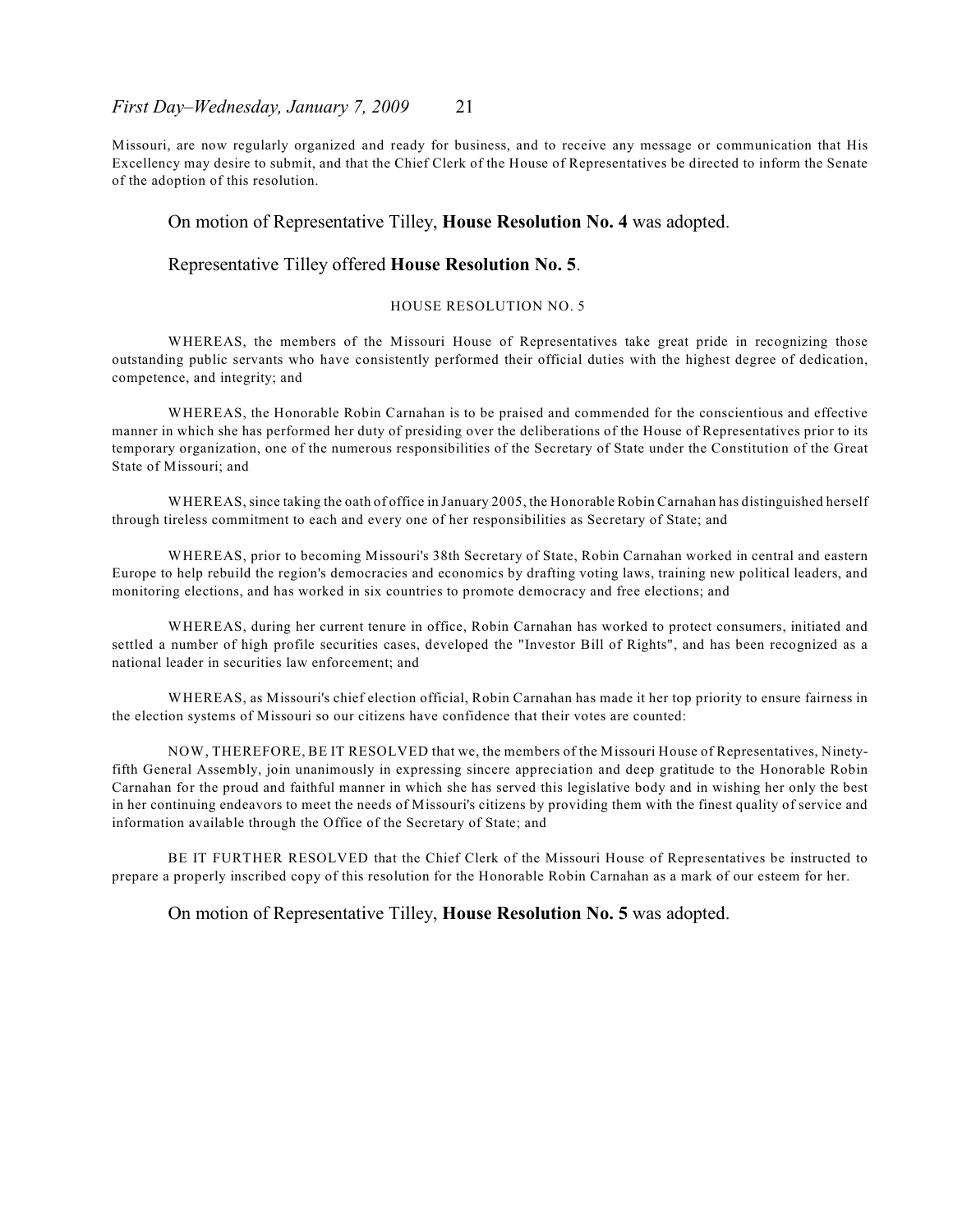## Representative Tilley offered **House Resolution No. 6**.

#### HOUSE RESOLUTION NO. 6

WHEREAS, as the Ninety-fifth General Assembly of the State of Missouri convenes on Wednesday, January 7, 2009, the members of the Missouri House of Representatives proudly acknowledge services rendered to the General Assembly by distinguished public servants of this fair state; and

WHEREAS, the Honorable Laura Denvir Stith, Judge of the Supreme Court of Missouri, deserves countless words of praise and commendation for the selfless manner in which she has given her valuable time to administer the oath of office to members of this legislative body in accordance with Missouri law; and

WHEREAS, during the inaugural session of the House of Representatives, Judge Stith displayed the highest degree of dedication in continuing the long-established tradition of rendering a sense of both dignity and solemnity in the prestigious ceremony which marks the official beginning of each legislator's two-year term in office as an elected representative of the people of Missouri; and

WHEREAS, it is entirely fitting and proper that this legislative body should take pause to applaud the numerous and laudable achievements of the Honorable Laura Denvir Stith during her exemplary legal career:

NOW, THEREFORE, BE IT RESOLVED that we, the members of the Missouri House of Representatives, Ninetyfifth General Assembly, join unanimously in expressing our most sincere thanks and deepest appreciation to the Honorable Laura Denvir Stith for the devoted and faithful manner in which she has served this body and further extend our very best wishes for continued great success and even more outstanding accomplishments in executing her numerous varied duties and responsibilities as a Judge of our State's Highest Court; and

BE IT FURTHER RESOLVED that the Chief Clerk of the Missouri House of Representatives be instructed to prepare a properly inscribed copy of this resolution for the Honorable Laura Denvir Stith as a mark of our esteem for her.

On motion of Representative Tilley, **House Resolution No. 6** was adopted.

Representative Tilley offered House Resolution No. 18.

## **HOUSE COURTESY RESOLUTIONS OFFERED AND ISSUED**

House Resolution No. 7 through House Resolution No. 17

## **HOUSE CONCURRENT RESOLUTIONS**

Representative Smith (14) offered House Concurrent Resolution No. 1. Representative Lampe, et al., offered House Concurrent Resolution No. 2. Representative Kuessner, et al., offered House Concurrent Resolution No. 3. Representative Schaaf offered House Concurrent Resolution No. 4. Representative Smith (14) offered House Concurrent Resolution No. 5.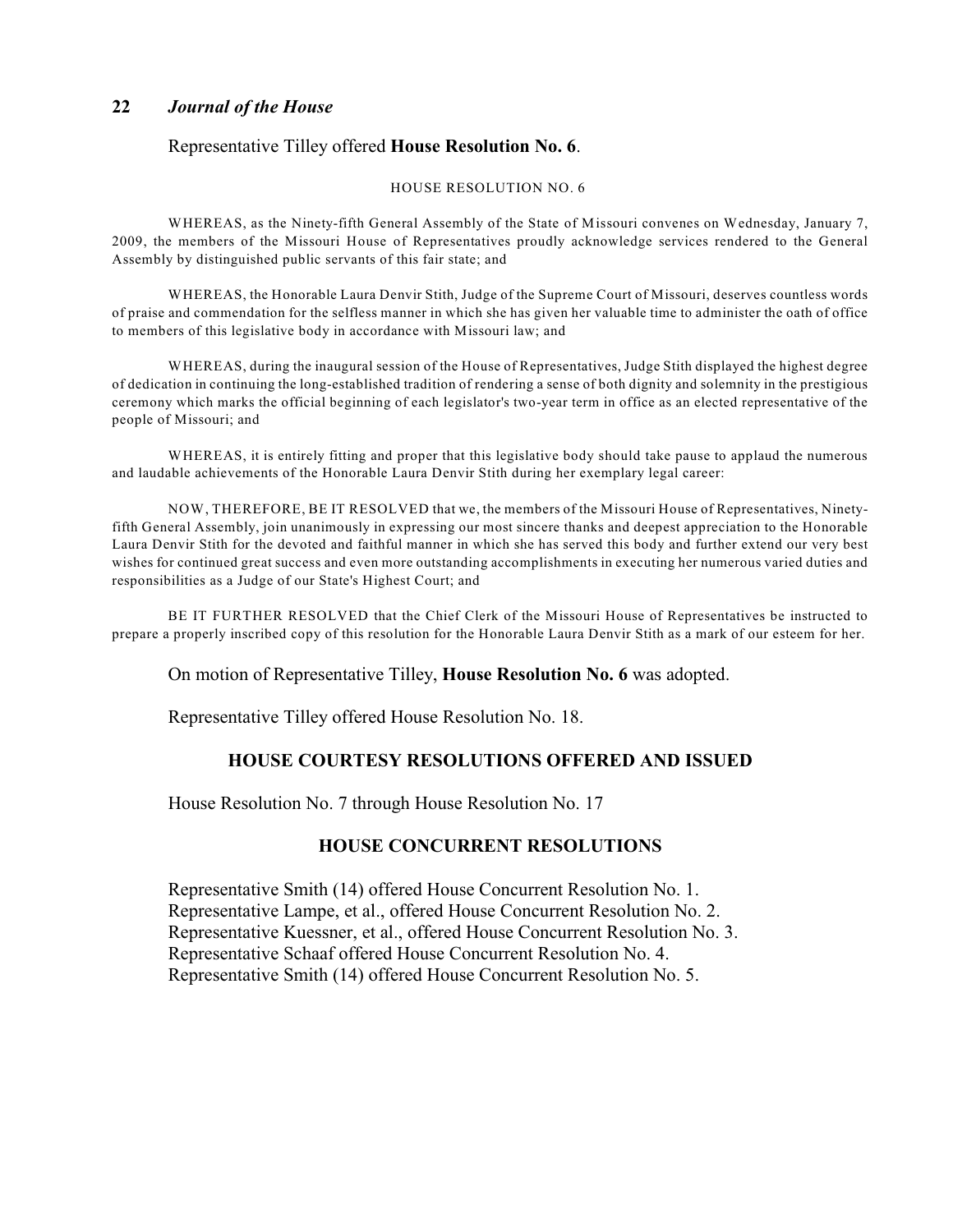#### **COMMUNICATION**

#### January 7, 2009

The Speaker hereby appoints the following Representatives to the Committee on Rules:

Mike Parson Stanley Cox Bryan Pratt Steve Tilley Kenny Jones Larry Wilson Brian Munzlinger Mike Talboy John Burnett Jake Zimmerman Don Calloway Stephen Webber

The Speaker has designated Mike Parson as Chair, and Stanley Cox as Vice-Chair.

 /s/ Ron Richard Speaker

## **REFERRAL OF HOUSE RESOLUTION**

The following House Resolution was referred to the Committee indicated:

**HR 18** - Rules

## **INTRODUCTION OF HOUSE CONCURRENT RESOLUTION**

The following House Concurrent Resolution was read the first time and copies ordered printed:

**HCR 5**, introduced by Representatives McGhee, Richard, Pratt, Nieves, Brown (30), Guernsey, Bruns, Day, Nance, Ervin, Zerr, Grisamore, Guest, Diehl, Schad, Smith (150), Wilson (130), Dusenberg, Dieckhaus, Gatschenberger, Silvey, Kraus, Jones (117), Thomson, Allen, Hobbs, Tracy, Smith (150), McNary, Nolte, Schoeller, Molendorp and Dixon, relating to disapproving the recommendations of the Missouri Citizens' Commission on Compensation for Elected Officials.

## **INTRODUCTION OF HOUSE JOINT RESOLUTIONS**

The following House Joint Resolutions were read the first time and copies ordered printed:

**HJR 1**, introduced by Representatives Kraus, Yates, Cox and Ruestman, relating to the general assembly.

**HJR 2**, introduced by Representatives Storch, Kuessner, Talboy, Hodges, Kirkton, Low, Wildberger, Oxford, Schieffer, Lampe, Roorda, Atkins, Schoemehl, Grill, Walton Gray and Still, relating to congressional and legislative redistricting.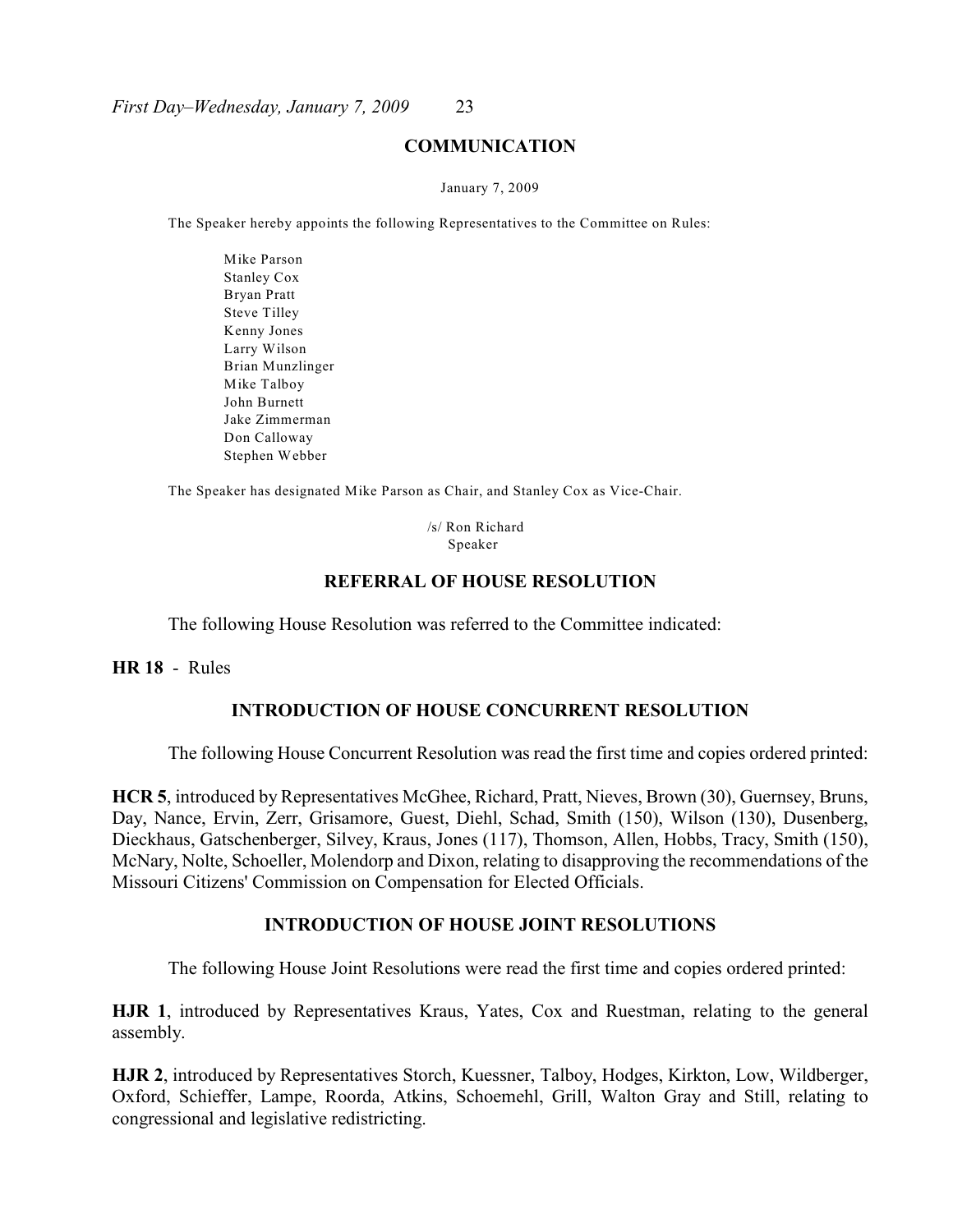**HJR 3**, introduced by Representatives Kuessner, Wood, Nance, Hodges and Schieffer, relating to initiative petitions.

**HJR 4**, introduced by Representatives Kuessner, Schieffer and Nance, relating to submission of constitutional amendments.

**HJR 5**, introduced by Representative Fallert, relating to smoking in public places.

**HJR 6**, introduced by Representatives Molendorp, Dusenberg, Nance, Schoeller, Atkins and Sander, relating to bonded indebtedness of school districts.

**HJR 7**, introduced by Representatives Yates, Kraus and Dusenberg, relating to the Missouri savings account fund.

**HJR 8**, introduced by Representatives Dusenberg, LeVota, Kraus and Pratt, relating to the department of transportation.

**HJR 9**, introduced by Representatives Cox, Nance, Faith, Smith (14), Scharnhorst, Jones (89), Bivins, Schaaf, Davis, Wallace, Ruestman, Sander, Brown (30), Schad, Dusenberg, McGhee, Emery, Wells, Ruzicka and Parkinson, relating to voter identification.

**HJR 10**, introduced by Representatives Cox, Scharnhorst, Bivins, Davis, Wallace, Ruestman, Sander, Emery, Wells and Parkinson, relating to the appellate judicial commission.

**HJR 11**, introduced by Representatives McGhee, Thomson, Sander, Ruzicka, Parkinson, Ervin, Cox, Wallace, Schad, Nieves, Nance, Jones (89) and Brown (30), relating to the right to pray.

## **INTRODUCTION OF HOUSE BILLS**

The following House Bills were read the first time and copies ordered printed:

**HB 26**, introduced by Representatives Smith (14), Wallace, Nance, Scharnhorst and Bivins, relating to wireless telephone use.

**HB 27**, introduced by Representatives Day, Smith (14), Wasson, Bruns, Schaaf, Ruzicka, Grisamore, Jones (89),Emery, Wright, Grill, Norr, Meadows, Molendorp, Sater, Ervin, Wallace, Dusenberg, Wells, Cox, Wilson (130), Brown (149), Smith (150), Brown (30), Sander and Holsman, relating to exempting military pensions from income tax.

**HB 28**, introduced by Representative Day, relating to transient guest taxes.

**HB 29**, introduced by Representatives Day and Wells, relating to circuit court marshals.

**HB 30**, introduced by Representatives Brandom, Wallace, Nolte, Davis, Wright, Jones (89), Funderburk, Weter, Dusenberg, Ervin, Faith, Munzlinger, Emery, Ruestman, Yates, Nieves, Ruzicka, Kraus, Wilson (130), Schad and Tilley, relating to illegal drug use of applicants and recipients of temporary assistance for needy families benefits.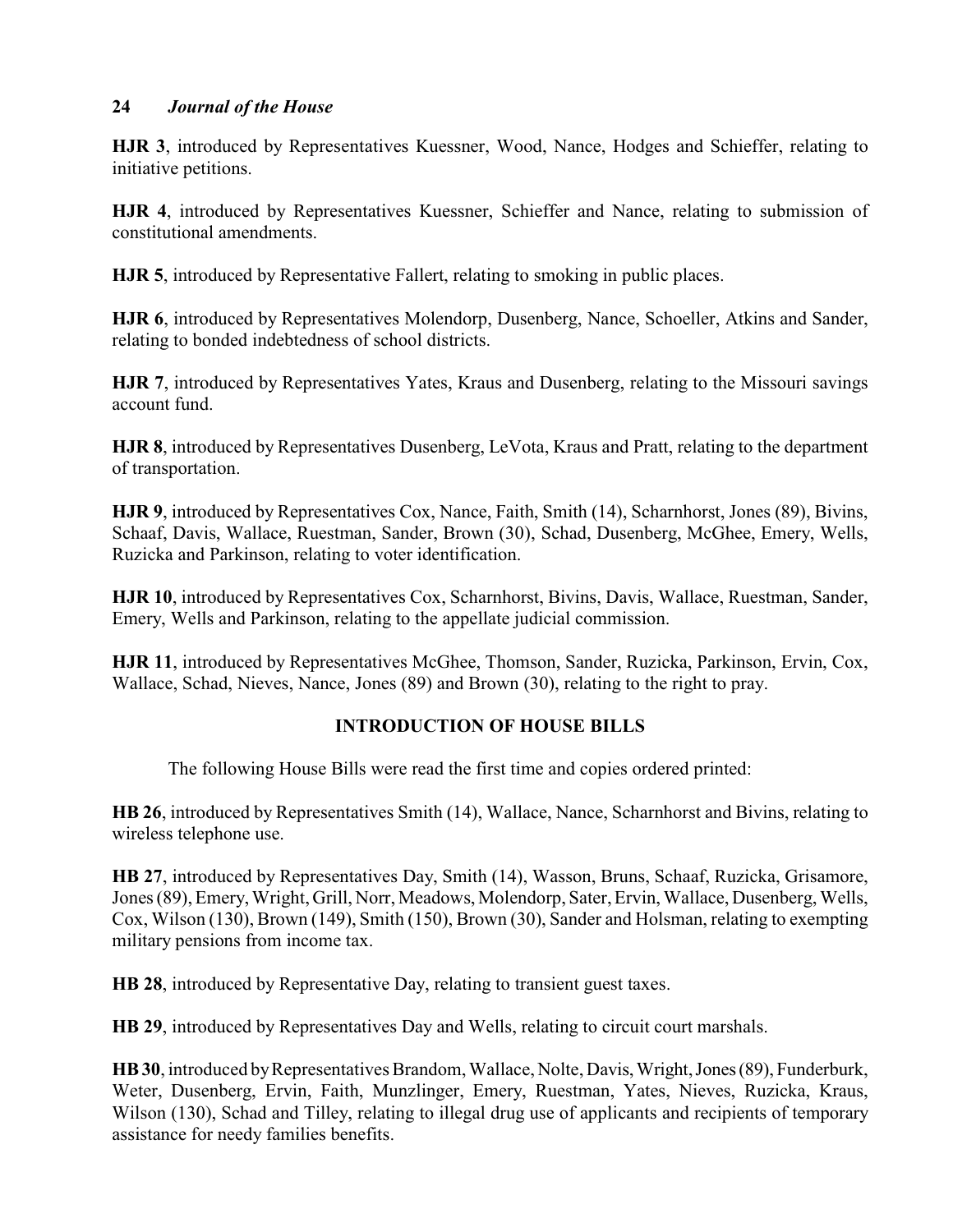**HB 31**, introduced by Representatives Sater, Weter, Wright, Jones (89) and Wallace, relating to an income tax deduction for qualified hybrid motor vehicle purchases.

**HB 32**, introduced by Representatives Sater and Weter, relating to a healthy food pilot program.

**HB 33**, introduced by Representatives Sater, Wright, Ruestman, Wallace and Schad, relating to a registry for methamphetamine offenders.

**HB 34**, introduced by Representatives Sater, Weter, Wallace and Schad, relating to smoking cessation.

**HB 35**, introduced by Representatives Sater, Weter, Wilson (119), Wright, Jones (89) and Komo, relating to an income tax deduction for alternative energy sources.

**HB 36**, introduced by Representatives Sater, Weter, Jones (89), Ruestman, Wallace and Komo, relating to sales tax exemptions.

**HB 37**, introduced by Representatives Sater and Weter, relating to the state legal expense fund.

**HB 38**, introduced by Representatives Sater, Weter, Jones (89), Wallace and Yates, relating to the use of moneys from certain payments received from the master settlement agreement.

**HB 39**, introduced by Representatives Sater, Wallace and Fisher (125), relating to a tax credit for storm shelters.

**HB 40**, introduced by Representative Sater, relating to pawnshops.

**HB 41**, introduced by Representatives Sater, Faith, Schad and Wallace, relating to teenage drivers.

**HB 42**, introduced by Representative Sater, relating to eligibility for temporary assistance for needy families benefits.

**HB 43**, introduced by Representatives Sater, Jones (89), Fisher (125) and Sander, relating to psychotropic medications.

**HB 44**, introduced by Representatives Sater, Wallace and Dethrow, relating to consumer notice of ethanol.

**HB 45**, introduced by Representatives Sater, Jones (89), Wallace, Fisher (125), Nieves, Loehner and Dethrow, relating to tax credits for donations to senior citizen services centers.

**HB 46**, introduced by Representatives Davis, Cox, Smith (150), Nieves, Jones (89), Nolte, Emery and Sander, relating to abortion.

**HB 47**, introduced by Representatives Davis, Parkinson and Jones (89), relating to real estate taxes.

**HB 48**, introduced by Representatives Davis, Harris and Wood, relating to adoption records.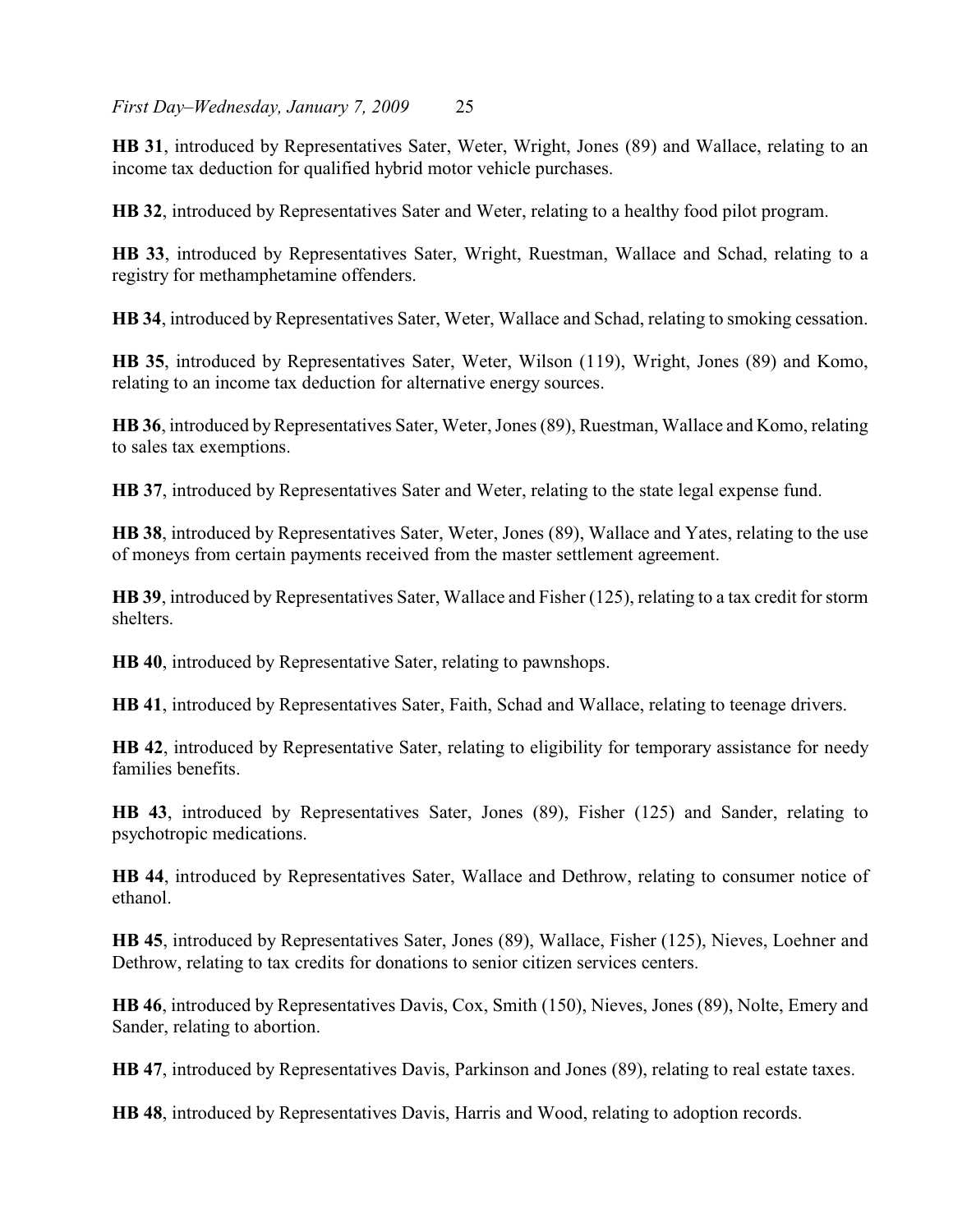HB 49, introduced by Representatives Frame, LeVota, Kuessner, Roorda, Brown (50), Burnett, Harris, Walsh, Wildberger, Casey, Oxford, Storch, Yaeger, El-Amin, Fallert, Grill, Komo, Kratky, Scavuzzo, Schieffer, Shively, Talboy, Zimmerman, Colona, Jones (63), Kander, Kirkton, Atkins and Meadows, relating to elections.

**HB 50**, introduced by Representatives Hodges, Meadows and Schieffer, relating to insurance coverage for treatment of infertility.

**HB 51**, introduced by Representative Hodges, relating to a memorial highway designation.

**HB 52**, introduced by Representatives Hodges, Meadows, Yaeger, Kratky, Corcoran and Schieffer, relating to health insurance coverage for Down Syndrome.

**HB 53**, introduced byRepresentatives Wildberger and Norr, relating to disposable cell phone purchases.

**HB 54**, introduced by Representative Wildberger, relating to mutual insurance companies.

**HB 55**, introduced byRepresentatives Wildberger, Liese and Nasheed, relating to unlawful employment practices.

**HB 56**, introduced by Representatives Wildberger, Still, Webber, Kelly, Grill, Norr and Harris, relating to the telemarketing no-call list.

**HB 57**, introduced by Representatives Wildberger and Nasheed, relating to the registered surgical technologist title protection act.

**HB 58**, introduced by Representative Hoskins (80), relating to license plates.

**HB 59**, introduced by Representatives Corcoran, Liese, Spreng, Kratky, Talboy, Yaeger, Lampe and Colona, relating to elections.

**HB 60**, introduced by Representative Lipke, relating to the Missouri health insurance pool.

**HB 61**, introduced by Representative Lipke, relating to the Evan de Mello reimbursement program.

**HB 62**, introduced by Representative Lipke, relating to crime.

**HB 63**, introduced by Representative Lipke, relating to resisting or interfering with arrest, detention, or stop.

**HB 64**, introduced by Representative Lipke, relating to income taxation.

**HB 65**, introduced by Representatives Wilson (119), Nance, Wallace, Munzlinger, Hodges, Faith, Fisher (125), Schad, Ruestman and Loehner, relating to rural empowerment zone criteria.

**HB 66**, introduced by Representative Lipke, relating to a special license plate.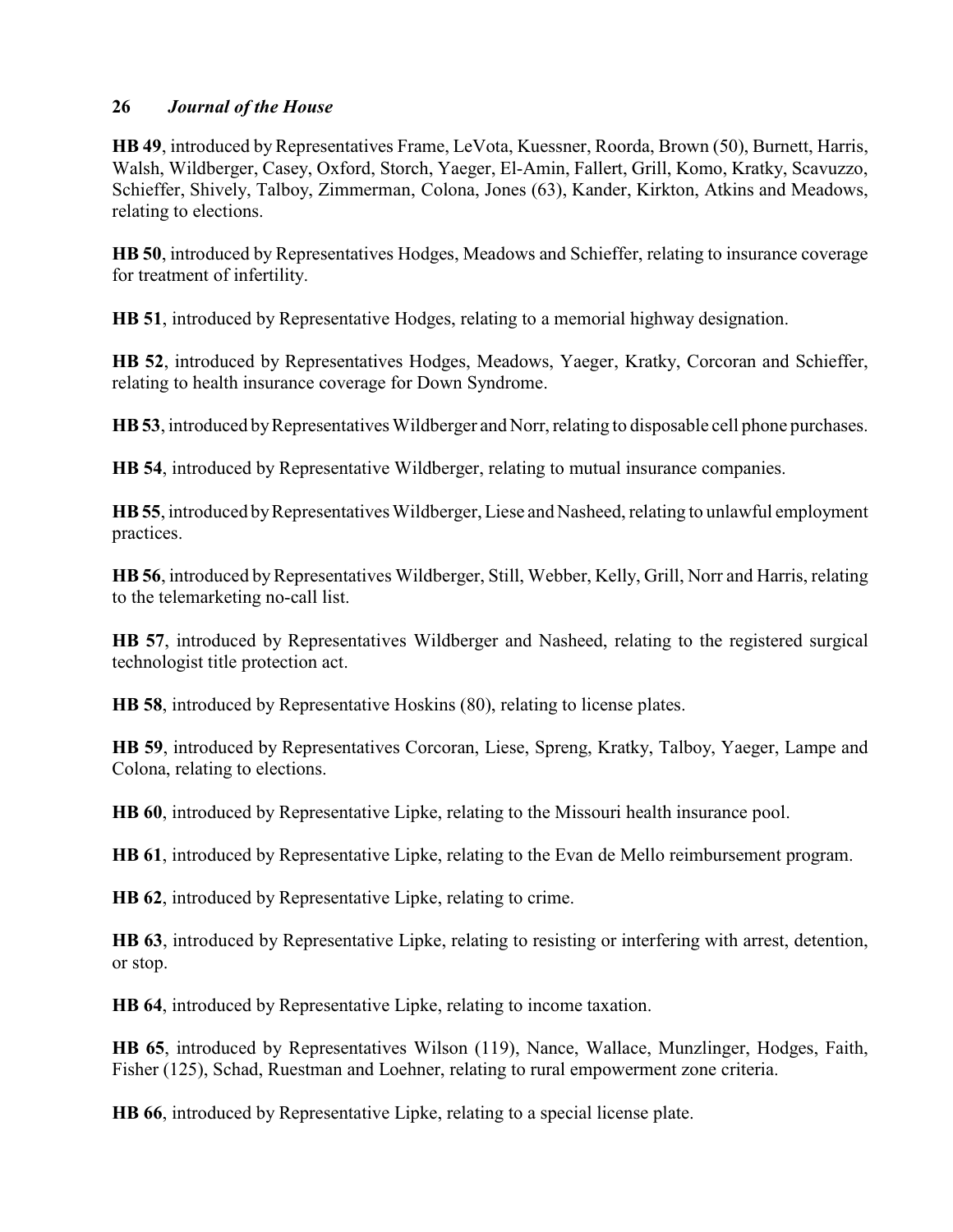*First Day–Wednesday, January 7, 2009* 27

**HB 67**, introduced by Representatives Bivins, Wallace, Sater and Nance, relating to dam and reservoir safety.

**HB 68**, introduced by Representatives Bivins, Nieves, Ervin, Jones (89), Dusenberg, Wells, Yates and Ruestman, relating to homestead exemptions for the elderly.

**HB 69**, introduced by Representative Storch, relating to the special needs child adoption tax credit.

**HB 70**, introduced by Representatives Lampe, Norr and Atkins, relating to state officials and employees compensation.

**HB 71**, introduced by Representatives Lampe, Norr and Pace, relating to unsecured loans.

**HB 72**, introduced by Representatives Lampe, Norr and Pace, relating to gifted education.

**HB 73**, introduced by Representatives Lampe, Pace, Norr and Atkins, relating to teaching standards.

**HB 74**, introduced by Representatives Lampe, Norr and Atkins, relating to state funding for elementary and secondary education.

**HB 75**, introduced by Representatives Lampe, Norr and Atkins, relating to state funding for elementary and secondary education.

**HB 76**, introduced by Representatives Lampe and Norr, relating to the identification, assessment, education, and services for handicapped and severely handicapped students in public school districts.

**HB 77**, introduced by Representatives Lampe, Pace and Norr, relating to school attendance.

**HB 78**, introduced by Representatives Lampe, Burnett, Pace and Norr, relating to transfer of patients in mental health facilities.

**HB 79**, introduced by Representatives Lampe, Norr and Pace, relating to health insurance coverage for autism spectrum disorder.

**HB 80**, introduced by Representatives Lampe, Norr and Atkins, relating to the paper reduction act.

**HB 82**, introduced by Representatives Kraus, Day, Silvey, Jones (89), Schaaf, Grill, Ervin, Smith (14), Sater, Funderburk, Brown (30), Yates, Dusenberg, Cox, Smith (150), Nieves, Bivins, Schad, Wallace and Wright, relating to a tax credit for military retirement benefits.

**HB 83**, introduced by Representative Wood, relating to travel clubs.

**HB 84**, introduced by Representatives Wood, Wasson, Viebrock, Kuessner, Yates, Sater, Weter, Harris, Dixon, Wallace, Emery, Lampe and Parkinson, relating to the general assembly.

**HB 85**, introduced by Representative Schaaf, relating to abatement of nuisances.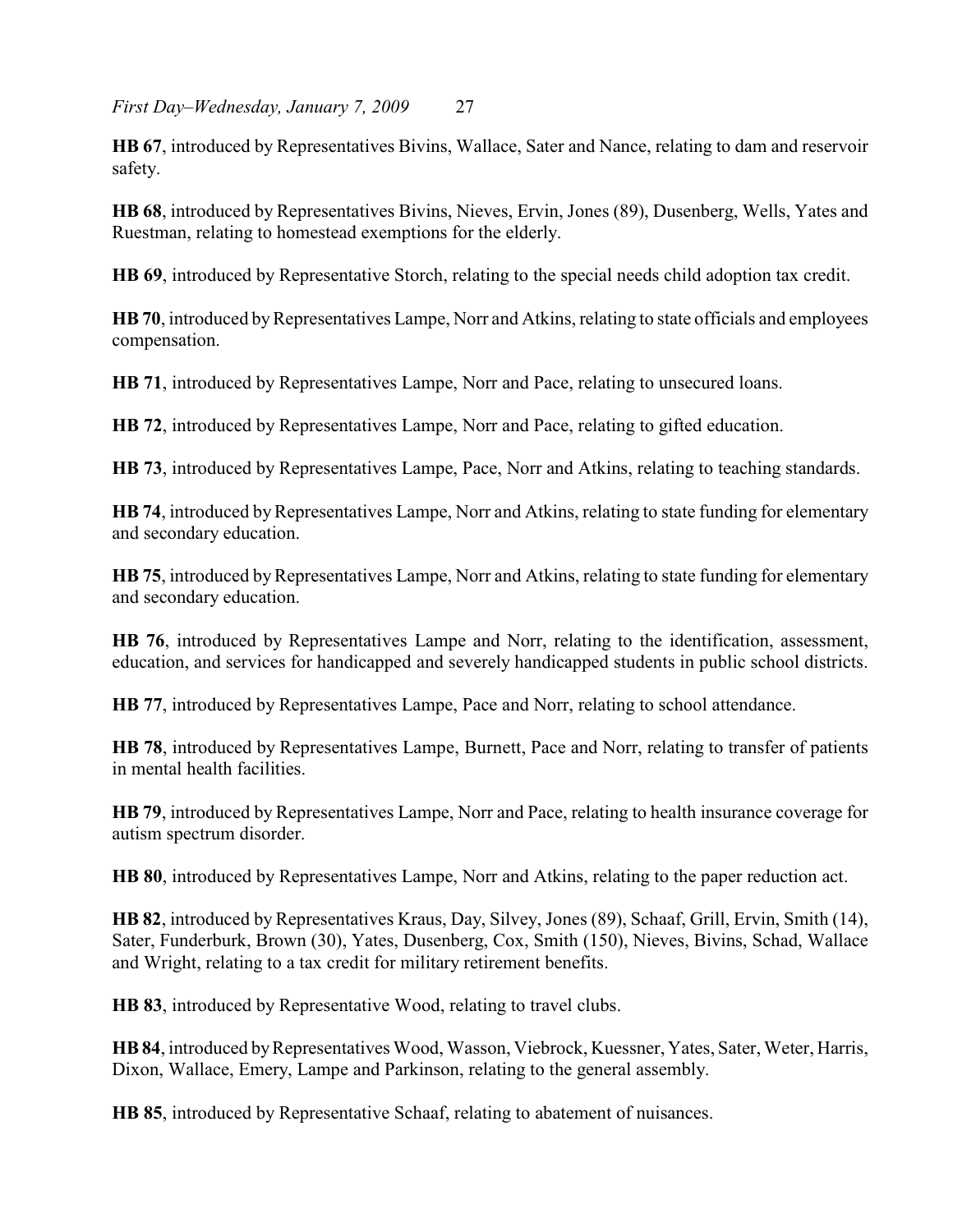**HB 86**, introduced by Representative Sutherland, relating to corporate franchise tax.

**HB 87**, introduced by Representatives Wallace, Schad, Franz, Deeken, Sater, Wilson (119), Wilson (130), Loehner, Wood, Viebrock, Thomson and Kingery, relating to a motor fuel tax exemption for school districts.

**HB 88**, introduced by Representatives Brown (50), Nance and Schieffer, relating to a tax credit for employers who hire high school students for summer jobs.

**HB 89**, introduced by Representatives Brown (50) and Sater, relating to traffic violations.

**HB 90**, introduced by Representative Brown (50), relating to recording fees.

**HB 91**, introduced by Representatives Pollock and Day, relating to the designation of a memorial bridge.

**HB 92**, introduced by Representative El-Amin, relating to cellular telephone use.

**HB 93**, introduced by Representatives Thomson, Schlottach, Munzlinger, Scavuzzo and Hobbs, relating to tractor parades.

**HB 94**, introduced by Representative Smith (14), relating to sales tax exemptions.

**HB 95**, introduced by Representatives Schaaf, Ruestman, Parkinson and Atkins, relating to insurance co-payments for prescription drugs.

**HB 96**, introduced by Representatives Wallace, Thomson, Wilson (130), Day, Jones (89), Fisher (125), Cox, Wright, Sater, Nance, Deeken, Wilson (119), Wood, Loehner, Tilley, Ruzicka, Viebrock, Aull, Hodges, Weter, Dusenberg, Faith, Dethrow, Brandom, Yaeger, Munzlinger, Schieffer, Ruestman, Ervin, Jones (117), Franz, Schad, Dixon, Sander, Emery, Bivins, Wasson, Smith (150), Kingery, Scharnhorst, Quinn, Hobbs and Yates, relating to school protection measures.

**HB 97**, introduced by Representatives Wildberger, Schieffer, Meiners, Meadows, Harris and Roorda, relating to the employment of an illegal alien.

**HB 98**, introduced by Representatives Wildberger, Meadows and Roorda, relating to novelty lighters.

**HB 99**, introduced by Representatives Wildberger, Schieffer, Meiners, Meadows, Corcoran and Roorda, relating to the use of credit scores by insurance companies.

**HB 100**, introduced by Representatives Wildberger, Schieffer, Meiners, Meadows and Roorda, relating to release of personal information to unauthorized persons.

**HB 101**, introduced by Representatives Wildberger, Meiners, Meadows, Yaeger and Roorda, relating to payment of property taxes.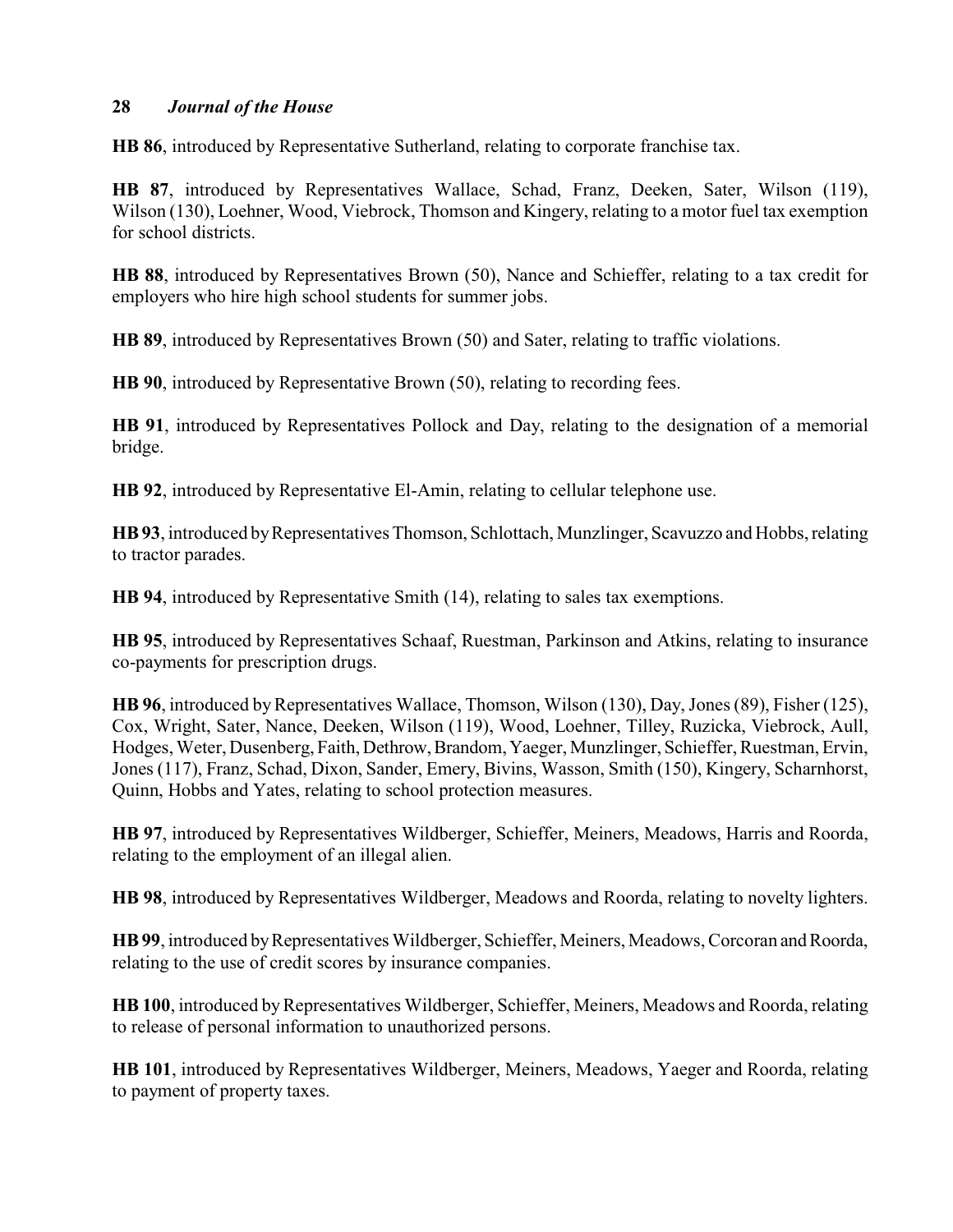**HB 102**, introduced byRepresentatives Wildberger, Meiners, Meadows, Harris and Yaeger, relating to property taxation.

**HB 103**, introduced by Representatives Wildberger, Schieffer, Meiners, Meadows and Roorda, relating to mutual-aid agreements and the Missouri mutual aid system.

**HB 104**, introduced by Representatives Wildberger, Schieffer, Meiners, Meadows and Roorda, relating to unauthorized aliens.

**HB 105**, introduced by Representatives Kraus, Yates, Dusenberg, Wood, Schad, Wallace, Brown (30), Ruestman and Emery, relating to restrictions on certain sexual offenders.

**HB 106**, introduced by Representatives Kraus, Yates, Dusenberg, Wood, Schad, Wallace, Brown (30), Ruestman and Emery, relating to restrictions on certain sexual offenders.

**HB 107**, introduced by Representatives Bivins, Day, Funderburk, Wallace, Parkinson, Atkins, Sater, Brown (30), Lampe and Schad, relating to a special license plate.

**HB 108**, introduced by Representatives Bivins, Jones (89), Parkinson, Atkins, Sander and Lampe, relating to minutes of public governmental body meetings.

**HB 109**, introduced by Representatives Bivins and Sater, relating to environmental audits.

**HB 110**, introduced by Representatives Bivins, Schaaf, Cox, Davis, Wallace, Funderburk, Ruestman, Ervin, Jones (89), Parkinson, Brown (30) and Meadows, relating to sales tax exemptions.

**HB 111**, introduced byRepresentatives Day, Brown (149), Schaaf, Grisamore, Wright, Meadows, Sater, Wallace, Dusenberg, Schad, Komo, Lampe, Smith (150), Nance, Yates, Casey, Wilson (119), Sander, Parkinson, Ruestman, McGhee and Molendorp, relating to the disposal of unclaimed veterans' remains.

**HB 112**, introduced by Representatives Munzlinger and Wallace, relating to a motor fuel tax exemption for school districts.

**HB 113**, introduced by Representative Pollock, relating to collection of personal property taxes.

**HB 114**, introduced by Representatives Faith and Dusenberg, relating to motorcycle operator's licenses.

**HB 115**, introduced by Representatives Wildberger, Meiners, Harris, Schieffer, Kuessner, Yaeger, Atkins and Lampe, relating to absentee voting.

**HB 116**, introduced by Representative Hoskins (80), relating to assault of a law enforcement officer, emergency personnel, probation and parole officer, transit operator, or metro vehicle operator while on duty or in operation of their official vehicle.

**HB 117**, introduced by Representatives Storch, LeVota, Oxford, Yaeger, Schieffer, Jones (63), Rucker, Roorda, Atkins, Schoemehl, Grill, McGhee, Lampe, Hodges and Walton Gray, relating to the twenty-first century scholars program.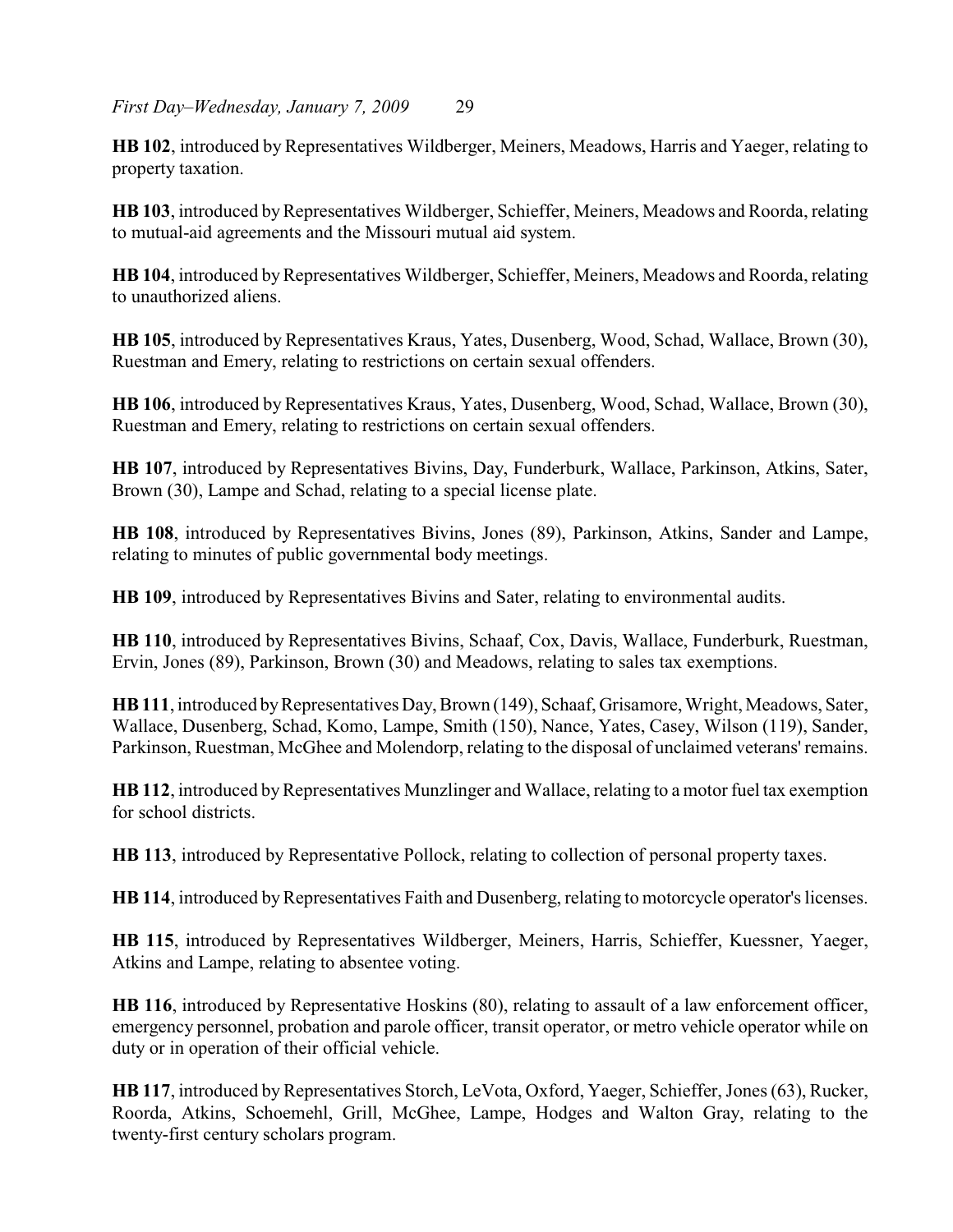**HB 118**, introduced by Representatives Kuessner, Schieffer and Wallace, relating to inmate charges for medical treatment at correctional facilities.

**HB 119**, introduced by Representatives Komo, Schieffer and Atkins, relating to the Missouri BUILD program.

**HB 120**, introduced by Representatives Komo, Atkins, Fallert, Schieffer and Walton Gray, relating to the Missouri quality jobs act.

**HB 121**, introduced by Representatives Komo, Schieffer, Fallert and Atkins, relating to rural economic development.

**HB 122**, introduced by Representatives Komo, Kuessner, Schieffer, Atkins and Walton Gray, relating to state contracts.

**HB 123**, introduced by Representatives Komo, Schieffer, Fallert, Lampe, Kirkton, Walton Gray and Atkins, relating to the inclusion of small employers in the state health care plan.

**HB 124**, introduced by Representatives Komo, Schieffer and Atkins, relating to the joint committee on terrorism, bioterrorism, and homeland security.

**HB 125**, introduced by Representatives Komo, Kuessner and Atkins, relating to state employee retirement.

**HB 126**, introduced by Representatives Sater, Silvey, Schieffer, Lampe, Weter, McClanahan, Kirkton, Jones (63), Grisamore, Kelly, Curls, Schaaf and Cooper, relating to employment leave for the birth or adoption of a child.

**HB 127**, introduced by Representative Flanigan, relating to recycling companies that convert animal parts into petroleum.

**HB 128**, introduced by Representative Cunningham, relating to holidays.

**HB 129**, introduced by Representative Cunningham, relating to the processing of checks.

**HB 130**, introduced by Representative Cunningham, relating to labeling of milk.

**HB 131**, introduced by Representatives Fallert, Fischer (107), Schieffer, Komo, Harris and Roorda, relating to prohibiting registered sexual offenders from being within one thousand yards of any state park.

**HB 132**, introduced by Representatives Fallert and Roorda, relating to the sale of liquor.

**HB 133**, introduced by Representatives Fallert, Fischer (107), Schieffer, Roorda and Komo, relating to minimum prison terms.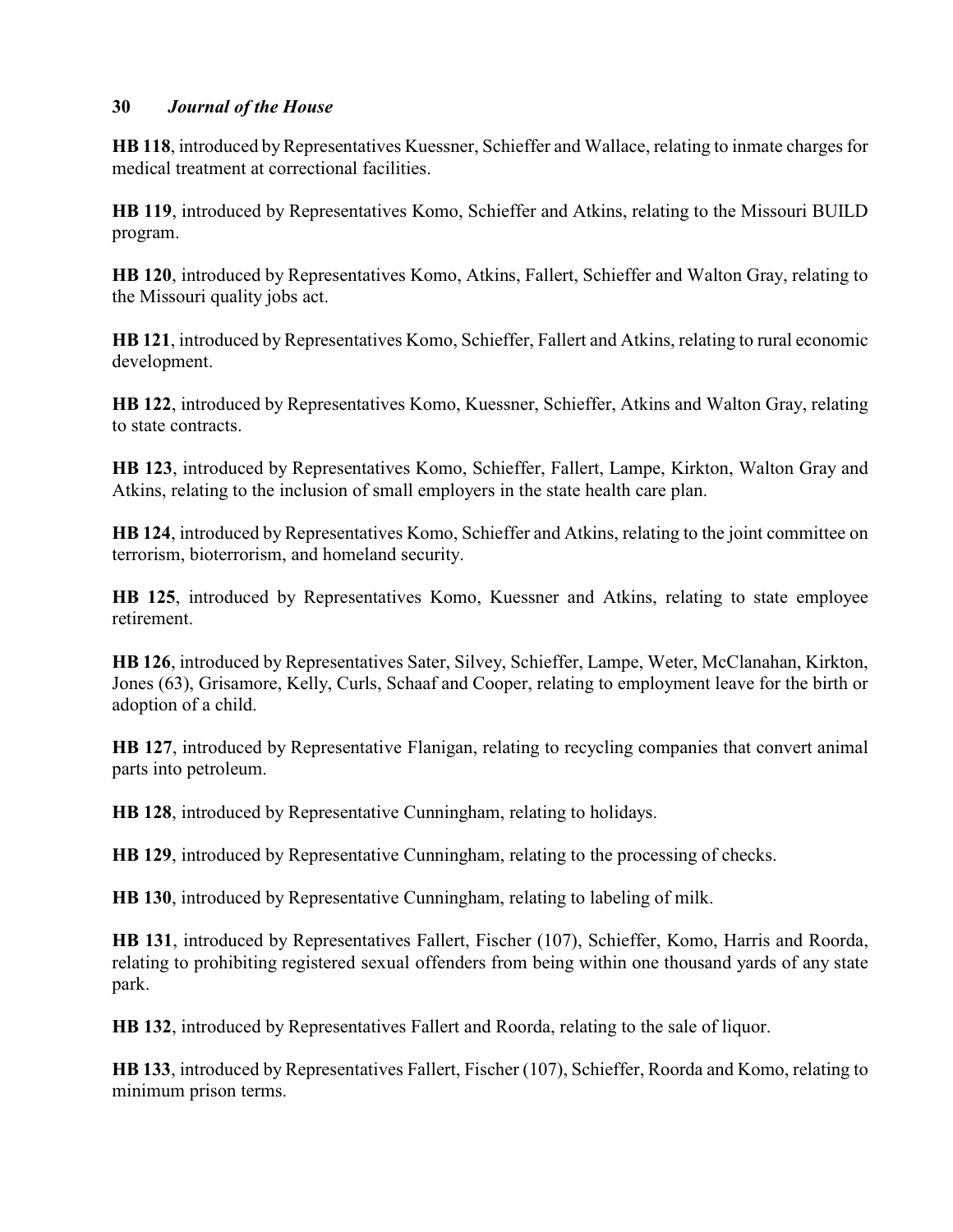**HB 134**, introduced by Representatives Fallert, Harris and Roorda, relating to the use of wireless communications devices while operating motor vehicles.

**HB 135**, introduced by Representatives Fallert, Hodges and Komo, relating to the small business incubators act.

**HB 136**, introduced by Representatives Hughes, Curls and LeVota, relating to state purchasing.

**HB 137**, introduced by Representative Hughes, relating to repealing intervention fees for parolees.

**HB 138**, introduced by Representatives Hughes and Komo, relating an economic development grant program.

**HB 139**, introduced by Representative Hughes, relating to title loans.

**HB 140**, introduced by Representative Hughes, relating to the labeling of food.

**HB 141**, introduced by Representative Hughes, relating to adoption.

**HB 142**, introduced by Representatives Hughes and Curls, relating to the use of credit scores by insurance companies.

**HB 143**, introduced by Representative Hughes, relating to the Missouri Universal Health Insurance Act.

**HB 144**, introduced by Representatives Hughes and Curls, relating to use of credit scores by employers.

**HB 145**, introduced by Representatives Hughes and Curls, relating to duty free zones.

**HB 146**, introduced by Representative Hughes, relating to expungement of certain criminal records.

**HB 147**, introduced by Representative Hughes, relating to school improvement districts.

**HB 148**, introduced by Representative Franz, relating to collection of taxes.

**HB 149**, introduced by Representatives Cooper, Schaaf, Grisamore, Sater, Weter and Kelly, relating to law enforcement canine team certification.

**HB 150**, introduced by Representatives Still, Burnett, Norr, Kelly, Webber, Jones (63), McNeil, Walton Gray, Pace, Morris, Schupp, Colona, Kander, Hummel, Atkins, LeBlanc, Carter and Quinn, relating to payday loans.

**HB 151**, introduced by Representative Yates, relating to the Missouri health insurance pool.

**HB 152**, introduced by Representatives Ruestman, Cooper, Cox, Dusenberg, Fisher (125), Jones (89), Nieves, Parkinson, Schad, Ruzicka, Wood, Wright, Harris and Davis, relating to the DNA profiling system.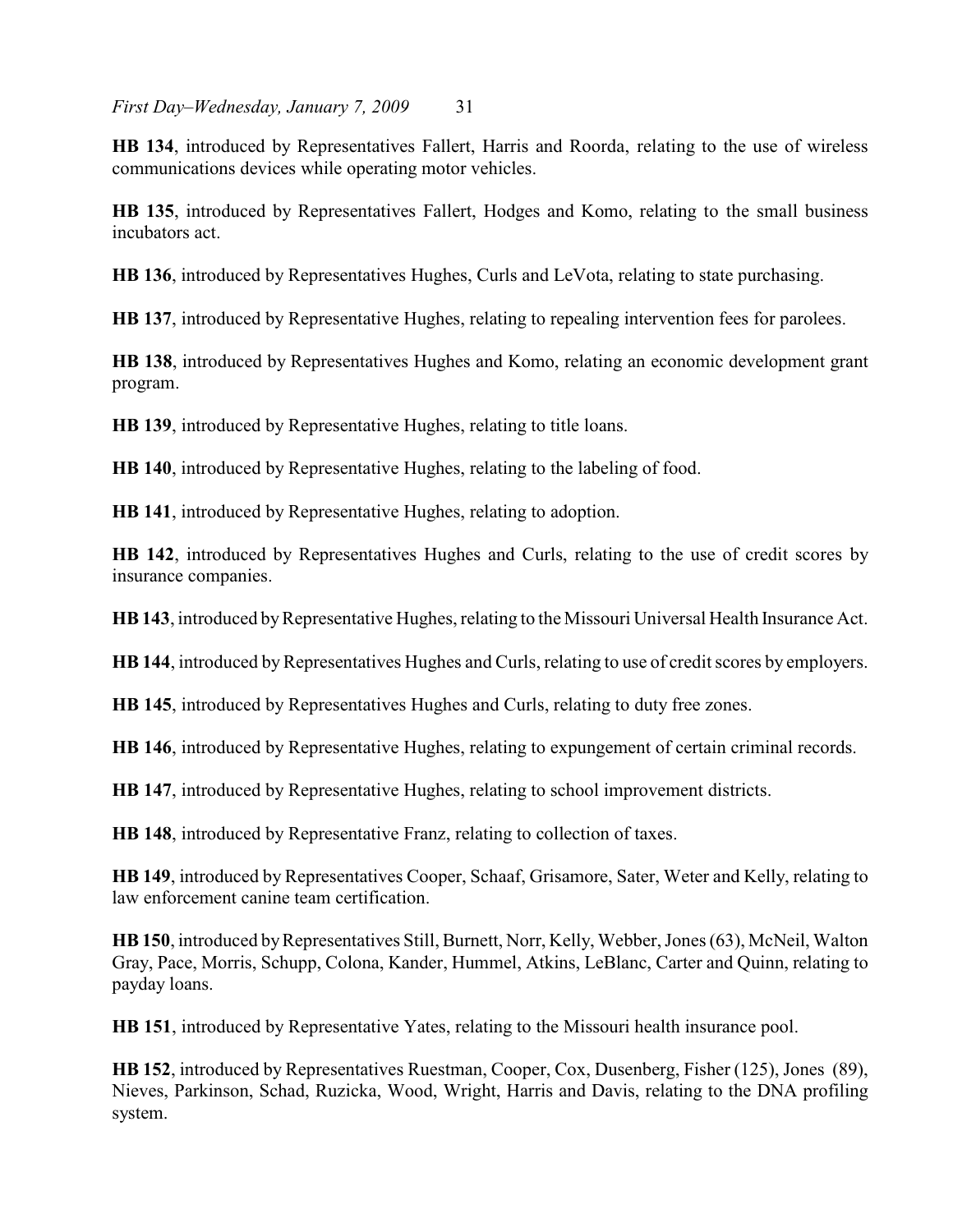**HB 153**, introduced by Representatives Brown (50) and Flook, relating to community improvement districts.

**HB 154**, introduced by Representatives Ruestman, Emery, Bivins, Brandom, Day, Cox, Dusenberg, Funderburk, McGhee, Nance, Nieves, Sander, Sater, Schaaf, Weter, Wildberger, Yaeger and Cooper, relating to grandparents as preferential placement for children.

**HB 155**, introduced by Representative Nance, relating to powers of certain city councils.

**HB 156**, introduced by Representatives Nance and Ruestman, relating to supplemental food stamp assistance.

**HB 157**, introduced by Representative Nance, relating to long-term care facilities.

**HB 158**, introduced by Representatives Nance, Ruestman and Parkinson, relating to small claims actions.

**HB 159**, introduced by Representative Nance, relating to liquor licenses.

**HB 160**, introduced by Representatives McGhee, Pratt, Wallace, Schad, Nieves, Nance, Jones (89), Brown (30) and Atkins, relating to the crime of endangering the welfare of a child.

**HB 161**, introduced by Representative McGhee, relating to the Missouri state highway patrol fuel fund.

**HB 162**, introduced by Representatives Dusenberg, Ruestman and McGhee, relating to contracts.

**HB 163**, introduced by Representatives Dusenberg and Schieffer, relating to the Missouri gaming commission.

**HB 164**, introduced by Representatives Dusenberg, Yates, Brown (30), Kraus, Atkins, Wells, Ruestman, Schad and Schieffer, relating to sexual offenders.

**HB 165**, introduced by Representatives Dusenberg, Smith (150), Brown (30), Ervin, Guest, Day, Wallace, Nieves and Davis, relating to protective headgear for operation of motorcycles or motortricycles.

**HB 166**, introduced by Representatives Dusenberg and Yates, relating to health screening of public school students.

**HB 167**, introduced by Representative Dusenberg, relating to criminal history records information.

**HB 168**, introduced by Representatives Quinn, LeVota, Fallert, Komo, Hodges, Todd, Wildberger, Still, Kander, Schieffer, Kuessner, Lampe, Atkins, Webber, Harris and McClanahan, relating to contracts between legislators.

**HB 169**, introduced by Representatives Jones (89), Schad, Nance, Thomson, Schaaf, Richard, Sater, Wildberger, Rucker and Emery, relating to city sales taxes.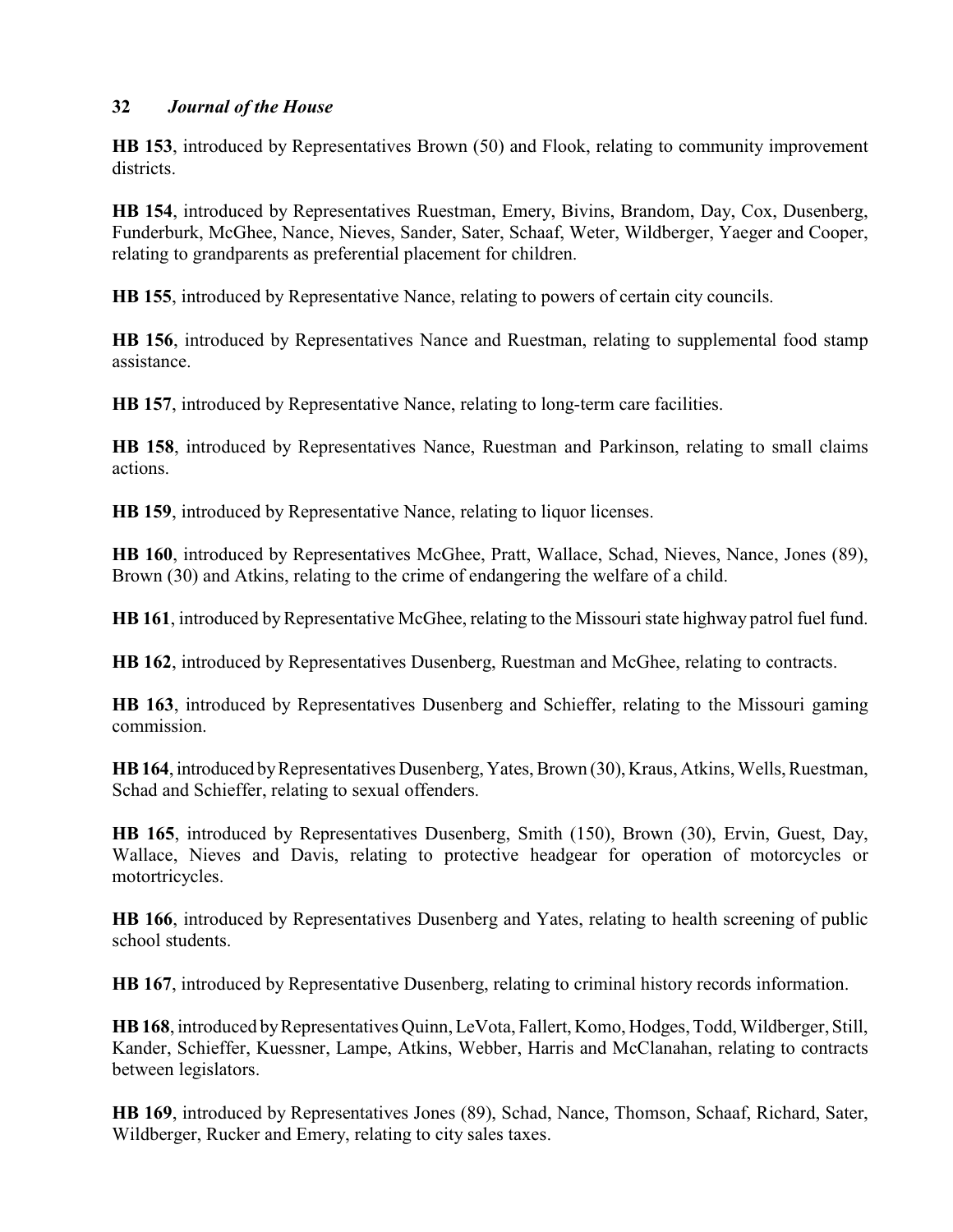**HB 170**, introduced by Representatives Cox, Jones (89), Scharnhorst, Schaaf, Bivins, Davis, Wallace, Ruestman, Sander, Schad, Emery, Wells, Ruzicka and Parkinson, relating to business premises safety.

**HB 171**, introduced by Representatives Cox, Nance, Faith, Scharnhorst, Bivins, Schaaf, Davis, Wallace, Sander, Schad, Wells and Parkinson, relating to payment of rent when a leased residence is destroyed.

**HB 172**, introduced by Representatives Cox, Nance, Scharnhorst, Davis, Wallace, Ruestman, Sander, Emery, Wells and Parkinson, relating to wells exempted from regulation.

**HB 173**, introduced by Representatives Cox, Faith, Scharnhorst, Bivins, Talboy, Davis and Ruestman, relating to the Andrew Jackson Vote Restoration Act.

**HB 174**, introduced by Representatives Cox, Nance, Scharnhorst, Schaaf, Dixon and Emery, relating to the disclosure of the distribution of state funds.

**HB 175**, introduced by Representatives Cox and Scharnhorst, relating to motorcycle passengers.

**HB 176**, introduced by Representative Cox, relating to the neglect and control of animals.

**HB 177**, introduced by Representative Cox, relating to court records for sexual offenses.

**HB 178**, introduced by Representatives Stevenson, Ruestman, Nance, Sander, Jones (89) and Bivins, relating to corporate income tax rates.

**HB 179**, introduced by Representatives Stevenson, Sater, Nance, Sander, Ruestman and Jones (89), relating to vehicles abandoned at automobile repair businesses.

**HB 180**, introduced by Representatives Stevenson, Sater, Nance, Sander and Ruestman, relating to deceptive television advertisements for legal services.

**HB 181**, introduced by Representatives Stevenson, McGhee, Nance, Ruestman and Kratky, relating to landlord-tenant actions.

**HB 182**, introduced by Representative Stevenson, relating to the Missouri uniform trust code.

HB 183, introduced by Representatives Stevenson, Sater, Nance, Sander, Schad and Ruestman, relating to child support.

**HB 184**, introduced by Representative Molendorp, relating to circuit judges in the seventeenth judicial circuit.

**HB 185**, introduced by Representatives Flook and Scharnhorst, relating to school bus safety belts.

**HB 186**, introduced by Representatives Flook, Ervin, Ruestman, Bivins, Nolte, Davis, Nieves, Scharnhorst, Schad, Grisamore, Kraus and Parkinson, relating to criminal nonsupport.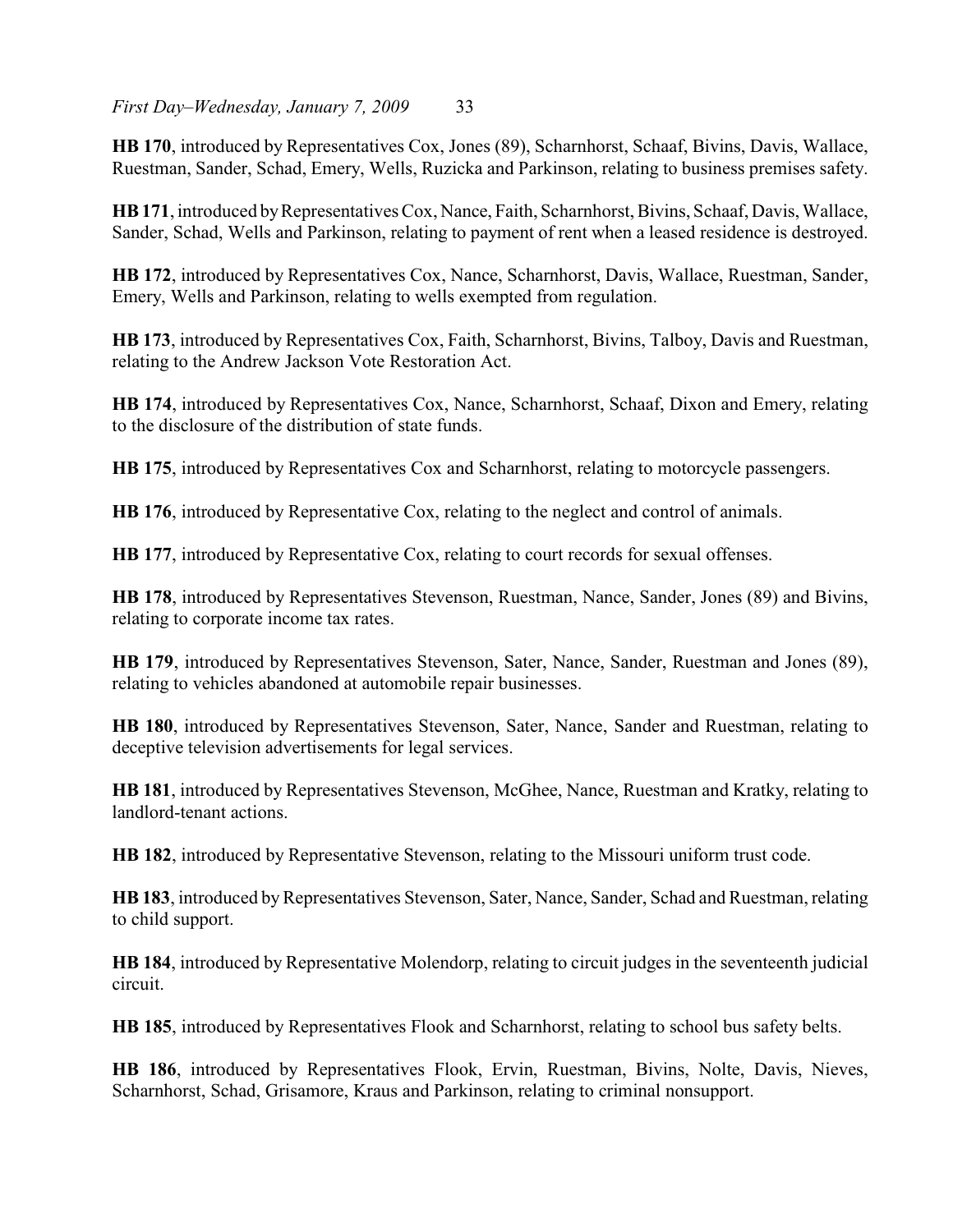**HB 187**, introduced by Representatives Flook, Jones (89), Nieves, Nance, Schad, Nolte, Bivins, Grisamore, Colona, Scharnhorst, Grill and Burnett, relating to child custody jurisdiction and enforcement.

**HB 188**, introduced by Representatives Flook, Kraus, Nolte, Ervin, Sater, Smith (150), Schad, Nieves, Ruestman, Bivins, Grisamore, Scharnhorst, Davis and Parkinson, relating to the use of school funds.

**HB 189**, introduced by Representatives Flook, Brandom, Kraus, Grisamore, Cox, Jones (89), Day, Nance, Bruns, Storch, Dusenberg, Komo, Corcoran, Zerr, Faith, Nieves, Brown (50), Diehl and Brandom, relating to business development.

**HB 190**, introduced by Representatives Flook, Corcoran, Bruns, Nance, Day, Jones (89), Cox, Grisamore, Storch, Kraus, Brandom, Nieves, Faith, Brown (50), Zerr, Diehl, Dusenberg and Komo, relating to job training.

**HB 191**, introduced by Representatives Flook, Smith (150), Zerr, Corcoran, Diehl, Dusenberg, Faith, Nieves, Brandom, Kraus, Grisamore, Jones (89), Brown (50), Komo, Cox, Day, Nance, Bruns and Storch, relating to the Missouri quality jobs act.

**HB 192**, introduced by Representative Hughes, relating to voter caging.

**HB 193**, introduced by Representatives Harris, Roorda, Meadows and Fallert, relating to a sales tax for funding county public health centers.

**HB 194**, introduced by Representative Harris, relating to relocation of a child by a parent.

**HB 195**, introduced by Representatives Brandom, Wallace, Bivins, Jones (89), Sater, Nance, Ruestman and McGhee, relating to landlord/tenant actions in small claims court.

**HB 196**, introduced by Representatives Brandom, Wallace, Bivins and Sater, relating to surrogate health care decisions.

**HB 197**, introduced by Representatives Brandom, Jones (89), Wallace, Sater and Ruestman, relating to blasting safety.

**HB 198**, introduced by Representatives Brandom, Sander, Wallace, Bivins and Ruestman, relating to gift certificates.

**HB 199**, introduced by Representatives Brandom, Sander, Silvey, Wallace, Bivins, Jones (89), Sater and Nance, relating to tax credits for donations to senior citizen services centers.

**HB 200**, introduced by Representatives Brandom, Sander, Wallace, Bivins, Jones (89), Sater and Nance, relating to the designation of Girl Scout Day.

**HB 201**, introduced by Representative Brown (50), relating to registration of landlords.

**HB 202**, introduced byRepresentatives Sander and Wallace, relating to 911 funds and address postings.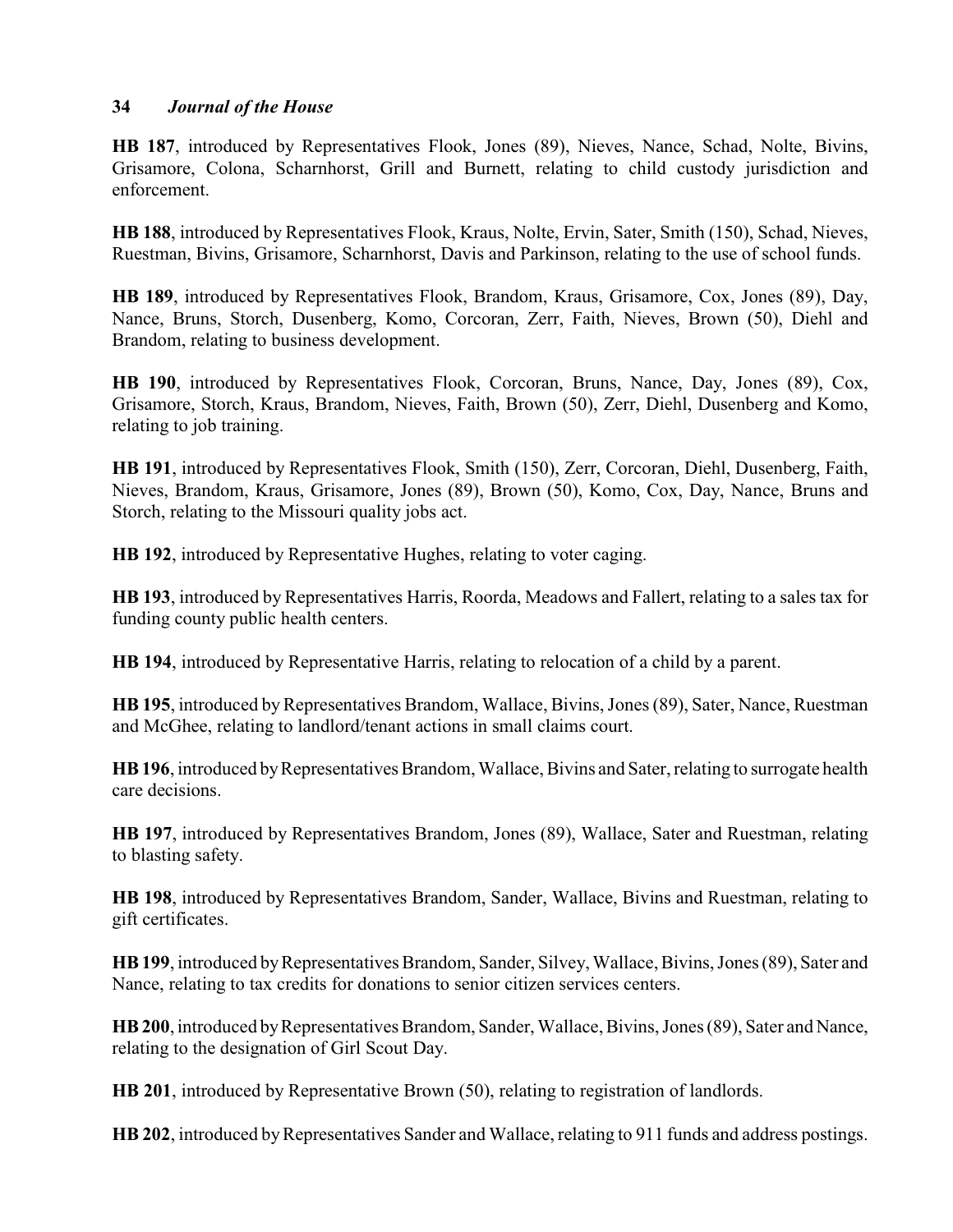**HB 203**, introduced by Representatives Schaaf, Ruestman, Parkinson and Atkins, relating to health insurance contracts.

**HB 204**, introduced by Representatives Ruestman, Bruns, Schaaf, Jones (89), Ruzicka, Nieves, Schad, Nolte, Sater, Grisamore, Wilson (130) and McGhee, relating to an income tax credit for volunteer firefighters.

**HB 205**, introduced by Representatives Parson, Bruns, Jones (117) and Schad, relating to reduced ignition propensity cigarettes.

**HB 206**, introduced by Representatives McGhee and Nance, relating to certain parties being allowed to prosecute their claims and defenses without the assistance of an attorney.

**HB 207**, introduced by Representative McGhee, relating to utility payments.

**HB 208**, introduced by Representative McGhee, relating to the Missouri state park board.

**HB 209**, introduced by Representatives Kirkton, Atkins, Hodges and Schieffer, relating to the taxation of property.

**HB 210**, introduced by Representative Deeken, relating to state retirement.

**HB 211**, introduced by Representatives Deeken and McGhee, relating to minimum pay for certain corrections employees.

**HB 212**, introduced by Representatives Deeken and McGhee, relating to the reduction of a alcohol-related problems.

**HB 213**, introduced by Representative Deeken, relating to the establishment and administration of a drunk driving memorial sign program.

**HB 214**, introduced by Representative Deeken, relating to the Missouri local government employees' retirement system.

**HB 215**, introduced by Representatives Flook, Talboy, Diehl, Bruns, Grisamore, Jones (89), Corcoran, Scharnhorst and Wildberger, relating to port authorities.

**HB 216**, introduced by Representative Guest, relating to tractor parades.

**HB 217**, introduced by Representative Hoskins (80), relating to student transfers.

**HB 218**, introduced by Representative Ervin, relating to Missouri high risk insurance pool.

**HB 219**, introduced by Representatives Lampe, Walton Gray, Hodges and Kander, relating to corporate filings with the secretary of state.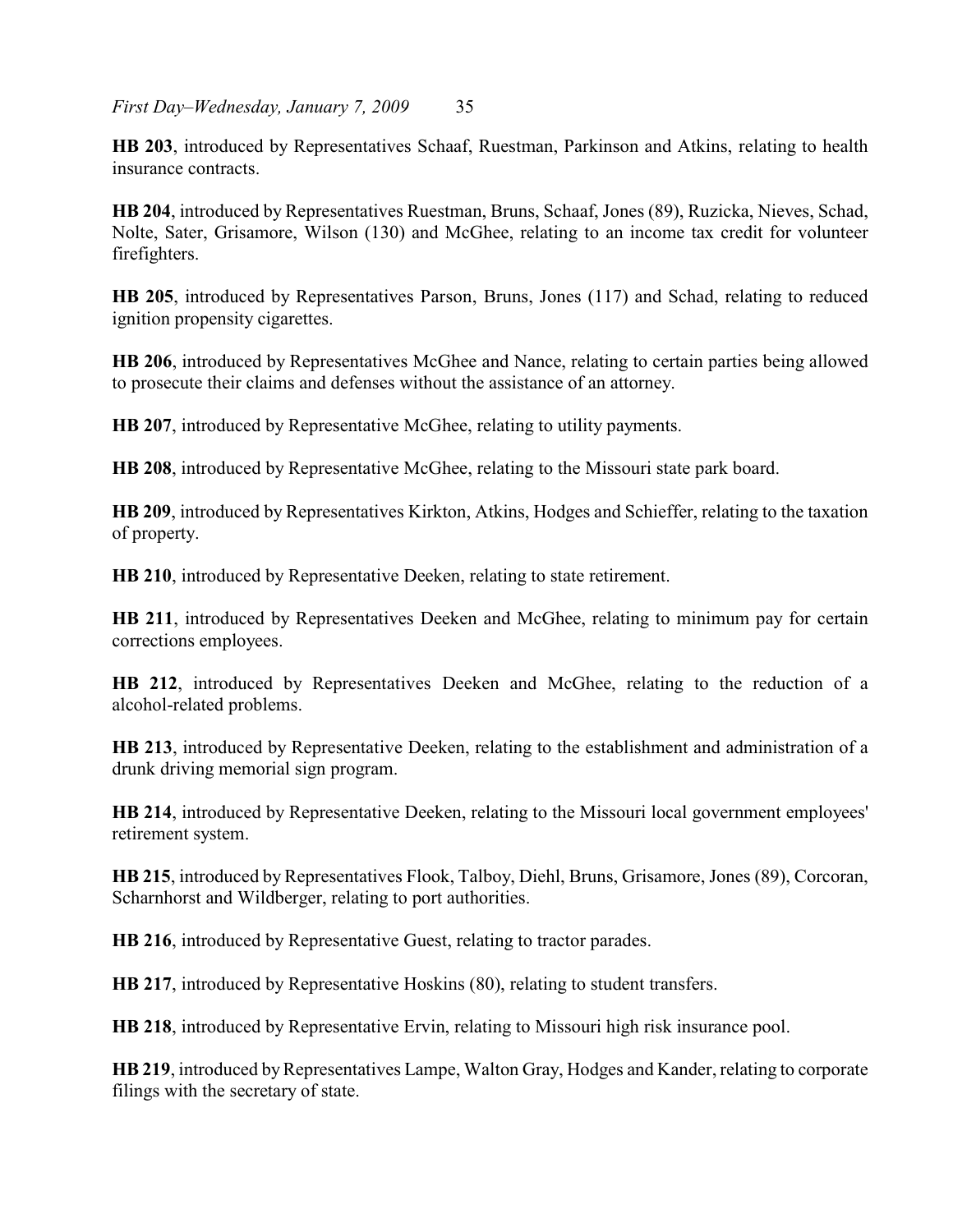**HB 220**, introduced by Representatives Lampe, Wildberger, Walton Gray, Pace, Still and Hodges, relating to the sale and manufacture of imitation butter.

**HB 221**, introduced by Representatives Lampe, Walton Gray, Kander, Still, Norr, Hodges and Oxford, relating to elected officials.

**HB 222**, introduced by Representatives Yates, Kraus, Dusenberg and Faith, relating to election of school board members in certain urban districts.

**HB 223**, introduced byRepresentative Yates, relating to taxation of health and fitness memberships and equipment.

**HB 224**, introduced by Representative Yates, relating to fuel ethanol.

**HB 225**, introduced by Representatives Emery and Ruestman, relating to the elevator safety board.

**HB 226**, introduced by Representatives Emery, Bruns, Nance, Nieves, Schaaf, Smith (150), Bivins, Ruestman, Jones (89), Parkinson, Schad and Dusenberg, relating to the right of pharmacies regarding abortifacients.

**HB 227**, introduced by Representatives Emery, Jones (89), Nieves and Ruestman, relating to the Missouri human rights act.

**HB 228**, introduced by Representatives Parson, Scharnhorst, Jones (117), Schad, Grisamore, Wilson (130), McGhee, Nieves, Kingery, Wilson (119) and Wood, relating to petition circulators.

## **MESSAGES FROM THE SENATE**

Mr. Speaker: I am instructed by the Senate to inform the House of Representatives that the Senate has taken up and adopted **SR 2**.

#### SENATE RESOLUTION NO. 2

BE IT RESOLVED by the Senate, that the Secretary of the Senate inform the House of Representatives that the Senate of the First Regular Session of the Ninety-fifth General Assembly is duly convened and is now in session and ready for consideration of business;

BE IT FURTHER RESOLVED that the Secretary of the Senate notify the House of Representatives that the Senate is now organized with the election of the following named officers:

| President Pro TemCharlie Shields    |  |
|-------------------------------------|--|
| Secretary of SenateTerry L. Spieler |  |
| Sergeant-at-ArmsBill Smith          |  |
|                                     |  |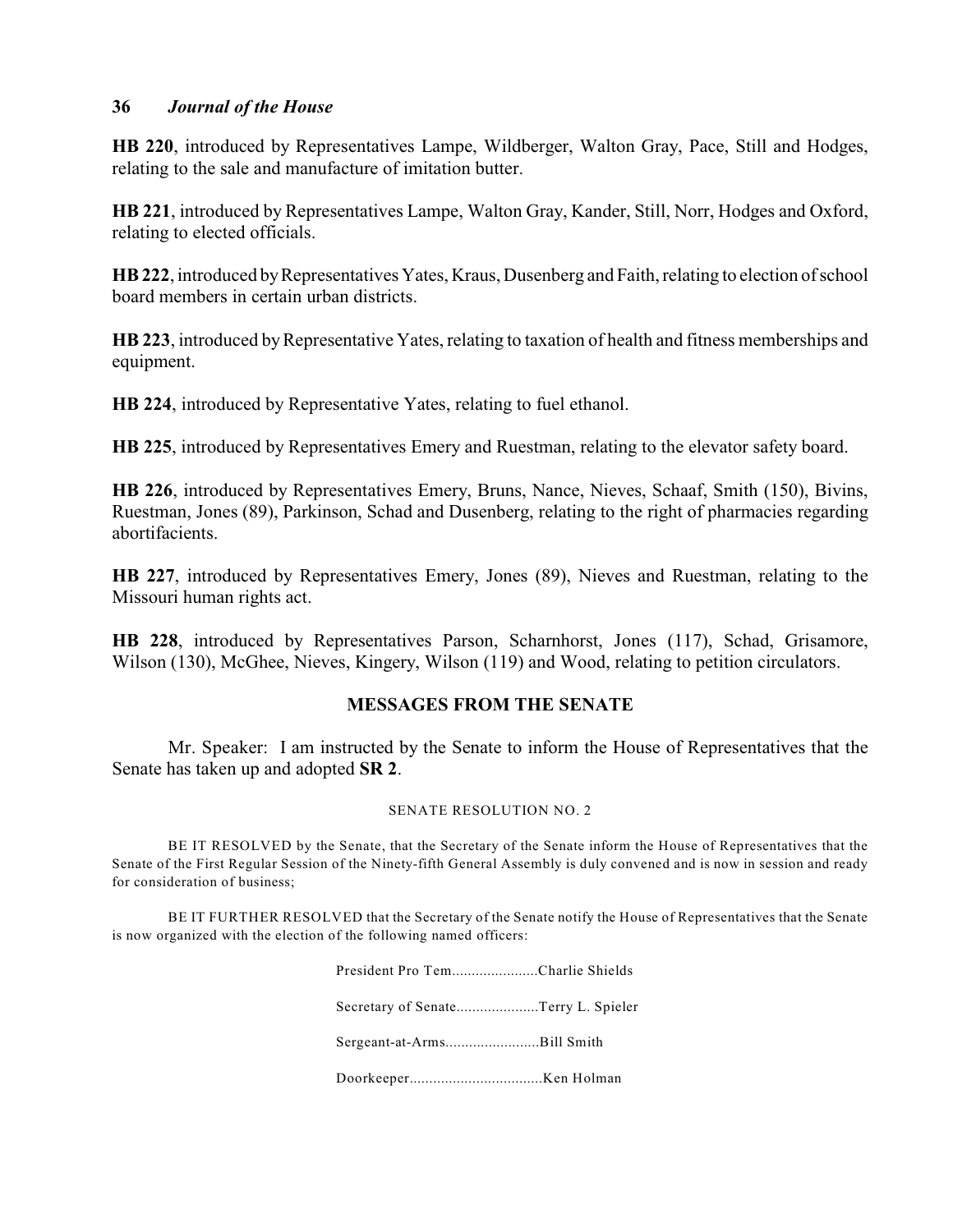Mr. Speaker: I am instructed by the Senate to inform the House of Representatives that the Senate has taken up and adopted **SCR 1**.

#### SENATE CONCURRENT RESOLUTION NO. 1

BE IT RESOLVED by the Senate, the House of Representatives concurring therein, that the President Pro Tem of the Senate and the Speaker of the House appoint a committee of thirty-six members, one-half from the Senate and one-half from the House to cooperate in making all necessary plans and arrangements for the participation of the General Assembly in the inauguration of the executive officials of the State of Missouri on January 12, 2009; and

BE IT FURTHER RESOLVED that the joint committee be authorized to cooperate with any other committees, officials or persons planning and executing the inaugural ceremonies keeping with the traditions of the great State of Missouri.

In which the concurrence of the House is respectfully requested.

Shelby Hobbs, daughter of Representative Steve and Carolyn Hobbs, sang "God Bless America."

The benediction was given by the Reverend James Earl Jackson, House of Prayer, Jefferson City.

Now may the Lord bless you and keep you; may the Lord make His face shine upon you, and be gracious to you; may the Lord look with favor upon you, and give you peace.

We ask this blessing upon this House, the Representatives and their families, their staff and those visiting. We ask this blessing not only for today, but for the entire 2009 legislative session.

We ask this blessing in the name of Your Son. Amen.

## **WITHDRAWAL OF HOUSE BILL**

December 8, 2008

| RE∴   | House Bill No. 81                           |
|-------|---------------------------------------------|
| FROM: | Representative-elect Mary Wynne Still       |
| TO:   | Adam Crumbliss<br>Office of the Chief Clerk |

I would like to withdraw **House Bill No. 81** so that others may co-sign. Thank you.

## **ADJOURNMENT**

On motion of Representative Tilley, the House adjourned until 10:00 a.m., Thursday, January 8, 2009.